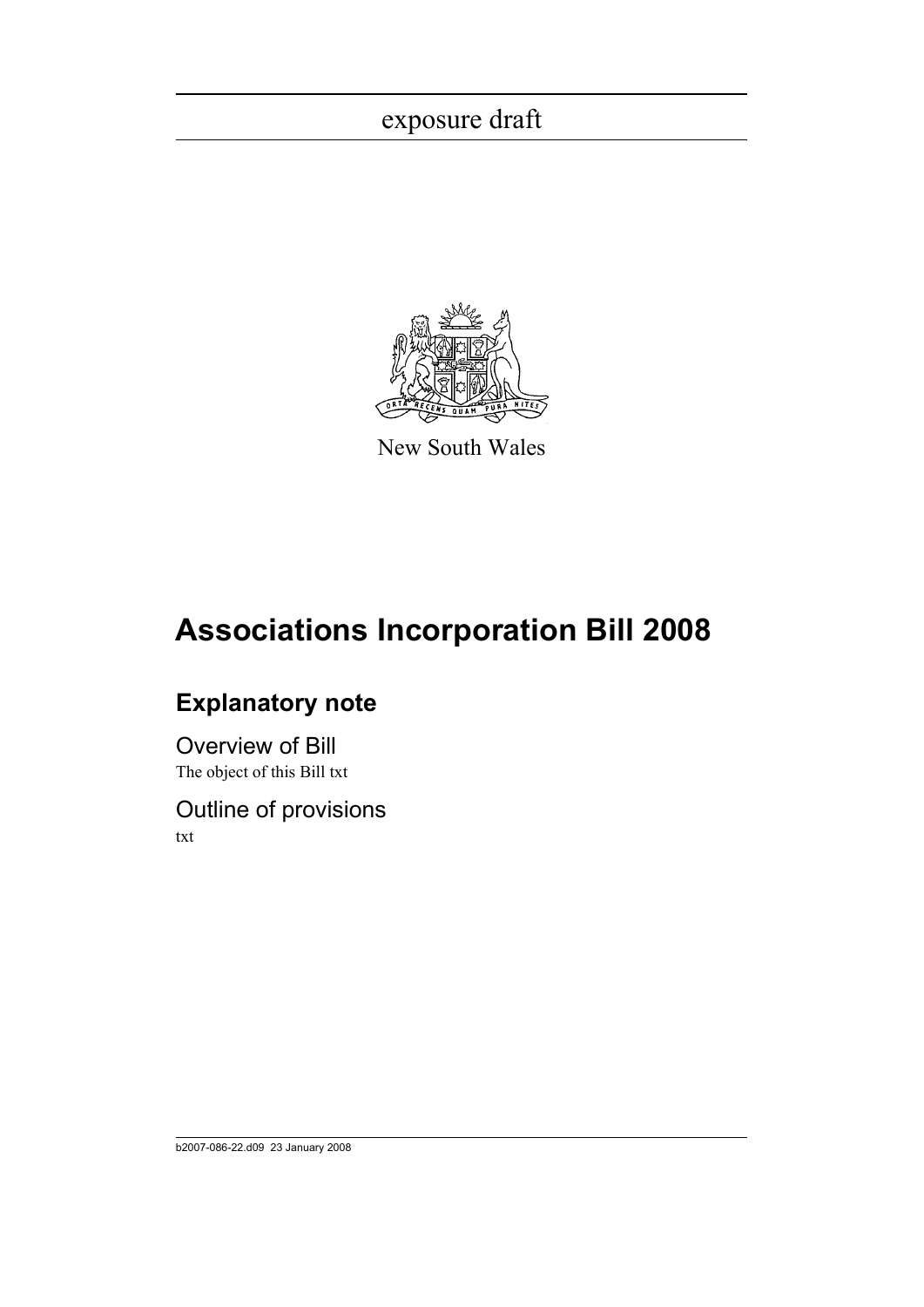Associations Incorporation Bill 2008

Explanatory note

Explanatory note page 2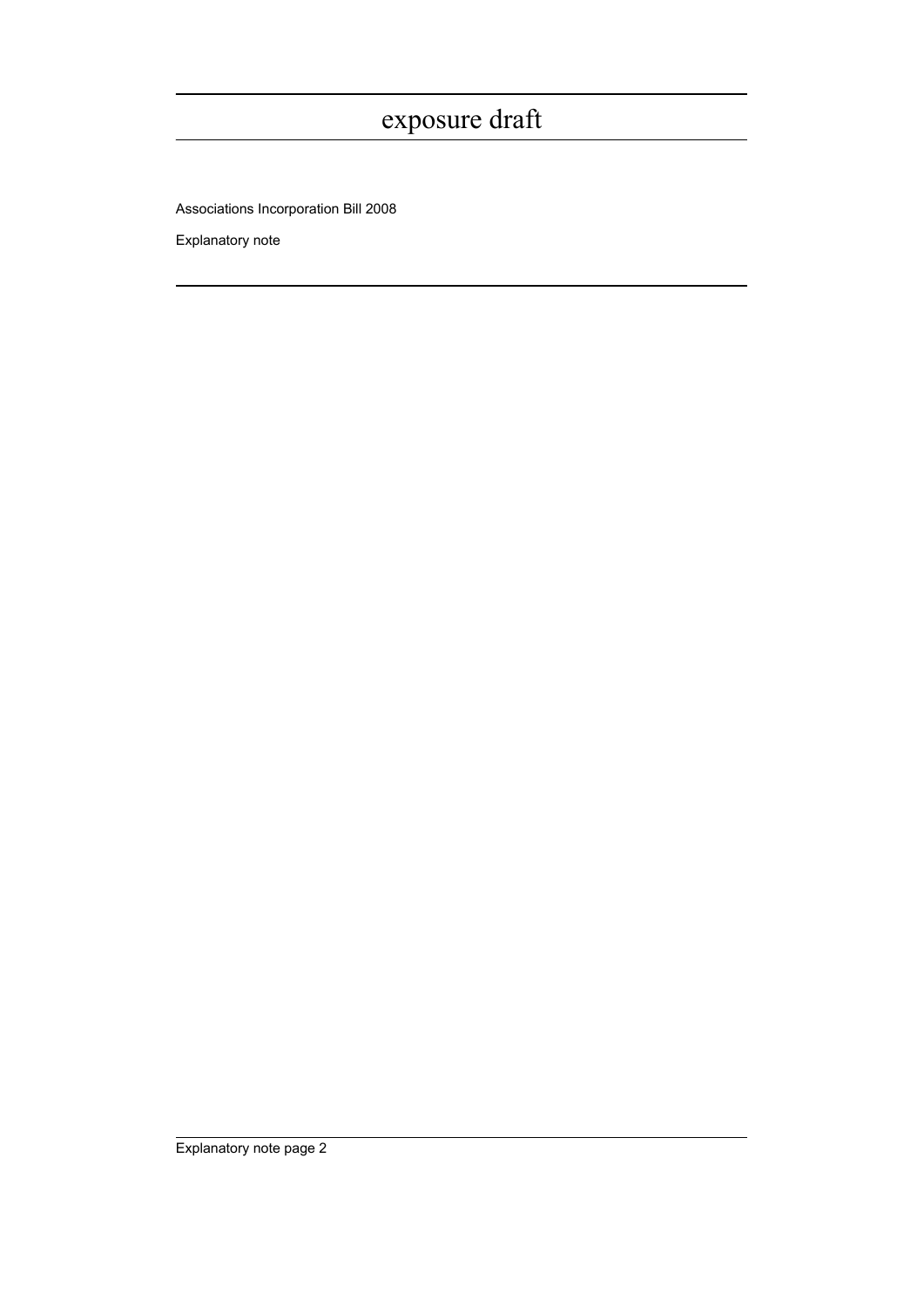

New South Wales

# **Associations Incorporation Bill 2008**

# **Contents**

| Part 1 | <b>Preliminary</b>                                                                                                                 | Page             |
|--------|------------------------------------------------------------------------------------------------------------------------------------|------------------|
|        | Name of Act<br>$\overline{2}$<br>Commencement<br>3<br>Definitions<br>Definition of "pecuniary gain"<br>4                           | 2<br>2<br>2<br>4 |
| Part 2 | <b>Registration of associations</b>                                                                                                |                  |
|        | <b>Division 1</b><br><b>Registration</b>                                                                                           |                  |
|        | 5<br>Applications for registration<br>6<br>Decision on application<br>Effect of registration<br>Continuity of former entities<br>8 | 5<br>6           |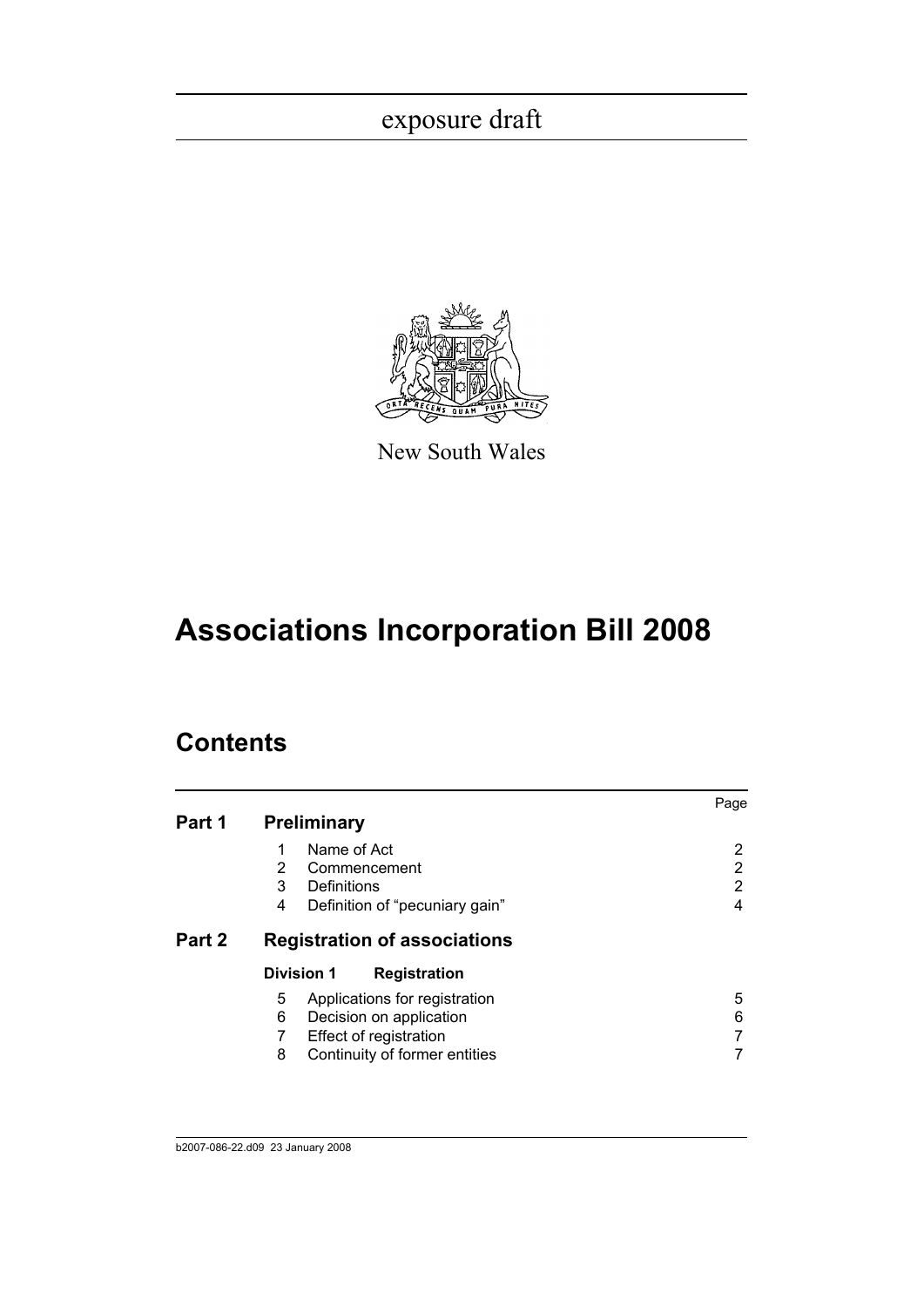Associations Incorporation Bill 2008

Contents

|        |                                        |                          |                                                                                                                                                                                                                                                                       | Page                                   |
|--------|----------------------------------------|--------------------------|-----------------------------------------------------------------------------------------------------------------------------------------------------------------------------------------------------------------------------------------------------------------------|----------------------------------------|
|        |                                        | <b>Division 2</b>        | Changing association's name, objects,<br>constitution or official address                                                                                                                                                                                             |                                        |
|        | 9<br>10<br>11<br>12<br>13              |                          | Application for change of particulars<br>Director-General may order association to change its name<br>Decision on application<br>Notification of change of official address<br>Effect of registration of change of name, objects, constitution or<br>official address | 7<br>8<br>8<br>8<br>9                  |
|        |                                        | <b>Division 3</b>        | <b>Reservation of names</b>                                                                                                                                                                                                                                           |                                        |
|        | 14<br>15<br>16<br>17                   |                          | Application for reservation of name<br>Decision on application<br>Effect of reservation of name<br>Unacceptable names                                                                                                                                                 | 9<br>9<br>10<br>10                     |
| Part 3 |                                        |                          | <b>Basic features of associations</b>                                                                                                                                                                                                                                 |                                        |
|        |                                        | <b>Division 1</b>        | <b>Association powers</b>                                                                                                                                                                                                                                             |                                        |
|        | 18<br>19<br>20<br>21                   |                          | Legal capacity and powers<br>Constitution may limit powers<br>Agent exercising association's power to make contracts<br>Execution of documents (including deeds) by an association 11                                                                                 | 11<br>11<br>11                         |
|        |                                        | <b>Division 2</b>        | Assumptions people dealing with associations are<br>entitled to make                                                                                                                                                                                                  |                                        |
|        | 22<br>23                               |                          | Entitlement to make assumptions<br>Assumptions that may be made                                                                                                                                                                                                       | $12 \overline{ }$<br>12 <sup>2</sup>   |
|        |                                        | <b>Division 3</b>        | General                                                                                                                                                                                                                                                               |                                        |
|        | 24                                     |                          | Provisions of model constitution to apply if appropriate provision<br>not otherwise made                                                                                                                                                                              | 13                                     |
|        | 25<br>26                               |                          | Nature of association<br>Pre-registration contracts                                                                                                                                                                                                                   | 14<br>14                               |
| Part 4 |                                        |                          | <b>Management of associations</b>                                                                                                                                                                                                                                     |                                        |
|        | <b>Division 1</b>                      |                          | <b>Committee members</b>                                                                                                                                                                                                                                              |                                        |
|        | 27<br>28<br>29<br>30<br>31<br>32<br>33 | Dishonesty<br>Negligence | Committee of association<br>Committee meetings<br>Disclosure of interests<br>Improper use of information<br>Improper use of position                                                                                                                                  | 15<br>15<br>15<br>17<br>17<br>17<br>18 |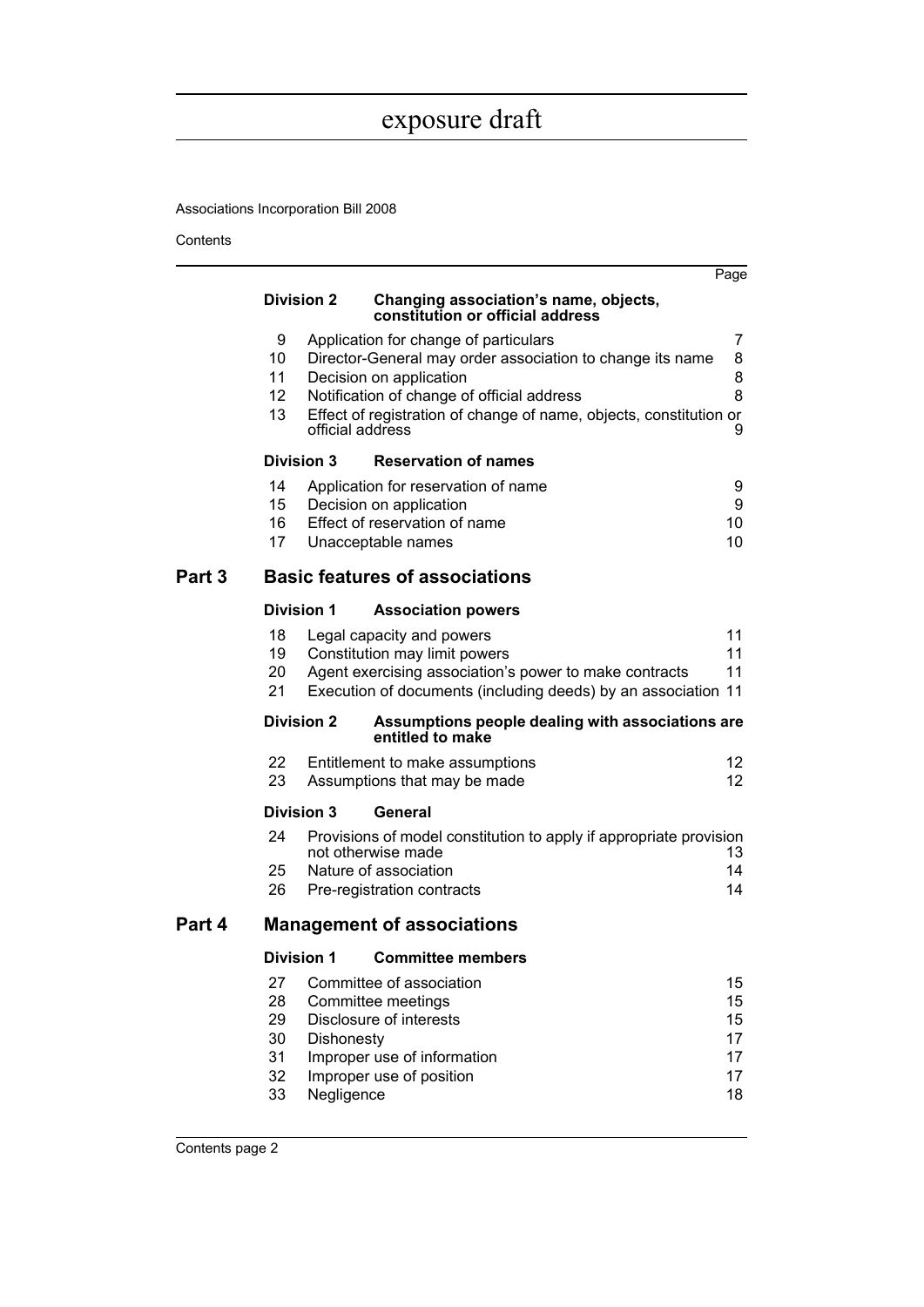Associations Incorporation Bill 2008

Contents

|        |                            |                                                                                     | Page     |
|--------|----------------------------|-------------------------------------------------------------------------------------|----------|
|        | <b>Division 2</b>          | Secretary and authorised signatories                                                |          |
|        | 34<br>Secretary            |                                                                                     | 18       |
|        | 35                         | Vacation of office of secretary                                                     | 19       |
|        | 36                         | Authorised signatories                                                              | 19       |
|        | <b>Division 3</b>          | <b>General administration</b>                                                       |          |
|        | 37<br>General meetings     |                                                                                     | 20       |
|        | 38<br>Postal ballots       |                                                                                     | 20       |
|        | 39<br>Voting generally     |                                                                                     | 20       |
|        | 40                         | Voting on special resolutions                                                       | 21       |
|        | 41                         | Register of committee members                                                       | 21       |
|        | 42<br>43                   | Association not to provide pecuniary gain for its members<br>Where name must appear | 22<br>22 |
| Part 5 | <b>Financial reporting</b> |                                                                                     |          |
|        | <b>Division 1</b>          | <b>Large associations</b>                                                           |          |
|        | 44                         | Application of Division                                                             | 23       |
|        | 45                         | <b>Financial statements</b>                                                         | 23       |
|        | 46                         | Submission of financial statements to AGM                                           | 23       |
|        | 47                         | Lodgment of documents with Director-General                                         | 23       |
|        | <b>Division 2</b>          | <b>Small associations</b>                                                           |          |
|        | 48                         | Application of Division                                                             | 24       |
|        | 49                         | <b>Financial statements</b>                                                         | 24       |
|        | 50                         | Submission of reports and statements to AGM                                         | 24       |
|        | 51                         | Lodgment of documents with Director-General                                         | 25       |
|        | <b>Division 3</b>          | General                                                                             |          |
|        | 52                         | Keeping of accounts and minutes of proceedings                                      | 25       |
|        | 53                         | Audit at the Director-General's direction                                           | 26       |
|        | 54                         | Auditor to be qualified and independent                                             | 26       |
|        |                            |                                                                                     |          |
|        |                            | <b>External administration and winding up</b>                                       |          |
| Part 6 | Division 1                 | External administration on grounds of insolvency                                    |          |
|        | 55                         | Appointment of administrator                                                        | 27       |
|        | <b>Division 2</b>          | External administration on grounds other than<br>insolvency                         |          |
|        | 56                         | Appointment of administrator                                                        | 28       |
|        | 57                         | Effect of appointment of administrator                                              | 28       |
|        | 58                         | Revocation of appointment                                                           | 28       |

Contents page 3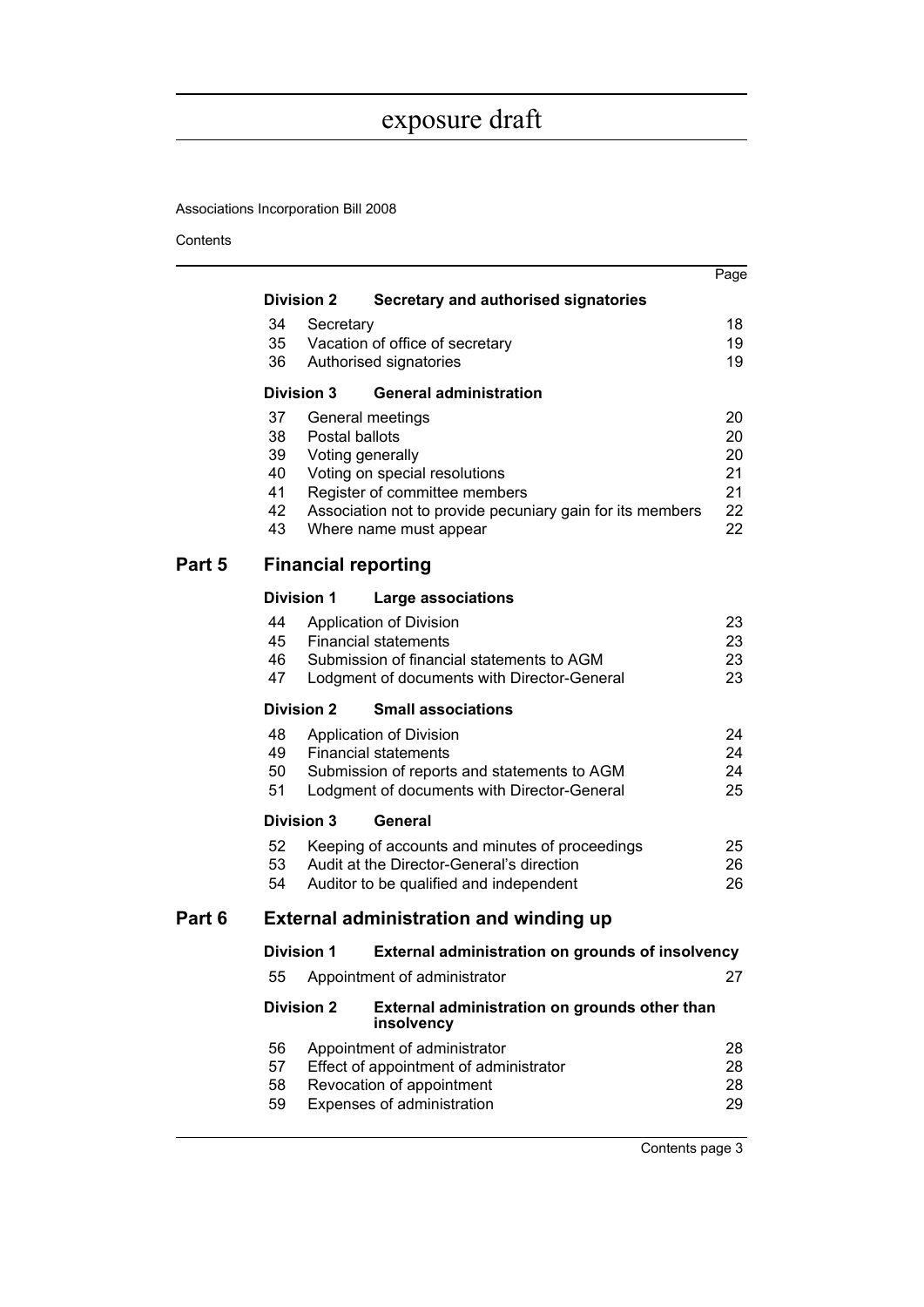Associations Incorporation Bill 2008

Contents

|        |          |                   |                                                                     | Page     |
|--------|----------|-------------------|---------------------------------------------------------------------|----------|
|        | 60       |                   | Liabilities arising from administration                             | 29       |
|        | 61       |                   | Stay of proceedings                                                 | 30       |
|        | 62       |                   | Administrator to report to Director-General                         | 30       |
|        |          | <b>Division 3</b> | <b>Winding up</b>                                                   |          |
|        | 63       |                   | Voluntary winding up                                                | 30       |
|        | 64       |                   | Winding up by the Supreme Court                                     | 30       |
|        | 65       |                   | Modifications to text of applied Corporations Act 2001 of the       |          |
|        |          | Commonwealth      |                                                                     | 32       |
|        | 66<br>67 | Appeal            | Distribution of surplus property                                    | 32<br>33 |
|        |          |                   |                                                                     |          |
|        |          | <b>Division 4</b> | Offences relating to incurring of debts or<br>fraudulent conduct    |          |
|        | 68       | Definitions       |                                                                     | 33       |
|        | 69       | applies           | Incurring of debts in respect of association to which this Division | 33       |
|        | 70       |                   | Fraudulent conduct in respect of association to which this          |          |
|        |          | Division applies  |                                                                     | 34       |
|        | 71       | Powers of Court   |                                                                     | 35       |
|        | 72       |                   | Certain rights not affected                                         | 36       |
| Part 7 |          |                   | <b>Cancellation of registration</b>                                 |          |
|        |          | <b>Division 1</b> | <b>Voluntary cancellation</b>                                       |          |
|        | 73       |                   | Application for cancellation                                        | 37       |
|        | 74       | of registration   | Director-General may order association to apply for cancellation    | 37       |
|        | 75       |                   | Decision on application                                             | 37       |
|        | 76       |                   | Distribution of assets                                              | 38       |
|        | 77       |                   | Cancellation of registration following amalgamation                 | 38       |
|        |          | <b>Division 2</b> | <b>Involuntary cancellation</b>                                     |          |
|        | 78       |                   | Director-General may cancel registration                            | 38       |
|        | 79       |                   | Distribution of assets                                              | 40       |
|        |          | Division 3        | <b>Transfer of incorporation</b>                                    |          |
|        | 80       |                   | Applications for transfer of registration declaration               | 40       |
|        | 81       |                   | Decision on application                                             | 41       |
|        |          | <b>Division 4</b> | <b>General</b>                                                      |          |
|        | 82       |                   | Loss of corporate status                                            | 41       |
|        | 83       |                   | Notice of cancellation to be sent to association                    | 41       |
|        | 84       |                   | Certain liabilities not affected by cancellation                    | 42       |
|        | 85       |                   | Restitution of registration                                         | 42       |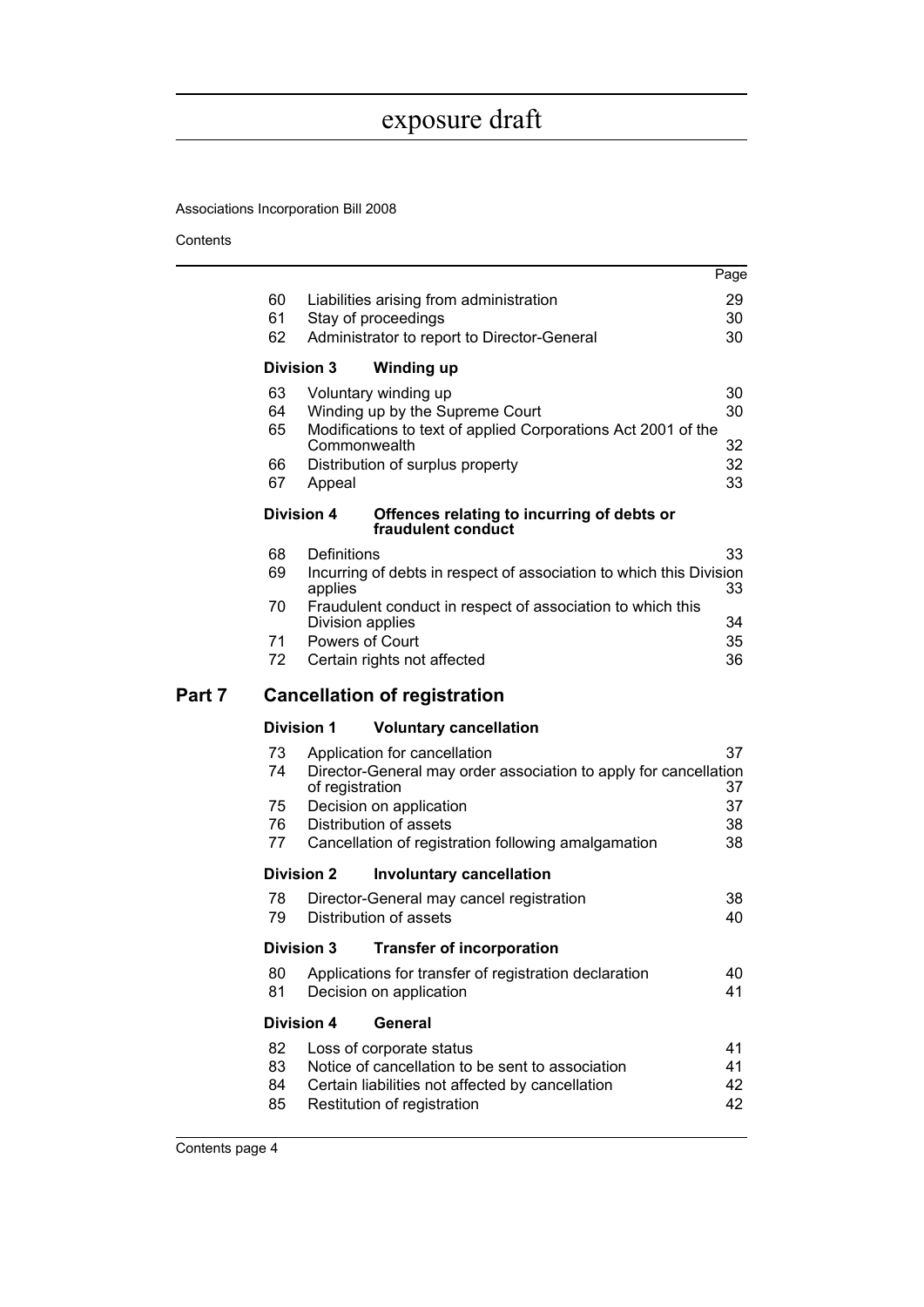Associations Incorporation Bill 2008

Contents

|        |            |                      |                                                               | Page     |
|--------|------------|----------------------|---------------------------------------------------------------|----------|
| Part 8 |            |                      | <b>Administrative provisions</b>                              |          |
|        |            | <b>Division 1</b>    | Power to require information and documents                    |          |
|        | 86         |                      | Power to require information and documents                    | 43       |
|        | 87         |                      | Power to enter land                                           | 43       |
|        | 88         | Search warrants      |                                                               | 43       |
|        | 89         |                      | Manner in which power of entry to be exercised                | 44       |
|        | 90         |                      | Damage to be minimised                                        | 44       |
|        |            | <b>Division 2</b>    | <b>Offences</b>                                               |          |
|        | 91         |                      | Offence of using certain names                                | 45       |
|        | 92         |                      | Offences by committee members                                 | 45       |
|        | 93         |                      | Obstruction of authorised officers                            | 45       |
|        | 94         | Penalty notices      |                                                               | 46       |
|        |            | <b>Division 3</b>    | General                                                       |          |
|        | 95         | Register             |                                                               | 46       |
|        | 96         |                      | Authorised officers                                           | 47       |
|        | 97         |                      | Exclusion of personal liability                               | 47       |
|        | 98         |                      | Review of decisions of Director-General                       | 47       |
|        | 99         |                      | Evidentiary provision                                         | 47       |
|        | 100        |                      | Service of documents                                          | 48       |
|        | 101<br>102 |                      | Waiver, remittal and postponement of fees                     | 48<br>48 |
|        |            |                      | Delegation by Director-General                                |          |
| Part 9 |            | <b>Miscellaneous</b> |                                                               |          |
|        | 103        | to associations      | Commonwealth Corporations legislation excluded from applying  | 49       |
|        | 104        |                      | Incorporation of company                                      | 49       |
|        | 105        |                      | Applying the Corporations legislation to associations         | 49       |
|        | 106        |                      | Modifications to applied provisions                           | 50       |
|        | 107        | Regulations          |                                                               | 51       |
|        | 108        | Repeals              |                                                               | 51       |
|        | 109        |                      | Amendment of other Acts                                       | 51       |
|        | 110        |                      | Savings, transitional and other provisions                    | 52       |
|        | 111        | Review of Act        |                                                               | 52       |
|        | Schedule 1 |                      | Matters to be addressed in association's constitution         | 53       |
|        | Schedule 2 |                      | Provisions relating to assets and liabilities of associations | 55       |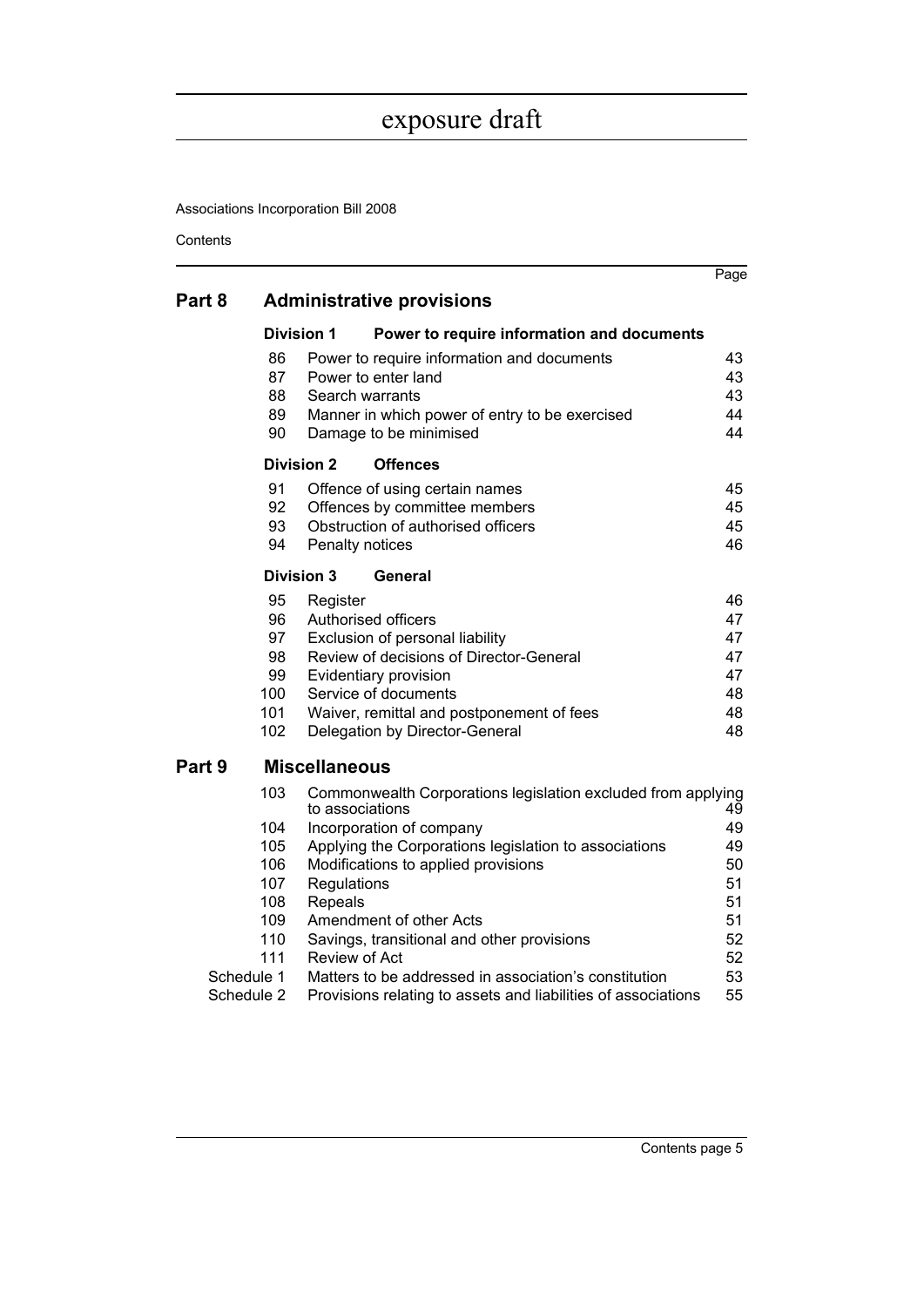Associations Incorporation Bill 2008

Contents

Page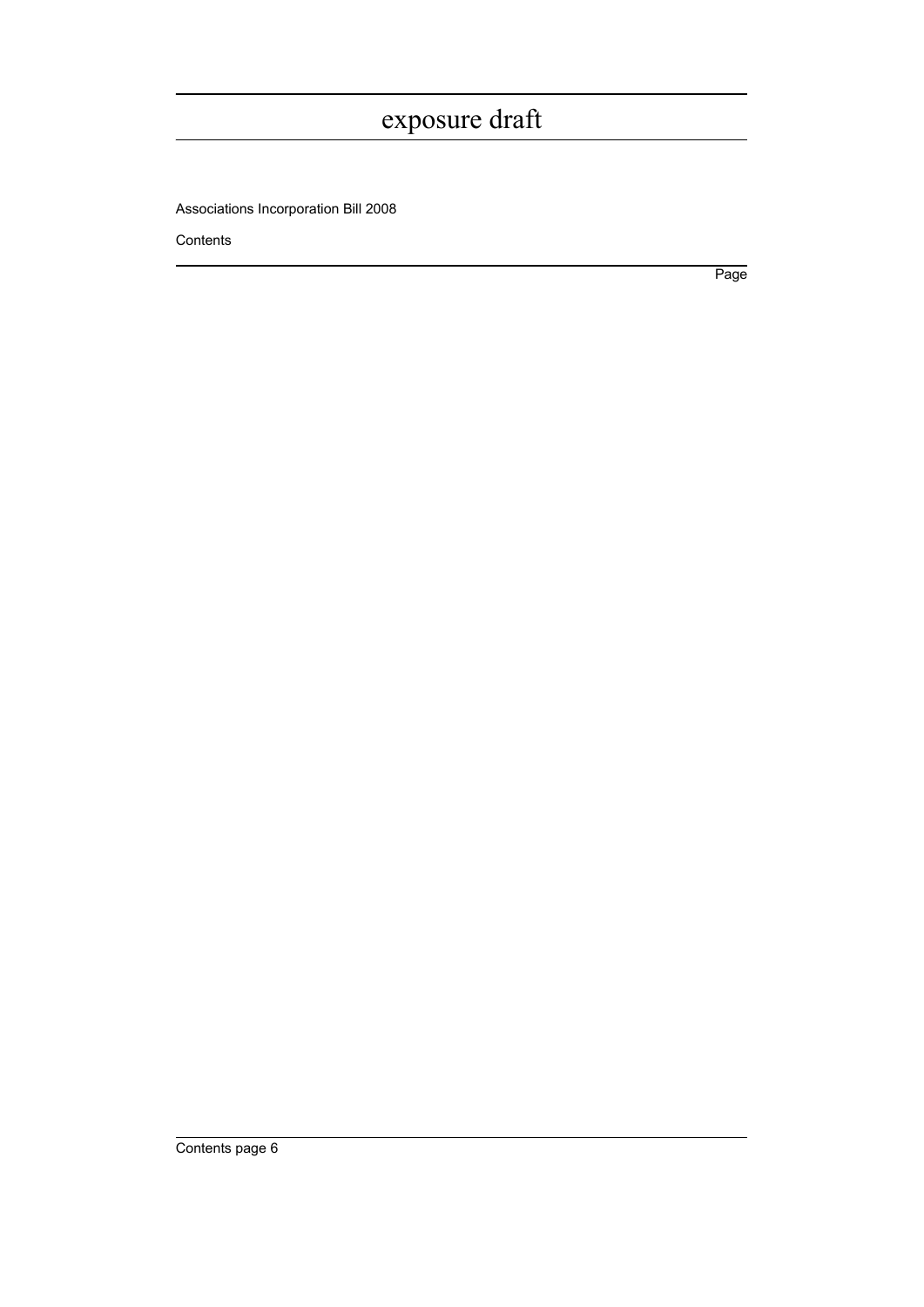

New South Wales

# **Associations Incorporation Bill 2008**

No , 2008

# **A Bill for**

An Act to provide for the registration of clubs, societies and other non-profit associations, for the regulation of those associations after registration; and for other purposes.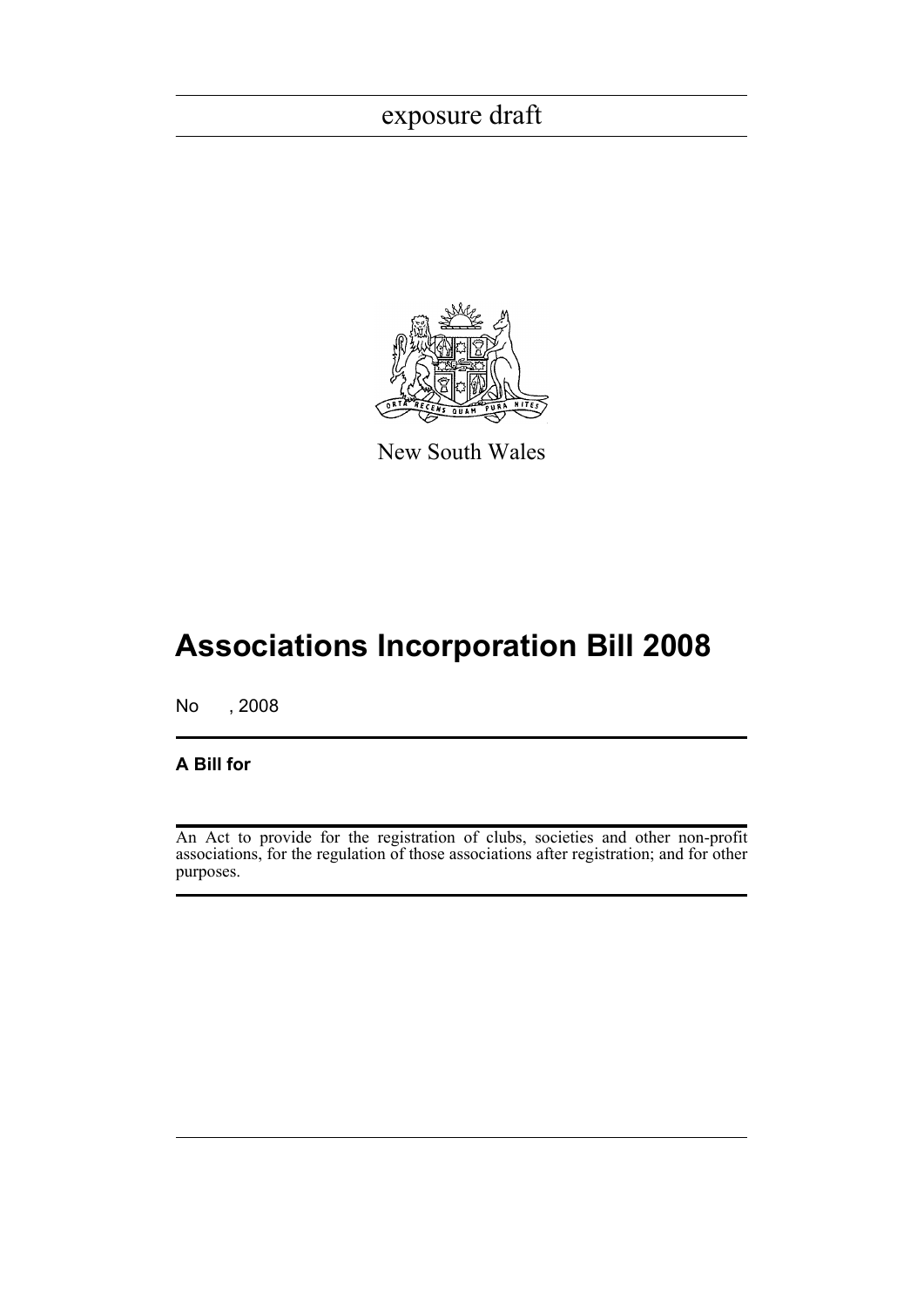Clause 1 Associations Incorporation Bill 2008

Part 1 Preliminary

**The Legislature of New South Wales enacts:**

# <span id="page-9-1"></span><span id="page-9-0"></span>**Part 1 Preliminary**

## **1 Name of Act**

This Act is the *Associations Incorporation Act 2008*.

## <span id="page-9-2"></span>**2 Commencement**

This Act commences on a day or days to be appointed by proclamation.

## <span id="page-9-3"></span>**3 Definitions**

(1) In this Act:

*approved*, in relation to a form, means approved by the Director-General.

*ASIC* means the Australian Securities and Investments Commission.

*assets* means any legal or equitable estate or interest (whether present or future and whether vested or contingent) in real or personal property of any description (including money), and includes securities, choses in action and documents.

*association* means an association registered under this Act.

*Australian Accounting Standards* means the standards issued by the Australian Accounting Standards Board, as in force for the time being, and including any modifications prescribed by the regulations.

*Australian Auditing Standards* means the standards issued by the Auditing and Assurance Standards Board, as in force for the time being, and including any modifications prescribed by the regulations.

*authorised officer* means a person who is appointed as an authorised officer under section \*96.

*authorised signatory*, in relation to an association, means a person who is for the time being appointed under section \*36 as an authorised signatory for the association, and includes the association's secretary.

*committee*, in relation to an association, means the governing body of the association, however described.

*committee member*, in relation to an association, means a person who is for the time being elected or appointed under the association's constitution as a committee member of the association.

*constitution*, in relation to an association, means the constitution that is for the time being recorded in the Register of Incorporated Associations in relation to the association.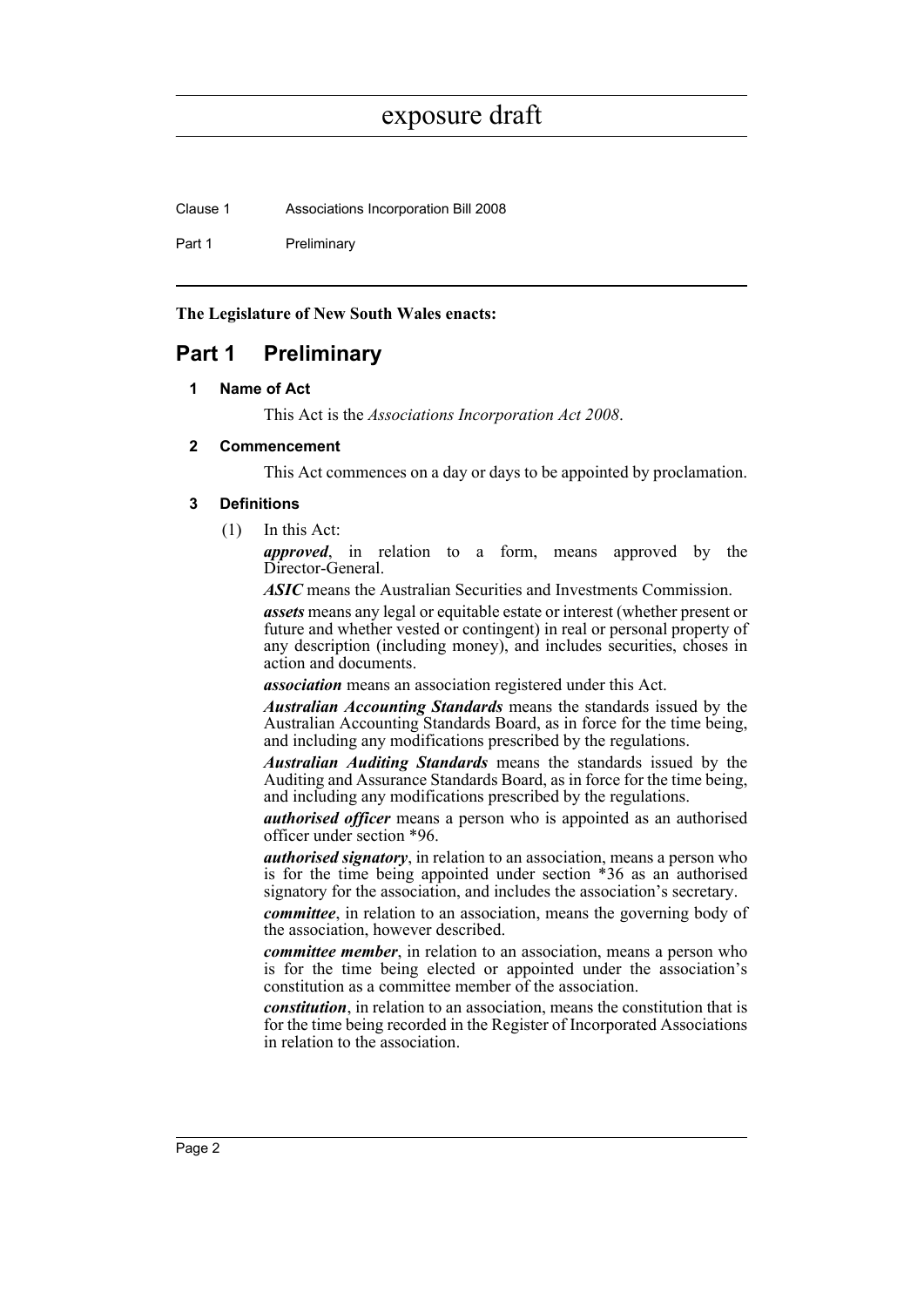| Associations Incorporation Bill 2008 | Clause 3 |
|--------------------------------------|----------|
| Preliminary                          | Part 1   |

*corresponding law* means a law of this or any other State or Territory, or a law of the Commonwealth, that is declared by the regulations to be a corresponding law for the purposes of this Act.

*Department* means the Department of Commerce.

#### *Director-General* means:

- (a) the Commissioner for Fair Trading, Department of Commerce, or
- (b) if there is no such position in the Department, the Director-General of the Department.

*exercise* a function includes perform a duty.

*financial year*, in relation to an association, means:

- (a) the year ending 30 June, or the year ending 31 December, as specified in the association's constitution, or
- (b) if the association's constitution does not specify a financial year or specifies a financial year other than a year ending 30 June or 31 December, the year ending 30 June.

*function* includes a power, authority or duty.

*liabilities* means liabilities, debts and obligations (whether present or future and whether vested or contingent).

*model constitution* means the model constitution prescribed by the regulations.

*objects*, in relation to an association, means the objects that are for the time being recorded in the Register of Incorporated Associations in relation to the association.

*official address*, in relation to an association, means the address that is for the time being recorded in the Register of Incorporated Associations as the association's official address.

*pecuniary gain*—see section \*4.

*register of committee members*, in relation to an association, means the register of committee members kept by the association for the purposes of section \*41.

*Register of Incorporated Associations* means the Register of Incorporated Associations kept by the Director-General for the purposes of section \*95.

*registrable corporation* means an entity that is constituted as body corporate under a corresponding law.

*secretary*, in relation to an association, means the person who is for the time being elected or appointed under the association's constitution as the association's secretary, and, until he or she is replaced by a person so elected or appointed, includes the person who is nominated as the association's secretary in the association's application for registration.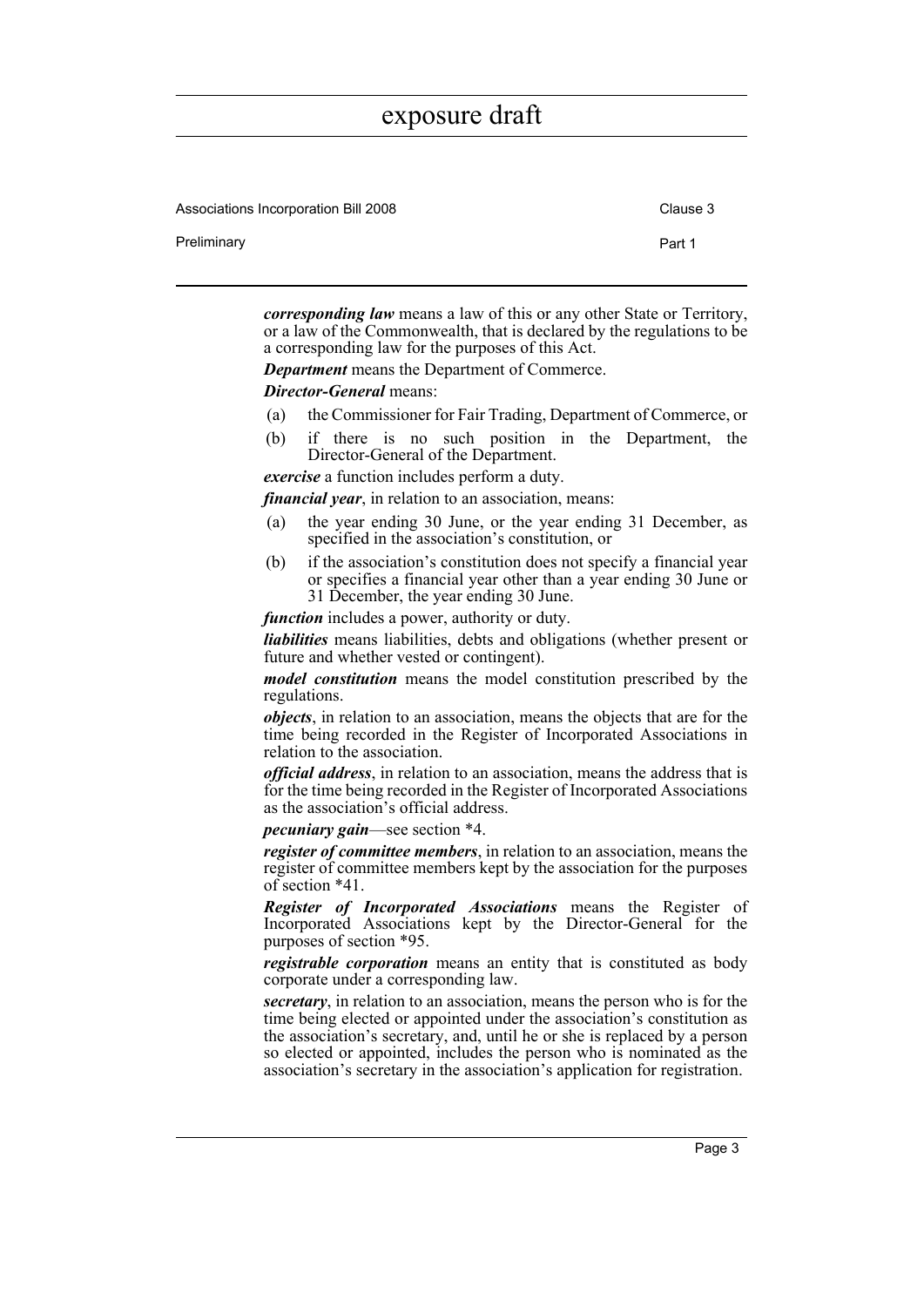Clause 4 Associations Incorporation Bill 2008

Part 1 Preliminary

*special resolution*—see section \*40. *unacceptable name*—see section \*17.

(2) Notes included in this Act do not form part of this Act.

# <span id="page-11-0"></span>**4 Definition of "pecuniary gain"**

- (1) An organisation provides *pecuniary gain* for its members if:
	- (a) it carries on any activity for the purpose of securing pecuniary gain for its members, or
	- (b) it has capital that is divided into shares or stock held by the organisation's members, or
	- (c) it holds property in which the organisation's members have a disposable interest, whether directly or in the form of shares or stock in the capital of the organisation, or otherwise, or
	- (d) it is an organisation which is, or is included in a class of organisations which is, prescribed for the purposes of this subsection.
- (2) For the purposes of subsection (1) (a), an organisation does not provide pecuniary gain for its members merely because of any of the following:
	- (a) the organisation itself makes a pecuniary gain, unless that gain or any part of it is divided among or received by the organisation's members or any of them,
	- (b) the organisation is established for the protection of a trade, business, industry or calling in which the organisation's members are engaged or interested, and the organisation itself does not engage or take part in, or in any part or branch of, any such trade, business, industry or calling,
	- (c) the organisation's members derive pecuniary gain through the enjoyment of facilities or services provided by the organisation for social, recreational, educational or other like purposes,
	- (d) members of the organisation derive pecuniary gain from the organisation by way of bona fide payment of remuneration,
	- (e) members of the organisation derive pecuniary gain from the organisation of a kind which they could also derive if they were not members of the organisation,
	- (f) members of the organisation compete for trophies or prizes in contests directly related to the objects of the organisation,
	- (g) the organisation provides pecuniary gain of a class prescribed for the purposes of this section.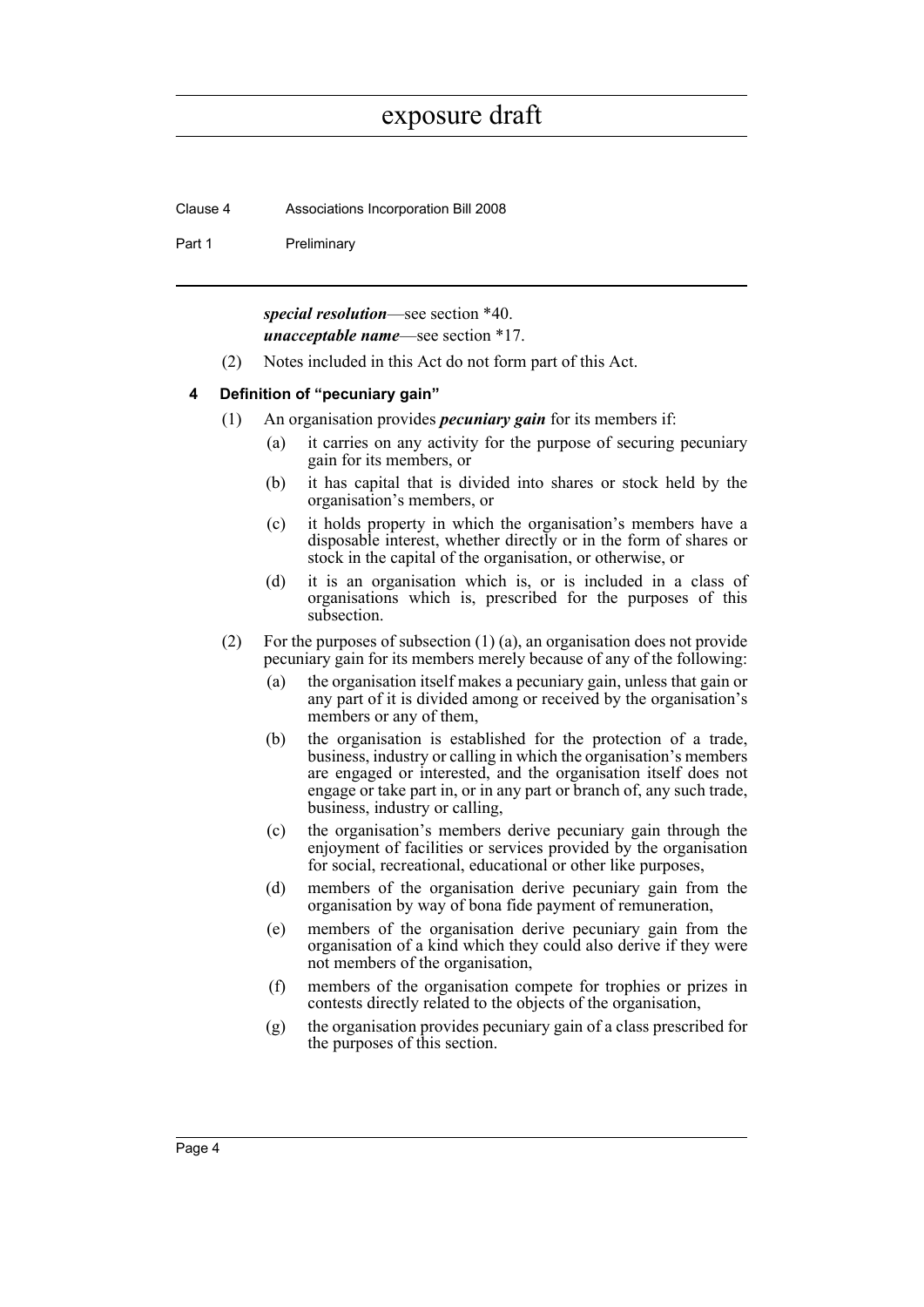Associations Incorporation Bill 2008 Clause 5 Registration of associations **Part 2** 

# <span id="page-12-0"></span>**Part 2 Registration of associations**

## <span id="page-12-2"></span><span id="page-12-1"></span>**Division 1 Registration**

#### **5 Applications for registration**

- (1) An application for registration of an association may be made to the Director-General on behalf of:
	- (a) 5 or more individuals, or
	- (b) an unincorporated body having 5 or more members, or
	- (c) a registrable corporation having 5 or more members or shareholders, or
	- (d) 2 or more existing associations together having 5 or more members.
- (2) Such an application must be authorised:
	- (a) in the case of an application made on behalf of 5 or more individuals, by each of the individuals, and
	- (b) in the case of an application made on behalf of an unincorporated body, by a special resolution passed by the members of the body, and
	- (c) in the case of an application made on behalf of a registrable corporation, by a special resolution passed by the members of the corporation, and
	- (d) in the case of an application made on behalf of 2 or more associations proposing to amalgamate, by special resolutions passed by the members of each association.
- (3) An application:
	- (a) must be in the approved form, and
	- (b) must specify the association's proposed name and the address that is to be the association's first official address, and
	- (c) must include a statement of the association's objects, and
	- (d) must annex a copy of the association's proposed constitution, and
	- (e) must identify the person who is to be the association's first secretary, and
	- (f) must include copies of any relevant special resolution referred to in subsection  $(2)$  (b), (c) or (d), and
	- (g) in the case of an application made on behalf of a registrable corporation, a certificate, issued by the relevant regulatory authority under the law under which it is currently incorporated, to the effect that the corporation has complied with all of the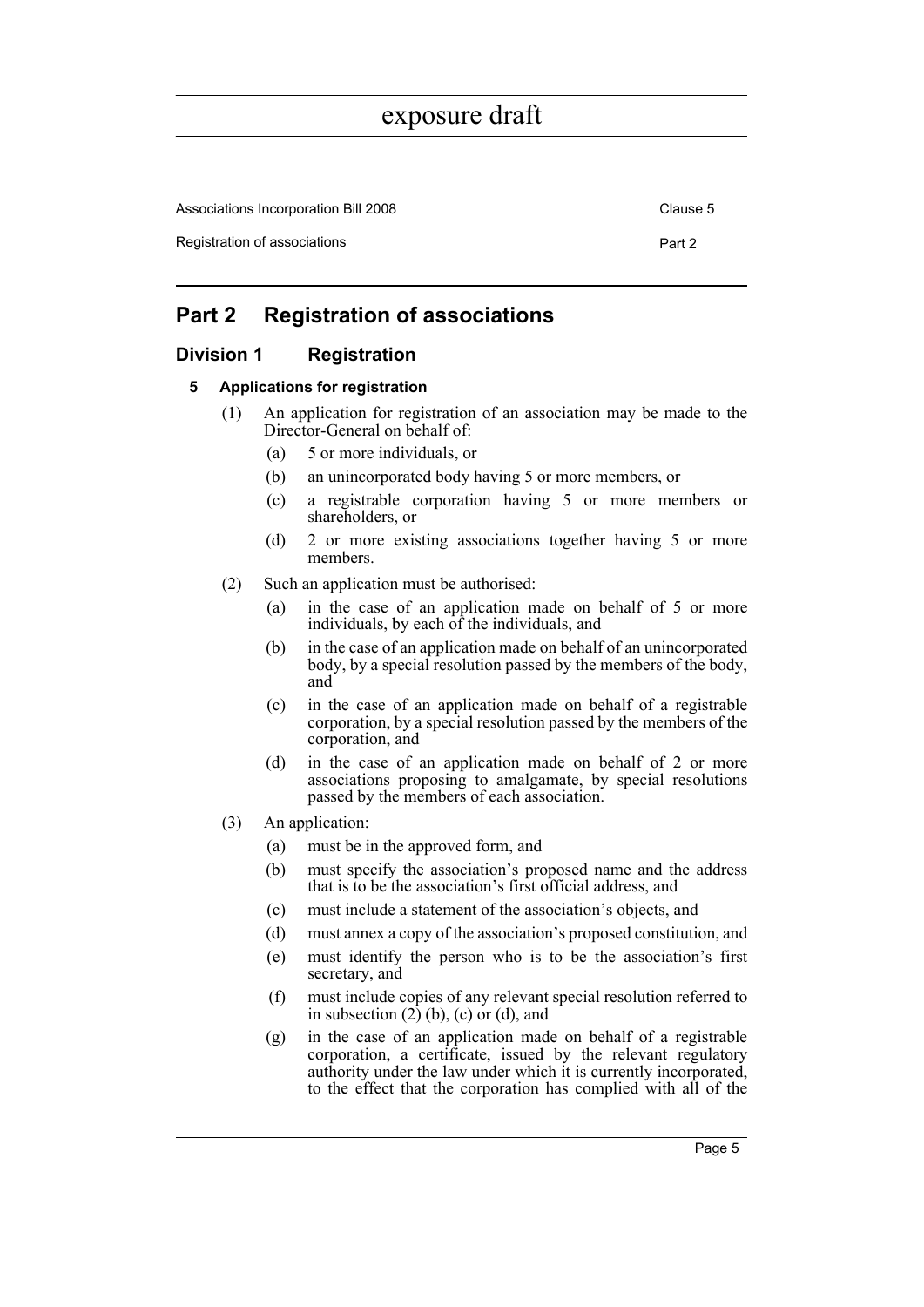Clause 6 Associations Incorporation Bill 2008

Part 2 Registration of associations

requirements of that law in relation to the making of such an application, and

- (h) must include any information required by the regulations, and
- (i) must be accompanied by the prescribed fee.
- (4) An association's proposed official address must be an address, within New South Wales:
	- (a) at which any premises used by the association are located, or
	- (b) at which the proposed secretary resides, is employed or carries on business.
- (5) An association's proposed constitution must address each of the matters referred to in Schedule \*1.
- (6) An application need not annex a copy of an association's proposed constitution if the application indicates that the association is to be governed solely by the model constitution.

#### <span id="page-13-0"></span>**6 Decision on application**

- (1) The Director-General may determine an application for registration of an association by registering the association or by refusing the application.
- (2) An application for registration may be refused if:
	- (a) the application does not comply with section \*5, or
	- (b) the name of the association has not been reserved or is unacceptable, or
	- (c) the Director-General is satisfied that it is inappropriate for the association to be registered under this Act:
		- (i) by reason of the association's objects or the Director-General's assessment of the likely nature or extent of the association's proposed activities, or
		- (ii) by reason of the likely nature or extent of the association's dealings with the public, or
		- (iii) for any other reason that appears sufficient to the Director-General.
- (3) The Director-General registers an association by recording its name, objects, constitution and official address in the Register of Incorporated Associations.
- (4) On registering an association, the Director-General is to cause a certificate of registration to be given to the applicant.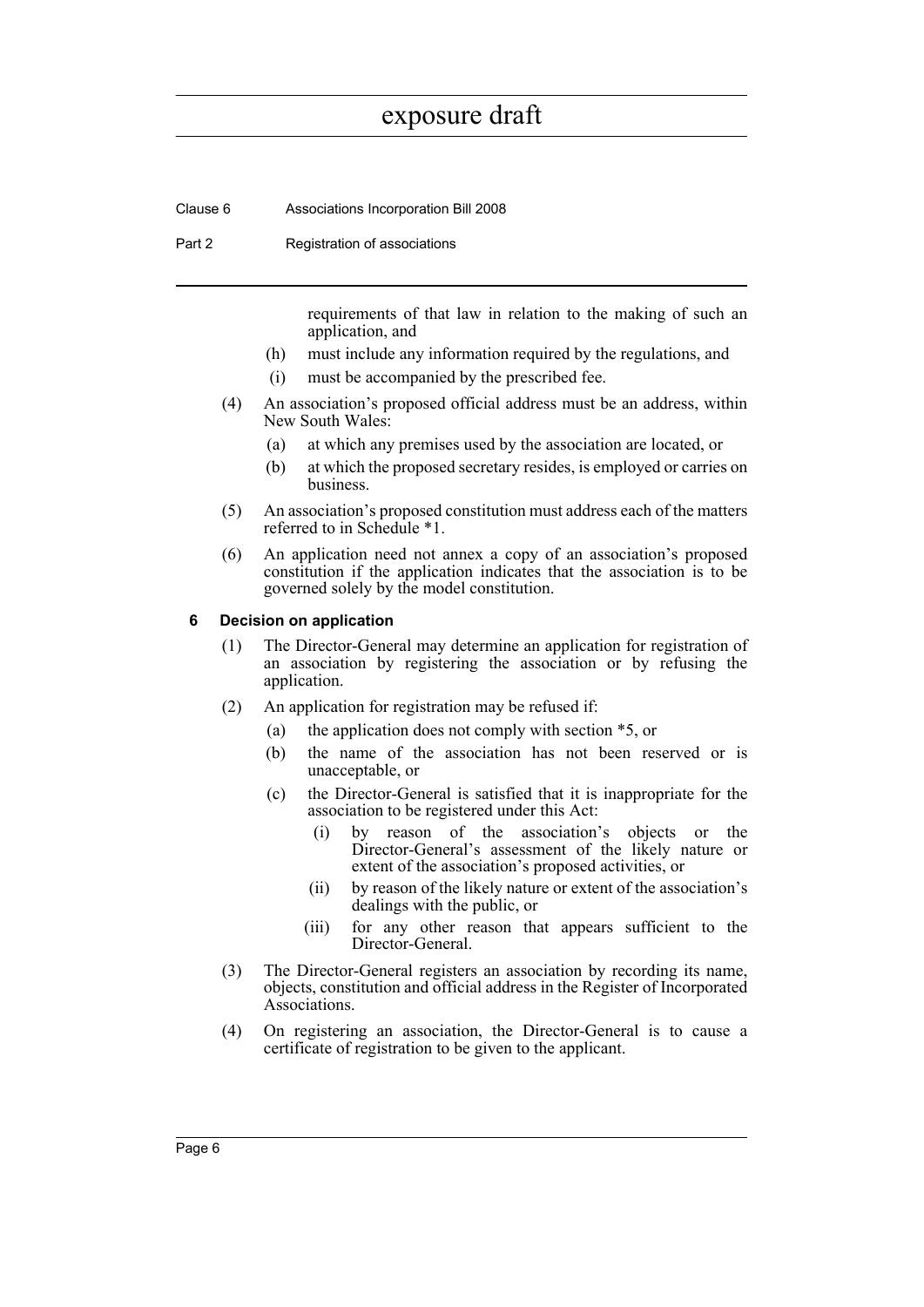| Associations Incorporation Bill 2008 | Clause 7 |
|--------------------------------------|----------|
| Registration of associations         | Part 2   |

#### <span id="page-14-0"></span>**7 Effect of registration**

- (1) An association becomes a body corporate at the beginning of the day on which it is registered under this Act.
- (2) Schedule \*2 has effect in relation to an association that arises from the registration of an association formed from an unincorporated body or from the amalgamation of 2 or more associations.

#### <span id="page-14-1"></span>**8 Continuity of former entities**

- (1) An association that arises from an application for registration made on behalf of a registrable corporation is a continuation of, and the same legal entity as, the registrable corporation.
- (2) Without limiting subsection (1):
	- (a) the assets and liabilities of the registrable corporation become the assets and liabilities of the association, and
	- (b) proceedings that have been commenced by or against the registrable corporation may be continued by or against the association in the name of the association.

## <span id="page-14-2"></span>**Division 2 Changing association's name, objects, constitution or official address**

## <span id="page-14-3"></span>**9 Application for change of particulars**

- (1) An association may apply to the Director-General for registration of a change in the association's name, objects or constitution.
- (2) An application may only be made pursuant to a special resolution passed by the association.
- (3) An application:
	- (a) must be in the approved form, and
	- (b) must include details of the proposed change, and
	- (c) must include a copy of the special resolution by which the association has approved the change, and
	- (d) must be accompanied by the prescribed fee.
- (4) An association's constitution, as proposed to be changed, must address each of the matters referred to in Schedule \*1.

**Note.** A change in an association's name, objects or constitution does not take effect until it is registered: see section 13.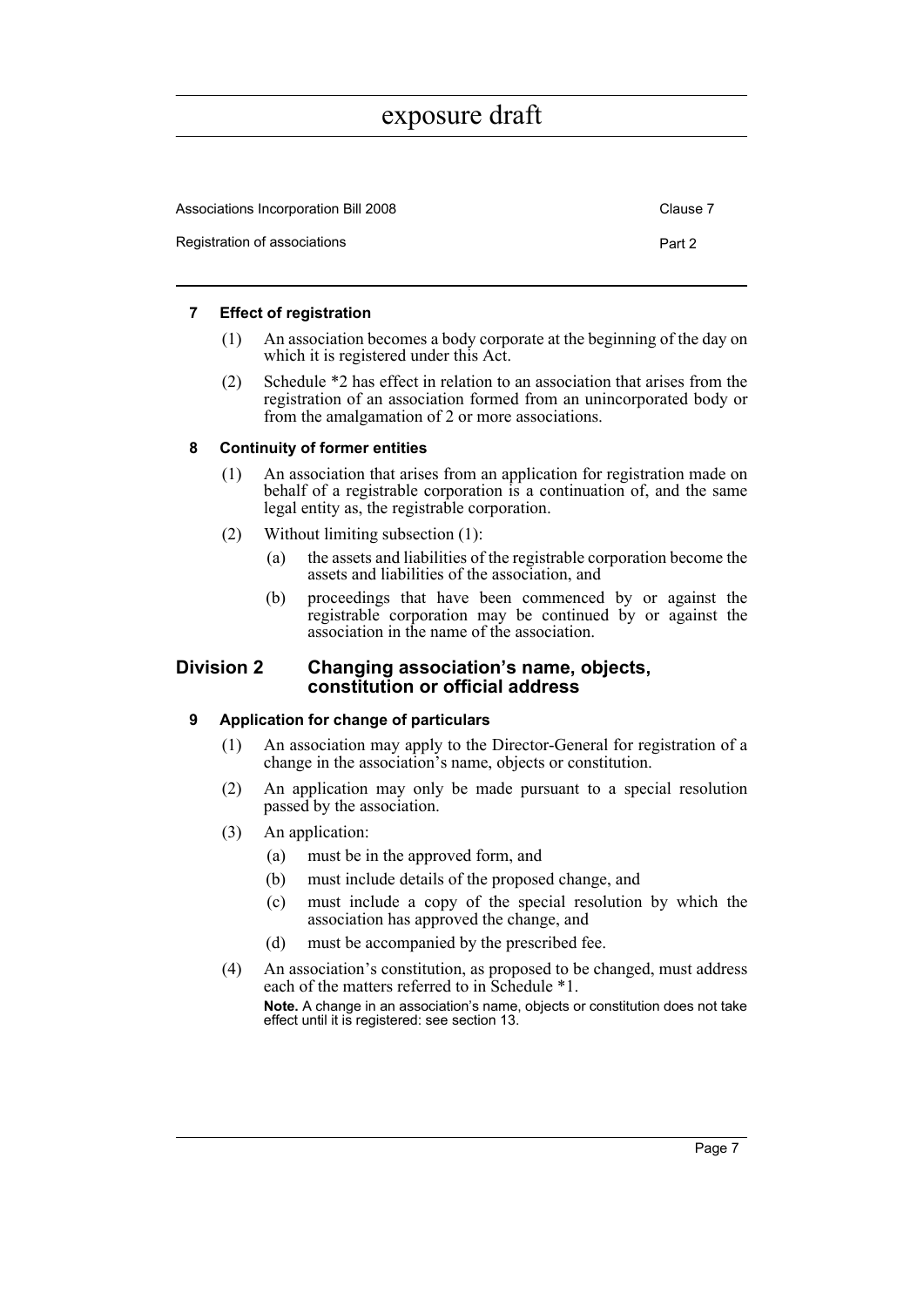Clause 10 Associations Incorporation Bill 2008

Part 2 Registration of associations

#### <span id="page-15-0"></span>**10 Director-General may order association to change its name**

- (1) The Director-General may, by order in writing served on an association that has an unacceptable name, direct the association to adopt a new name.
- (2) Such a direction may be given whether or not the association's name was acceptable when it was reserved or when the association was registered.

**Note.** For example, a name that includes the word "police" or "sheriff" will become unacceptable if the Director-General receives notice that consent to the use of that name has been revoked under section 204B of the *Police Act 1990* or section 12 of the *Sheriff Act 2005*.

- (3) A direction:
	- (a) must specify the grounds on which the association's current name is unacceptable, and
	- (b) must specify a date by which an application for registration of a change of name must be made (being a date no less than 2 months after the date on which the direction is given), and
	- (c) must state that the association's registration may be cancelled if such an application is not made on or before that date.

#### <span id="page-15-1"></span>**11 Decision on application**

- (1) The Director-General may determine an application for registration of a change of name, objects or constitution by registering the change or by refusing the application.
- (2) An application for registration of a change of name, objects or constitution may be refused if:
	- (a) the application does not comply with section \*9, or
	- (b) in the case of an application for a change of name, the new name has not been reserved or is unacceptable.
- (3) On registering a change of name for an association, the Director-General is to cause a replacement certificate of registration, under the association's new name, to be given to the applicant.

#### <span id="page-15-2"></span>**12 Notification of change of official address**

(1) Within 28 days after an association's official address becomes unusable for any reason (for example, because mail can no longer be delivered to that address), the association's secretary must notify the Director-General, in the approved form, of a proposed change in that address.

Maximum penalty: 5 penalty units.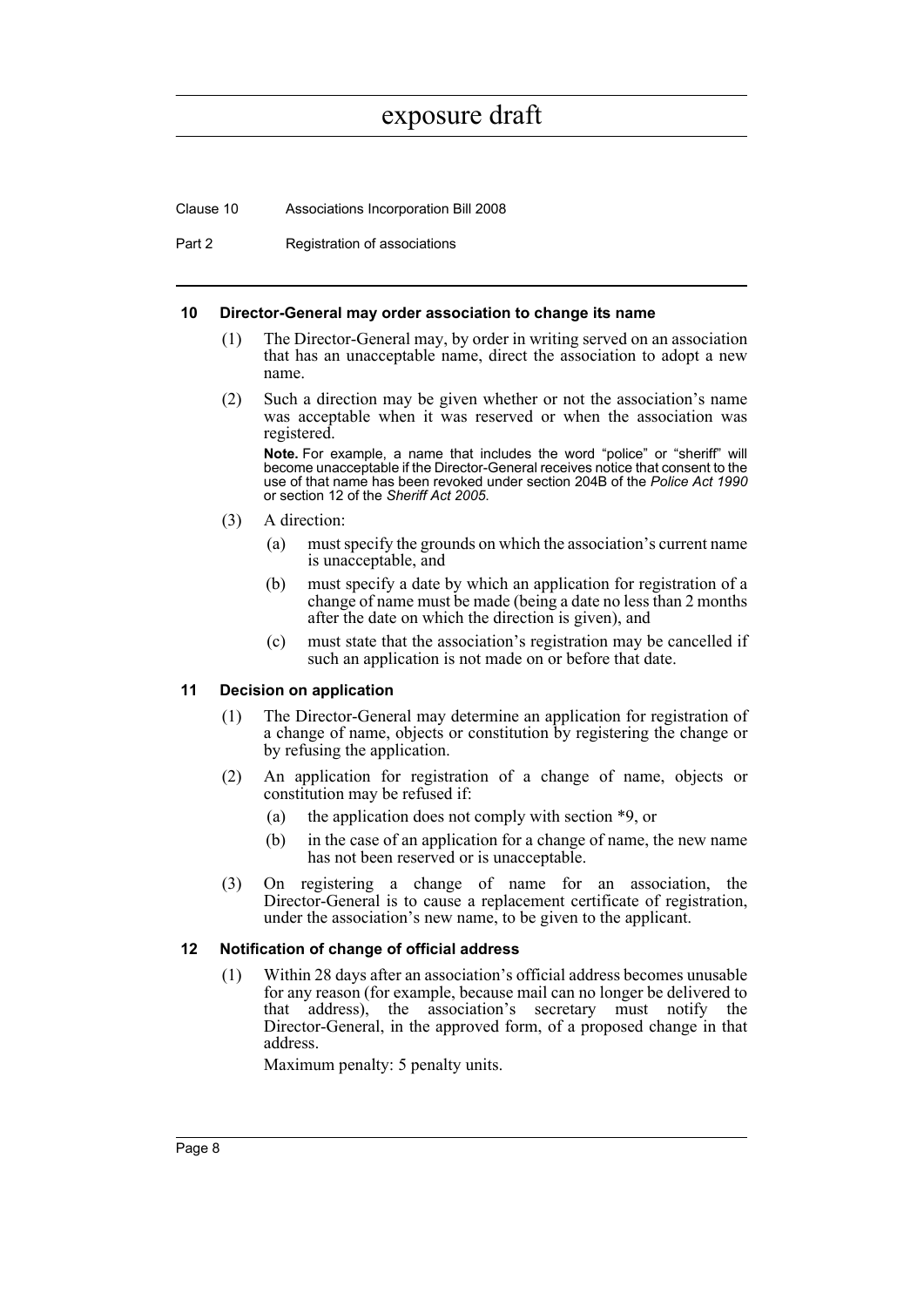| Associations Incorporation Bill 2008 | Clause 13 |
|--------------------------------------|-----------|
| Registration of associations         | Part 2    |

- (2) Without limiting subsection (1), an association's secretary may at any time notify the Director-General, in the approved form, of a proposed change in the association's official address.
- (3) An association's official address must be an address, within New South Wales:
	- (a) at which any premises used by the association are located, or
	- (b) at which the proposed secretary resides, is employed or carries on business.
- (4) On receiving a notification under this section, the Director-General must register the association's new official address. **Note.** A change of official address does not take effect until it is registered: see section 13.

#### <span id="page-16-0"></span>**13 Effect of registration of change of name, objects, constitution or official address**

- (1) A change of name, objects, constitution or official address that is registered under this Division takes effect when it is registered.
- (2) Section 53 of the *Interpretation Act 1987* applies to an association in respect of which a change of name, objects or constitution has been registered under this Division in the same way as it would apply to the association had the change been made by an Act or statutory rule.

# <span id="page-16-1"></span>**Division 3 Reservation of names**

# <span id="page-16-2"></span>**14 Application for reservation of name**

- (1) An application for reservation of a name may be made to the Director-General by an association or by an applicant for registration as an association.
- (2) An application for reservation of a name:
	- (a) must be in the approved form, and
	- (b) must specify the name to be reserved, and
	- (c) must be accompanied by the prescribed fee.
- (3) The application may nominate alternative names (not exceeding the maximum number prescribed by the regulations) for consideration.

## <span id="page-16-3"></span>**15 Decision on application**

- (1) The Director-General may determine an application for reservation of a name by reserving the name or by refusing the application.
- (2) An application for reservation of a name may be refused: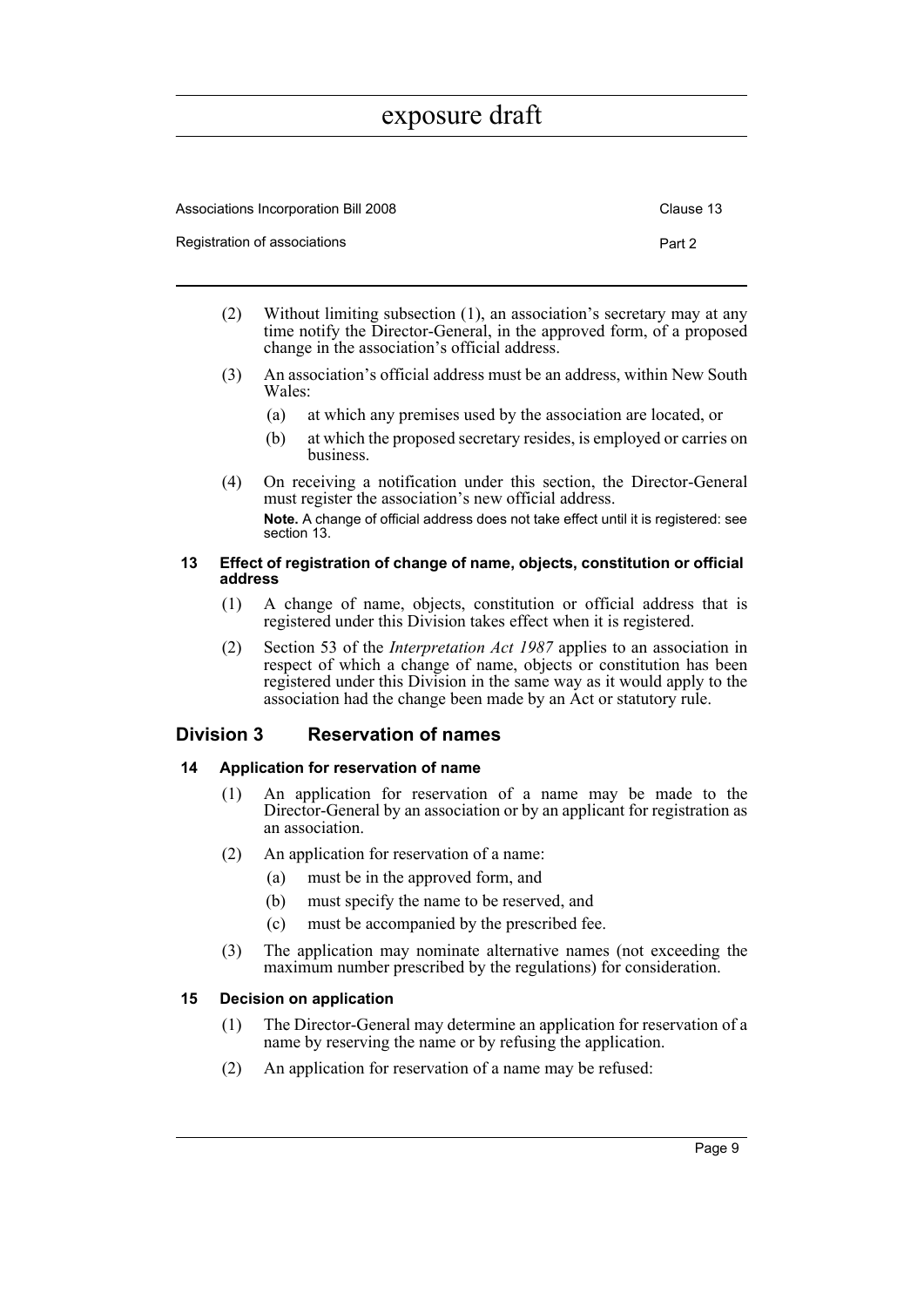Clause 16 Associations Incorporation Bill 2008

Part 2 Registration of associations

- (a) if each of the names nominated is unacceptable, or
- (b) if the Director-General is satisfied that the application has been made for an improper purpose.
- (3) If a proposed name is unacceptable, the Director-General is to consider the next alternative name in the application (if any).

#### <span id="page-17-0"></span>**16 Effect of reservation of name**

- (1) Reservation of a name expires at the end of the period of 3 months after the name is reserved or, if an application for registration of an association or for a change in an association's name is made within that period, when the application is determined.
- (2) The reservation of a name under this section does not of itself entitle an association or proposed association to be registered by that name, either originally or on a change of name.

#### <span id="page-17-1"></span>**17 Unacceptable names**

- (1) For the purposes of this Act, a name is unacceptable if:
	- (a) it does not include, at the end of the name, the word "Incorporated" or the abbreviation "Inc", or
	- (b) it contains foreign language characters, or
	- (c) it includes the word "police" or "sheriff", unless its use is the subject of a consent in force under section 204B of the *Police Act 1990* or section 12 of the *Sheriff Act 2005*, or
	- (d) the Director-General is of the opinion:
		- (i) that it is identical to, or closely resembles, some other name that is registered, that is reserved or that is the subject of an earlier application for reservation, and
		- (ii) that the public would be likely to be misled if associations operated under both names, or
	- (e) the Director-General is of the opinion that it suggests a connection with the Crown or the State, or
	- (f) the Director-General is of the opinion that it is offensive or undesirable, or
	- (g) it is declared by the regulations to be unacceptable.
- (2) A name is not unacceptable on a ground referred to in subsection  $(1)$  (e) or (f) if, in a particular case, the Minister directs that the name is acceptable.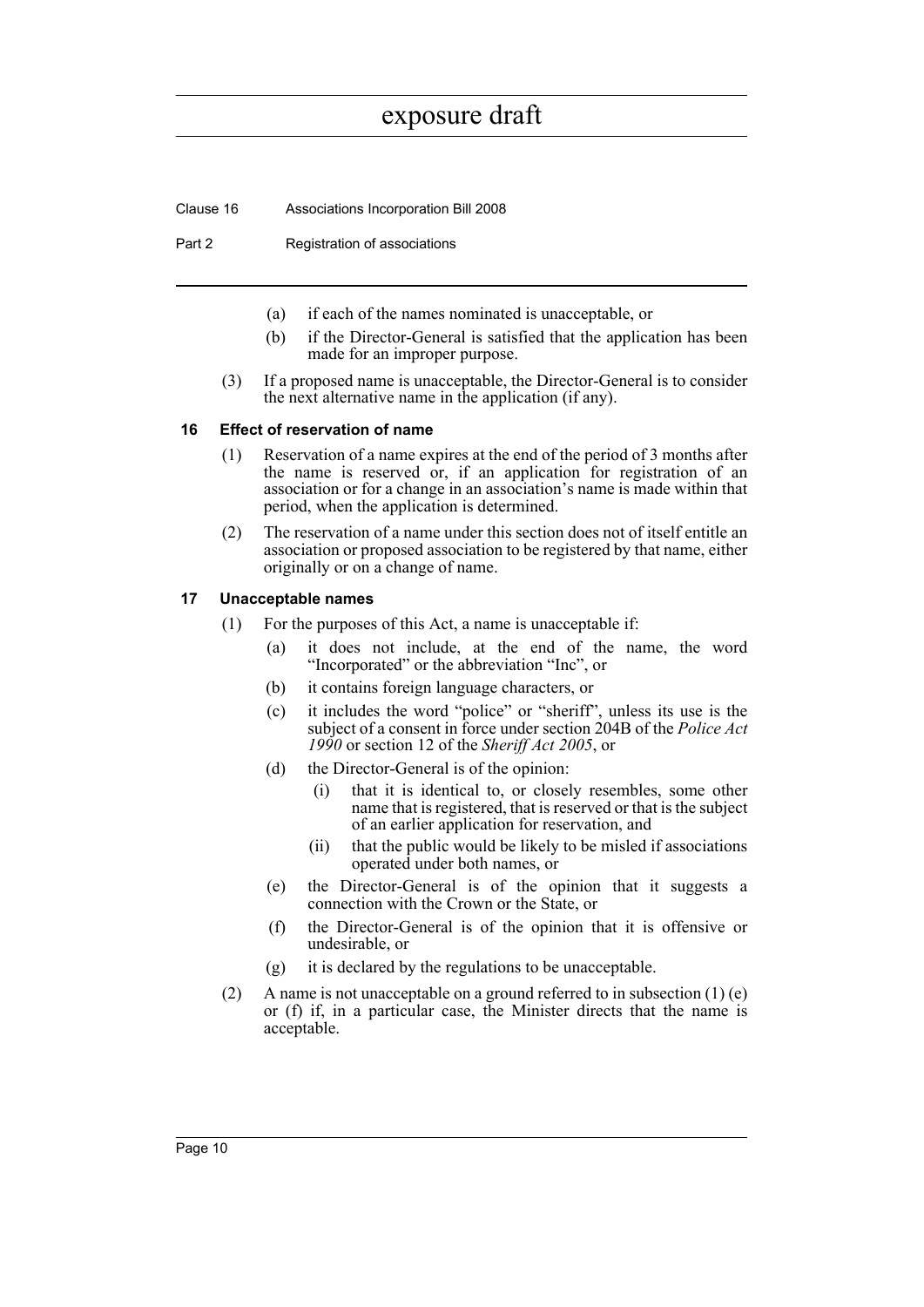Associations Incorporation Bill 2008 Clause 18

Basic features of associations **Part 3** 

# <span id="page-18-0"></span>**Part 3 Basic features of associations**

## <span id="page-18-1"></span>**Division 1 Association powers**

- <span id="page-18-2"></span>**18 Legal capacity and powers** (cf Corporations Act 2001 of the Commonwealth, section 124)
	- (1) An association has the legal capacity and powers of an individual both in and outside New South Wales.
	- (2) An association's legal capacity to do something is not affected by the fact that the association's interests are not, or would not be, served by doing it.

#### <span id="page-18-3"></span>**19 Constitution may limit powers** (cf Corporations Act 2001 of the Commonwealth, section 125)

- (1) An association's constitution may contain an express restriction on, or a prohibition of, the association's exercise of any of its powers, but the exercise of a power by the association is not invalid merely because it is contrary to such a restriction or prohibition.
- (2) An act of an association is not invalid merely because it is contrary to or beyond the association's objects.
- <span id="page-18-4"></span>**20 Agent exercising association's power to make contracts (cf Corporations)** Act 2001 of the Commonwealth, section 126)
	- (1) An association's power to make, vary, ratify or discharge a contract may be exercised by an individual acting with the association's express or implied authority and on behalf of the association.
	- (2) This section does not affect the operation of a law that requires a particular procedure to be complied with in relation to the contract.
- <span id="page-18-5"></span>**21 Execution of documents (including deeds) by an association** (cf Corporations Act 2001 of the Commonwealth, section 127)
	- (1) An association may execute a document without using a common seal if the document is signed by 2 of its authorised signatories.
	- (2) An association with a common seal may execute a document if the seal is fixed to the document and the fixing of the seal is witnessed by 2 of its authorised signatories.
	- (3) An association may execute a document as a deed if the document is expressed to be executed as a deed and is executed in accordance with subsection  $(1)$  or  $(2)$ .
	- (4) This section does not limit the ways in which an association may execute a document (including a deed).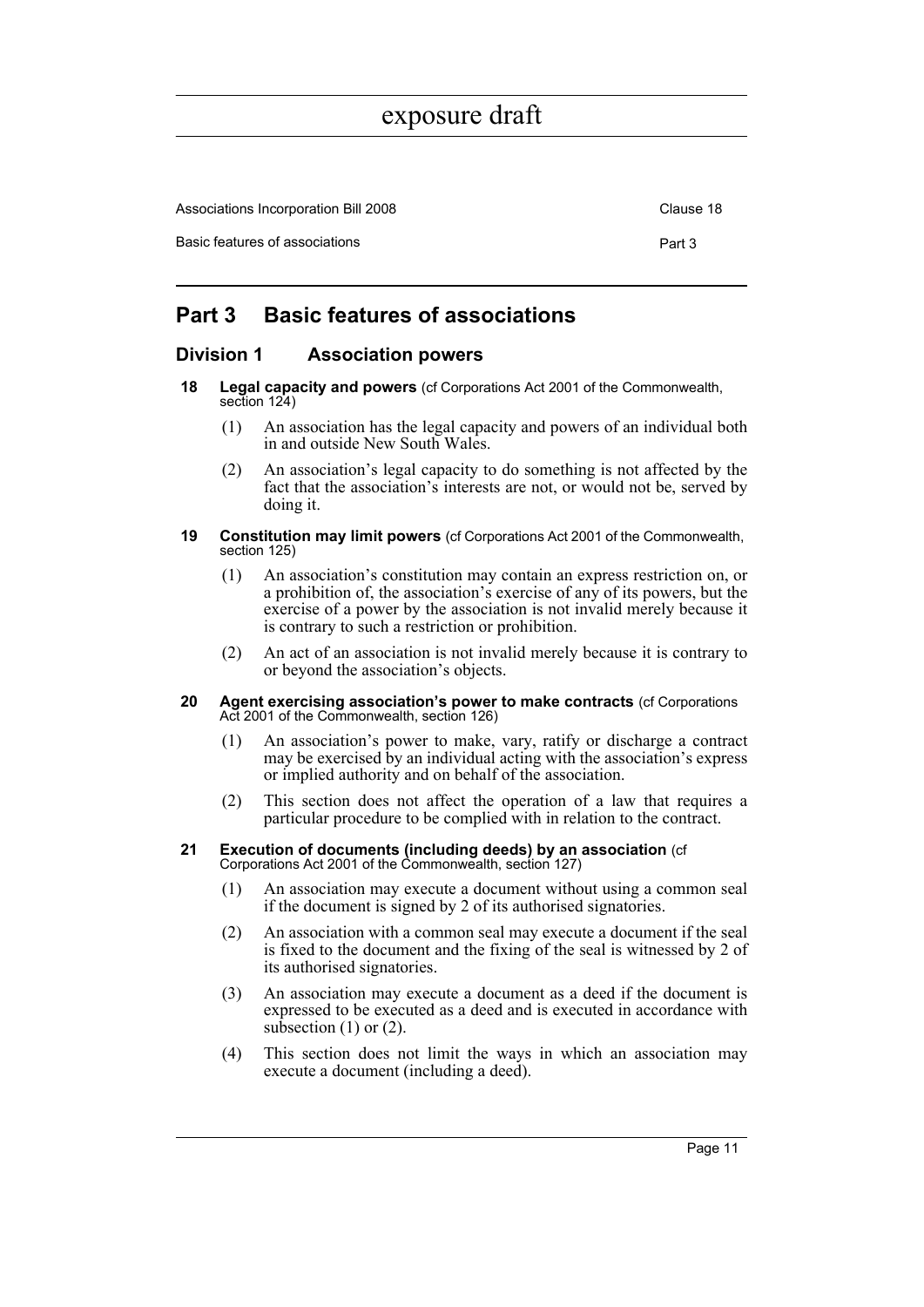Clause 22 Associations Incorporation Bill 2008

Part 3 Basic features of associations

(5) This section does not authorise an association to execute a document contrary to the provisions of its constitution.

## <span id="page-19-0"></span>**Division 2 Assumptions people dealing with associations are entitled to make**

#### <span id="page-19-1"></span>**22 Entitlement to make assumptions** (cf Corporations Act 2001 of the Commonwealth, section 128)

- (1) A person is entitled to make the assumptions in section \*23 in relation to dealings with an association, and the association is not entitled to assert in proceedings in relation to the dealings that any of the assumptions are incorrect.
- (2) A person is entitled to make the assumptions in section \*23 in relation to dealings with another person who has, or purports to have, directly or indirectly acquired property from an association, and the association and the other person are not entitled to assert in proceedings in relation to the dealings that any of the assumptions are incorrect.
- (3) The assumptions may be made even if anyone purporting to act on behalf of the association acts fraudulently, or forges a document, in connection with the dealings.
- (4) A person is not entitled to make an assumption in section \*23 if at the time of the dealings they knew or suspected that the assumption was incorrect.

#### <span id="page-19-2"></span>**23 Assumptions that may be made** (cf Corporations Act 2001 of the Commonwealth, section 129)

- (1) A person may assume that the association's constitution has been complied with.
- (2) A person may assume that anyone who appears, from information provided by the association that is available to the public from the Register of Incorporated Associations, to be the association's secretary:
	- (a) has been duly appointed, and
	- (b) has authority to exercise the functions customarily exercised by the secretary of a similar association.
- (3) A person may assume that anyone who appears, from information provided by the association, to be a committee member of the association:
	- (a) has been duly appointed, and
	- (b) has authority to exercise the functions customarily exercised by a committee member of a similar association.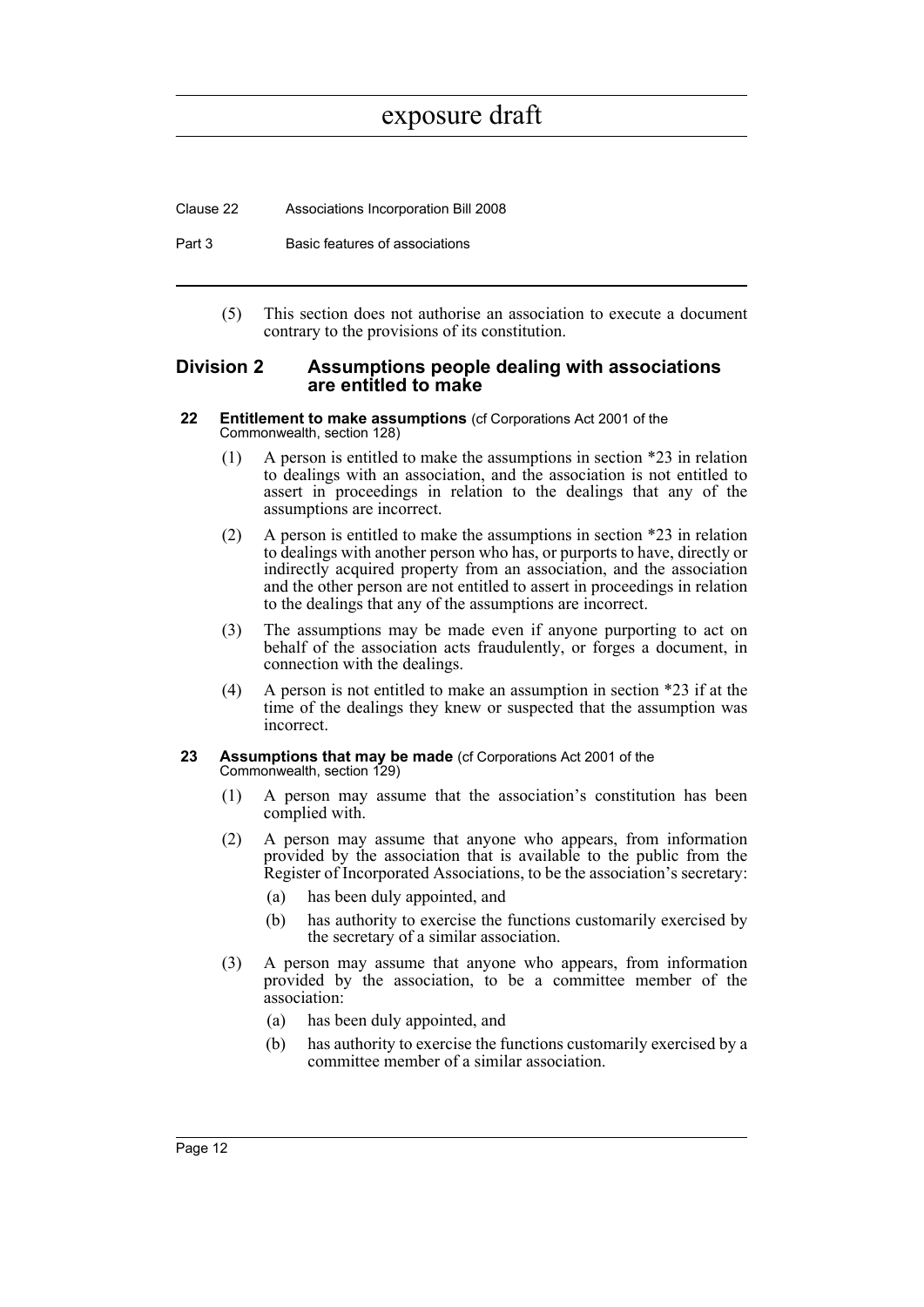| Associations Incorporation Bill 2008 | Clause 24 |
|--------------------------------------|-----------|
| Basic features of associations       | Part 3    |

- (4) A person may assume that anyone who is held out by the association to be an agent of the association:
	- (a) has been duly appointed, and
	- (b) has authority to exercise the functions customarily exercised or performed by an agent of a similar association.
- (5) A person may assume that persons acting on behalf of the association properly perform their duties to the association.
- (6) A person may assume that a document has been duly executed by the association if the document appears to have been signed in accordance with section  $*21$  (1).
- (7) A person may assume that a document has been duly executed by the association if:
	- (a) the association's common seal appears to have been fixed to the document in accordance with section \*21 (2), and
	- (b) the fixing of the common seal appears to have been witnessed in accordance with that subsection.
- (8) A person may assume that anyone who has, or may be assumed to have, the authority to issue a document or a certified copy of a document on behalf of the association also has authority to warrant that the document is genuine or is a true copy.
- (9) Without limiting the generality of this section, the assumptions that may be made under this section apply for the purposes of this section.

# <span id="page-20-0"></span>**Division 3 General**

#### <span id="page-20-1"></span>**24 Provisions of model constitution to apply if appropriate provision not otherwise made**

- (1) If an association's constitution fails to address a matter referred to in Schedule \*1, the provisions of the model constitution with respect to the matter are taken to form part of the association's constitution.
- (2) For avoidance of doubt, an association's constitution may address a matter referred to in Schedule \*1:
	- (a) by adopting the provisions of the model constitution with respect to the matter, or
	- (b) by adopting a modified version of the provisions of the model constitution with respect to the matter.
- (3) Subsection (2) does not limit the way in which an association's constitution may otherwise address a matter referred to in Schedule \*1.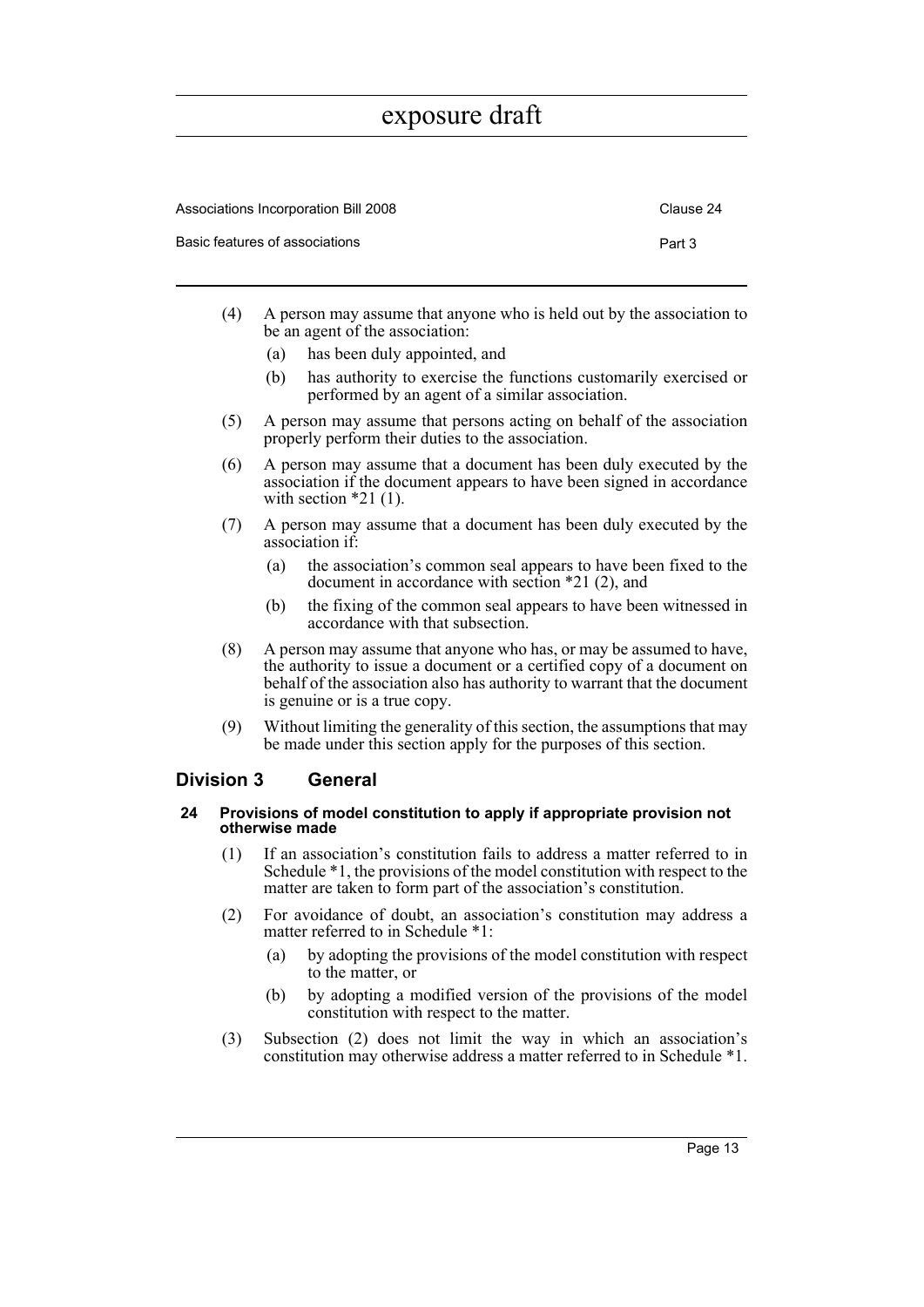Clause 25 Associations Incorporation Bill 2008

Part 3 Basic features of associations

(4) A provision of an association's constitution is of no effect to the extent to which it is contrary to this or any other Act or law.

#### <span id="page-21-0"></span>**25 Nature of association**

- (1) Subject to this Act, an association's constitution binds the association and its members to the same extent as if it were a deed, duly executed by each of them, containing covenants on the part of each of them to observe all of its provisions.
- (2) Subject to this Act, a member of an association (including a committee member and the secretary) is not, by reason only of being such a member, liable in relation to the association's liabilities or the costs, charges and expenses of the winding up of the association.
- (3) Subject to this Act, membership of an association does not confer on a member any right, title or interest, whether legal or equitable, in the association's assets.

## <span id="page-21-1"></span>**26 Pre-registration contracts**

Part 2B.3 of the *Corporations Act 2001* of the Commonwealth applies to and in respect of an association in relation to contracts entered into before the association is registered under this Act in the same way as it applies to and in respect of a company in relation to contracts entered into before the company is registered under that Act.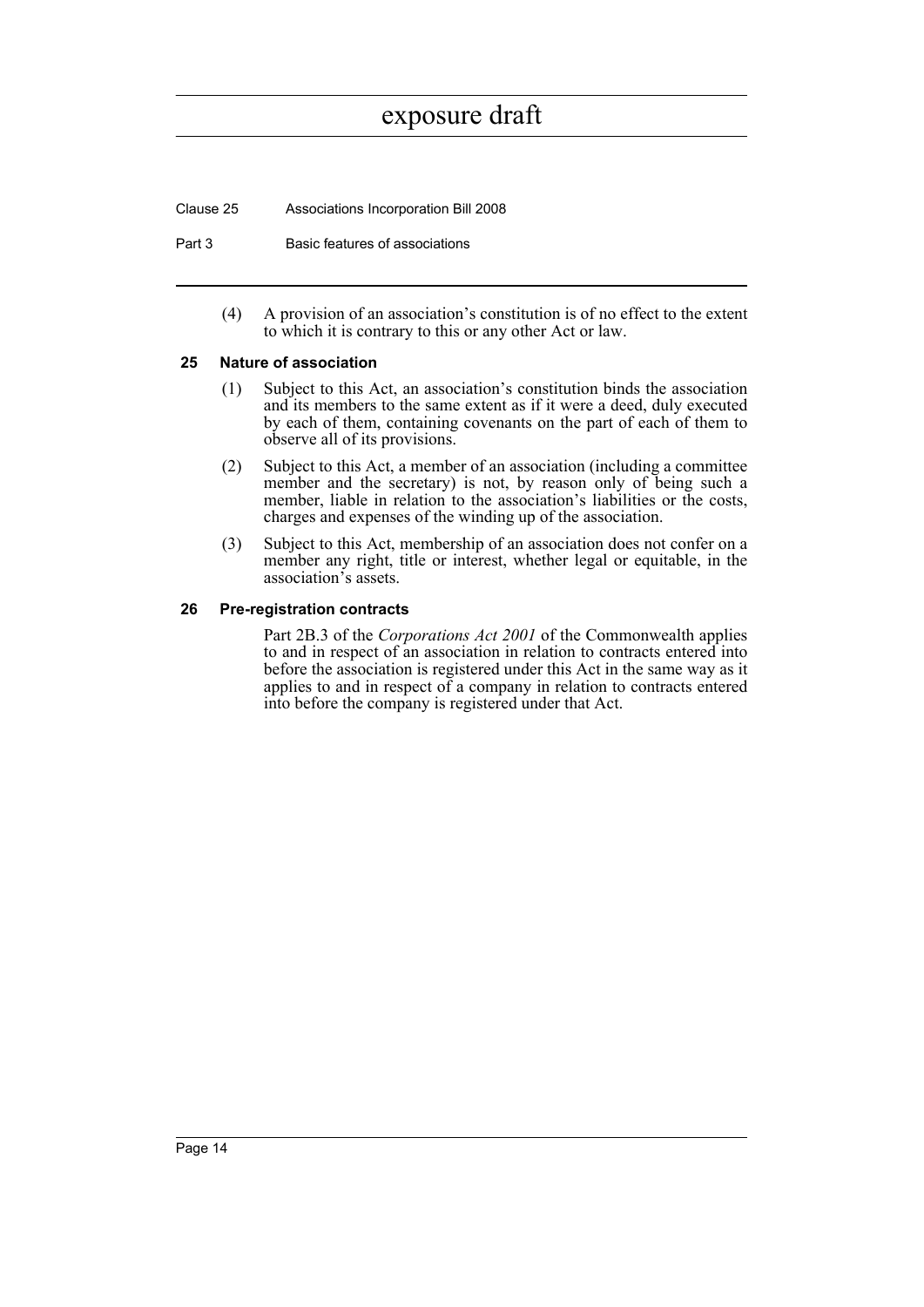Associations Incorporation Bill 2008 Clause 27

Management of associations **Part 4** and 2008 and 2008 and 2008 and 2008 and 2008 and 2008 and 2008 and 2008 and 2008 and 2008 and 2008 and 2008 and 2008 and 2008 and 2008 and 2008 and 2008 and 2008 and 2008 and 2008 and 20

# <span id="page-22-0"></span>**Part 4 Management of associations**

# <span id="page-22-1"></span>**Division 1 Committee members**

#### <span id="page-22-2"></span>**27 Committee of association**

- (1) An association must have a committee to manage its affairs.
- (2) The committee must include 3 or more members each of whom is aged 18 years or more and at least 3 of whom are ordinarily resident in Australia.

**Note.** An association's registration is liable to be cancelled if its committee does not comply with this subsection.

- (3) The committee may exercise such of the association's powers as are not required by this Act or its constitution to be exercised by the association in general meeting.
- (4) A committee member's acts are valid despite any defect in his or her appointment.
- (5) Any act done by a former committee member purporting to act as a committee member is valid, in relation to a person dealing with the association in good faith and not knowing that the former committee member is no longer a committee member, as if the former committee member were still a committee member.

#### <span id="page-22-3"></span>**28 Committee meetings**

- (1) Committee meetings of an association may be held as the association's constitution requires.
- (2) If the association's constitution so provides, a committee meeting may be held at 2 or more venues using any technology that gives each of the committee members a reasonable opportunity to participate.
- (3) In any proceedings before a court, a meeting held at 2 or more venues, or part of such a meeting, is not to be declared invalid on the ground that one or more committee members did not have a reasonable opportunity to participate in the meeting or part unless the court is satisfied that:
	- (a) substantial injustice has been, or may be, caused, and
	- (b) the injustice cannot be remedied by any other order available to the court.

## <span id="page-22-4"></span>**29 Disclosure of interests**

(1) If: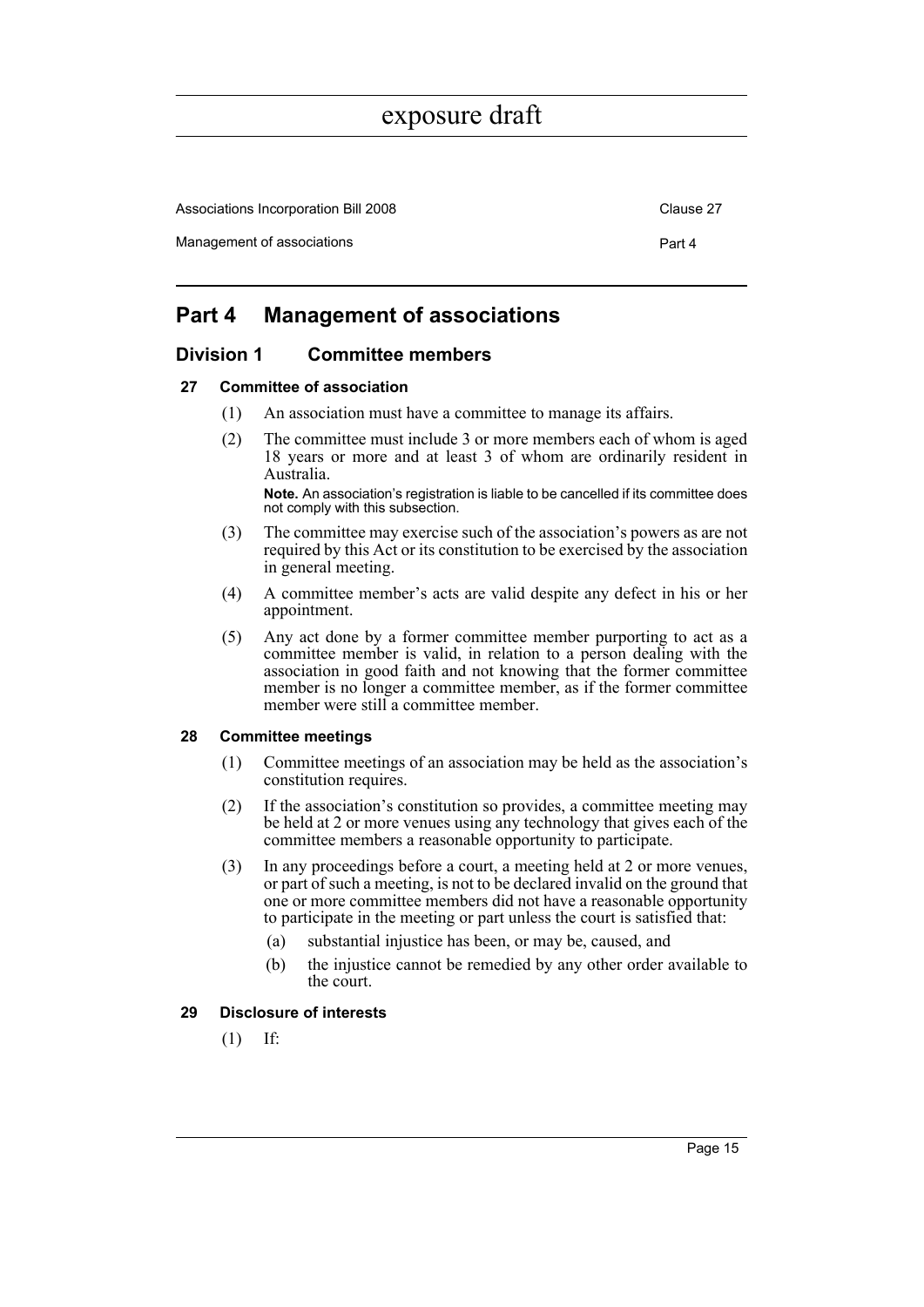Clause 29 Associations Incorporation Bill 2008

Part 4 Management of associations

- (a) a committee member has a direct or indirect interest in a matter being considered or about to be considered at a meeting of the committee, and
- (b) the interest appears to raise a conflict with the proper performance of the committee member's duties in relation to the consideration of the matter,

the committee member must, as soon as possible after the relevant facts have come to the committee member's knowledge, disclose the nature of the interest at a meeting of the committee.

Maximum penalty: 240 penalty units or imprisonment for 2 years, or both.

- (2) A disclosure by a committee member at a meeting of the committee that the committee member:
	- (a) is a member, or is in the employment, of a specified company or other body, or
	- (b) is a partner, or is in the employment, of a specified person, or
	- (c) has some other specified interest relating to a specified company or other body or to a specified person,

is a sufficient disclosure of the nature of the interest in any matter relating to that company or other body or to that person that may arise after the date of the disclosure and that is required to be disclosed under subsection  $(1)$ .

- (3) Particulars of any disclosure made under this section must be recorded by the committee in a book kept for the purpose and that book must be open at all reasonable hours to inspection by any member of the association on payment of the fee determined by the committee (but not exceeding the maximum fee prescribed by the regulations).
- (4) The book must be kept at the same address as the register of committee members.
- (5) After a committee member has disclosed the nature of an interest in any matter, the committee member must not, unless the committee otherwise determines:
	- (a) be present during any deliberation of the committee with respect to the matter, or
	- (b) take part in any decision of the committee with respect to the matter.
- (6) For the purposes of the making of a determination by the committee under subsection (5), a committee member who has a direct or indirect interest in a matter to which the disclosure relates must not: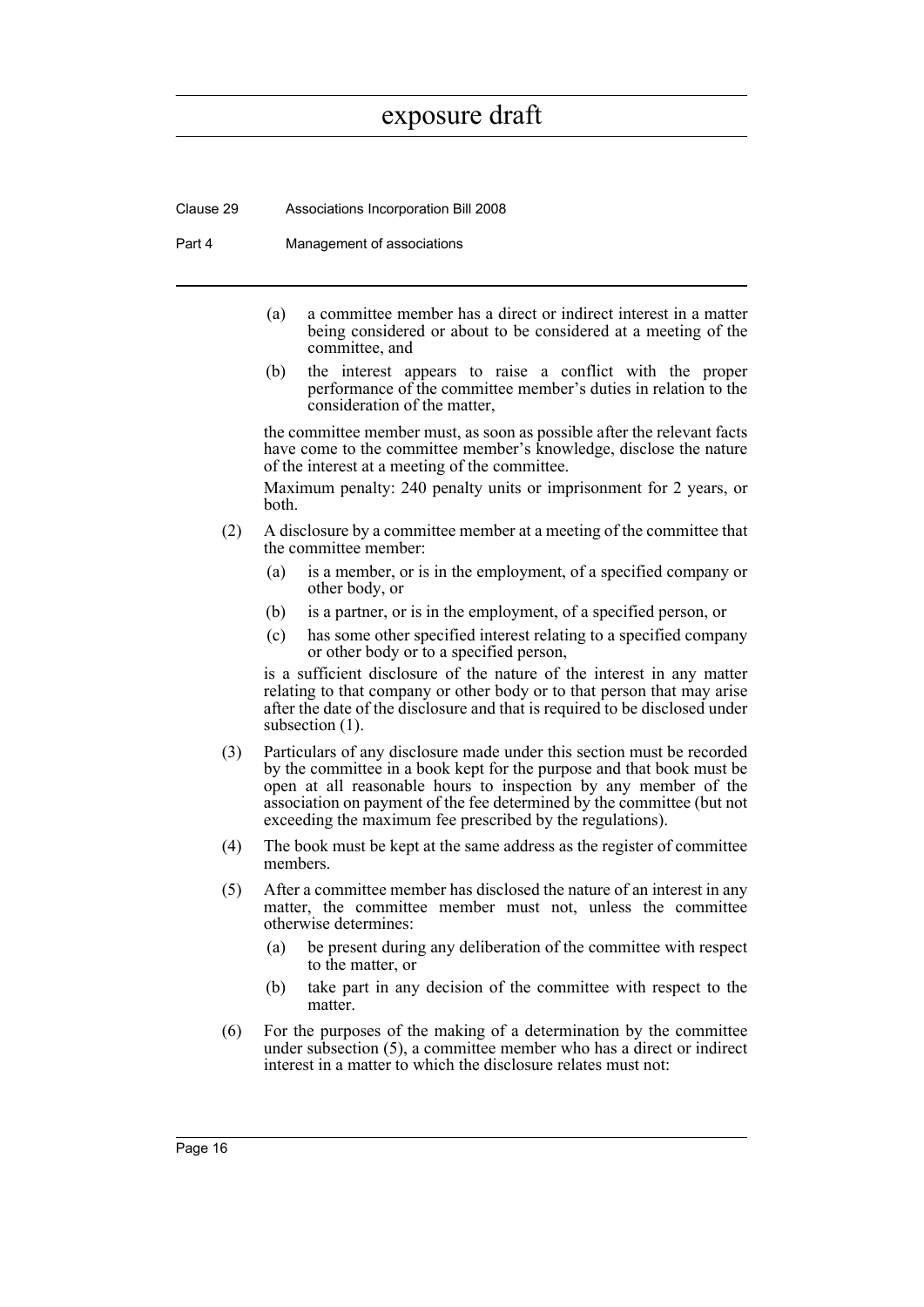| Associations Incorporation Bill 2008 | Clause 30 |
|--------------------------------------|-----------|
| Management of associations           | Part 4    |

- (a) be present during any deliberation of the committee for the purpose of making the determination, or
- (b) take part in the making by the committee of the determination.
- (7) A contravention of this section does not invalidate any decision of the committee.

#### <span id="page-24-0"></span>**30 Dishonesty**

- (1) A committee member of an association who, as a committee member, acts dishonestly is guilty of an offence. Maximum penalty: 60 penalty units.
- (2) A committee member of an association who, as a committee member, acts with intent to deceive or defraud:
	- (a) the association, or
	- (b) any member or creditor of the association,

is guilty of an offence.

Maximum penalty: 240 penalty units or imprisonment for 2 years, or both.

## <span id="page-24-1"></span>**31 Improper use of information**

- (1) A committee member or former committee member of an association who makes improper use of information that he or she has acquired as a committee member with intent:
	- (a) to gain, directly or indirectly, an advantage for himself or herself or for any other person, or
	- (b) to cause harm to the association,

is guilty of an offence.

Maximum penalty: 60 penalty units.

- (2) A committee member or former committee member of an association who makes improper use of information that he or she has acquired as a committee member with intent to deceive or defraud:
	- (a) the association, or

(b) any member or creditor of the association,

is guilty of an offence.

Maximum penalty: 240 penalty units or imprisonment for 2 years, or both.

## <span id="page-24-2"></span>**32 Improper use of position**

(1) A committee member of an association who makes improper use of his or her position as a committee member with intent: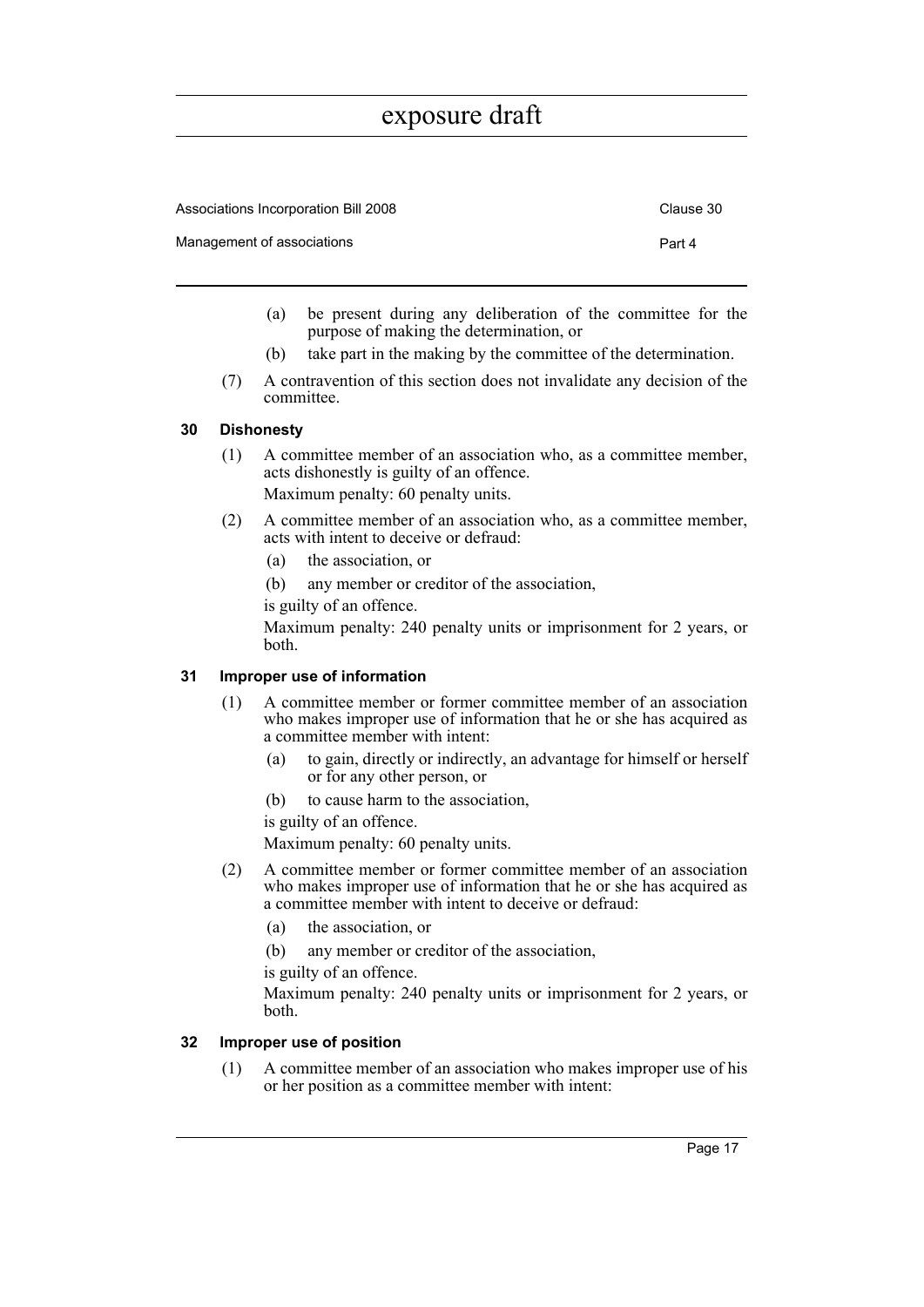Clause 33 Associations Incorporation Bill 2008

Part 4 Management of associations

- (a) to gain, directly or indirectly, an advantage for himself or herself or for any other person, or
- (b) to cause harm to the association,

is guilty of an offence.

Maximum penalty: 60 penalty units.

- (2) A committee member of an association who makes improper use of his or her position with intent to deceive or defraud:
	- (a) the association, or
	- (b) any member or creditor of the association,

is guilty of an offence.

Maximum penalty: 240 penalty units or imprisonment for 2 years, or both.

## <span id="page-25-0"></span>**33 Negligence**

A committee member of an association who, as a committee member, fails to exercise the degree of care and diligence that a reasonable person would exercise in the circumstances is guilty of an offence. Maximum penalty: 20 penalty units.

# <span id="page-25-1"></span>**Division 2 Secretary and authorised signatories**

# <span id="page-25-2"></span>**34 Secretary**

- (1) An association must have a secretary.
- (2) The secretary must be a person who is aged 18 years or more and is ordinarily resident in Australia. **Note.** An association's registration is liable to be cancelled if its secretary does not comply with this subsection.
- (3) The position of secretary may, but need not be, a committee member position.
- (4) If the position of secretary is not a committee member position, the position may, but need not be, held by a committee member in addition to his or her position as a committee member.
- (5) The secretary's acts are valid despite any defect in his or her appointment.
- (6) Any act done by a former secretary purporting to act as secretary is valid, in relation to a person dealing with the association in good faith and not knowing that the former secretary is no longer the secretary, as if the former secretary were still the secretary.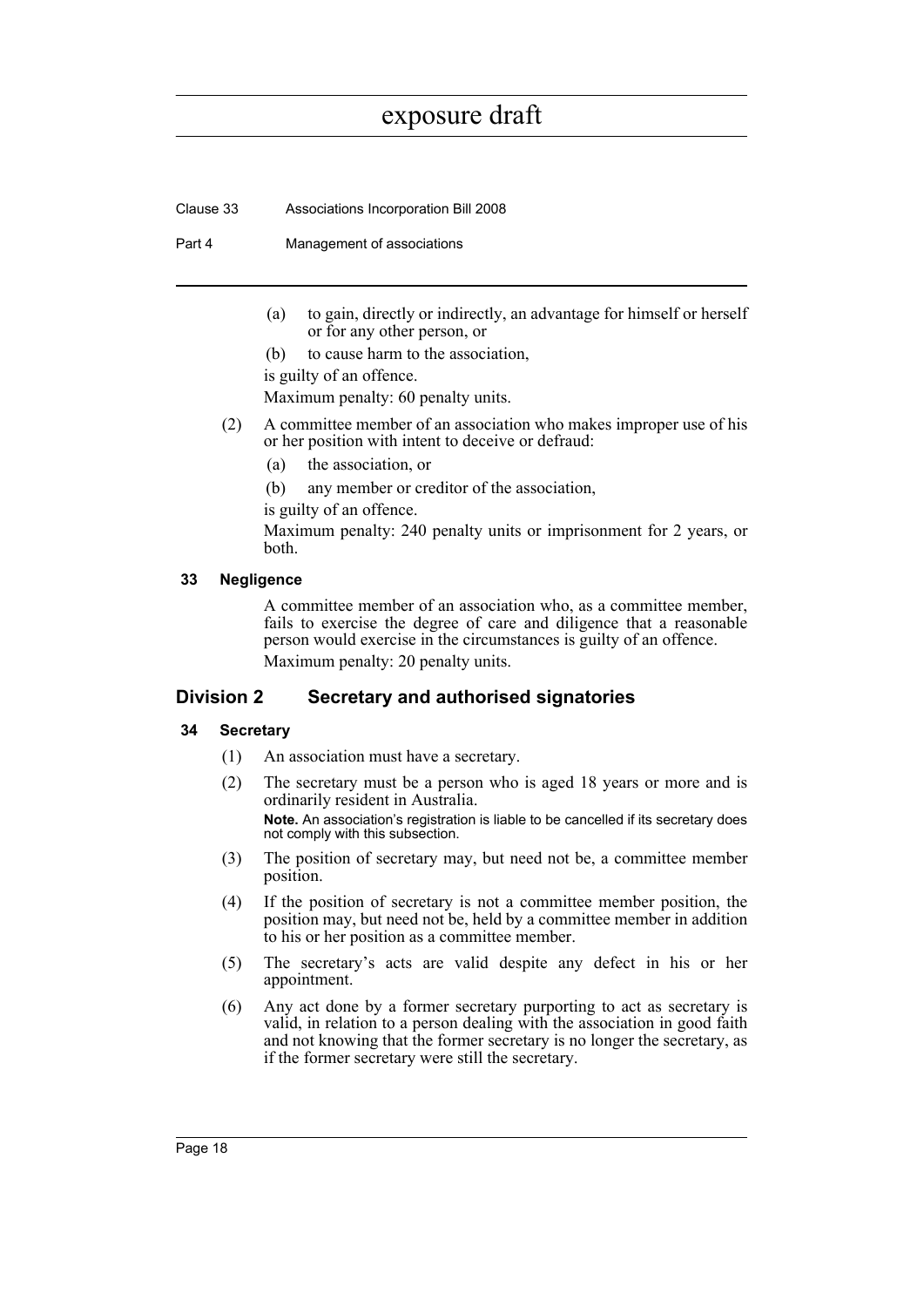| Associations Incorporation Bill 2008 | Clause 35 |
|--------------------------------------|-----------|
| Management of associations           | Part 4    |

- (7) The first secretary of an association is the person nominated as secretary in the application for registration of the association.
- (8) Within 28 days after taking office as the association's secretary (otherwise than as the association's first secretary), a person must notify the Director-General, in the approved form, of:
	- (a) the person's name and residential address, and
	- (b) the fact that the person has taken office as secretary.
	- Maximum penalty: 1 penalty unit.

#### <span id="page-26-0"></span>**35 Vacation of office of secretary**

- (1) The secretary of an association vacates office in the following circumstances:
	- (a) if he or she dies, or
	- (b) if he or she resigns the office in writing addressed to the association's committee, or
	- (c) if he or she is removed from office by resolution of a general meeting of the association, or
	- (d) if he or she becomes bankrupt, applies to take the benefit of any law for the relief of bankrupt or insolvent debtors, compounds with his or her creditors or makes an assignment of his or her remuneration for their benefit, or
	- (e) if he or she becomes a mentally incapacitated person, or
	- (f) if he or she ceases to ordinarily reside in Australia, or
	- (g) in such other circumstances as the constitution of the association may provide.
- (2) Within 14 days after vacating office, a former secretary of an association must ensure that all documents in his or her possession that belong to the association are delivered to a committee member.
- (3) An association must fill any vacancy in the office of secretary within 28 days after the vacancy arises.

Maximum penalty: 2 penalty units

#### <span id="page-26-1"></span>**36 Authorised signatories**

- (1) An association's secretary is, by virtue of that office, an authorised signatory for the association.
- (2) An association may from time to time appoint additional authorised signatories from among such of its committee members as are ordinarily resident in Australia, and may at any time revoke any such appointment.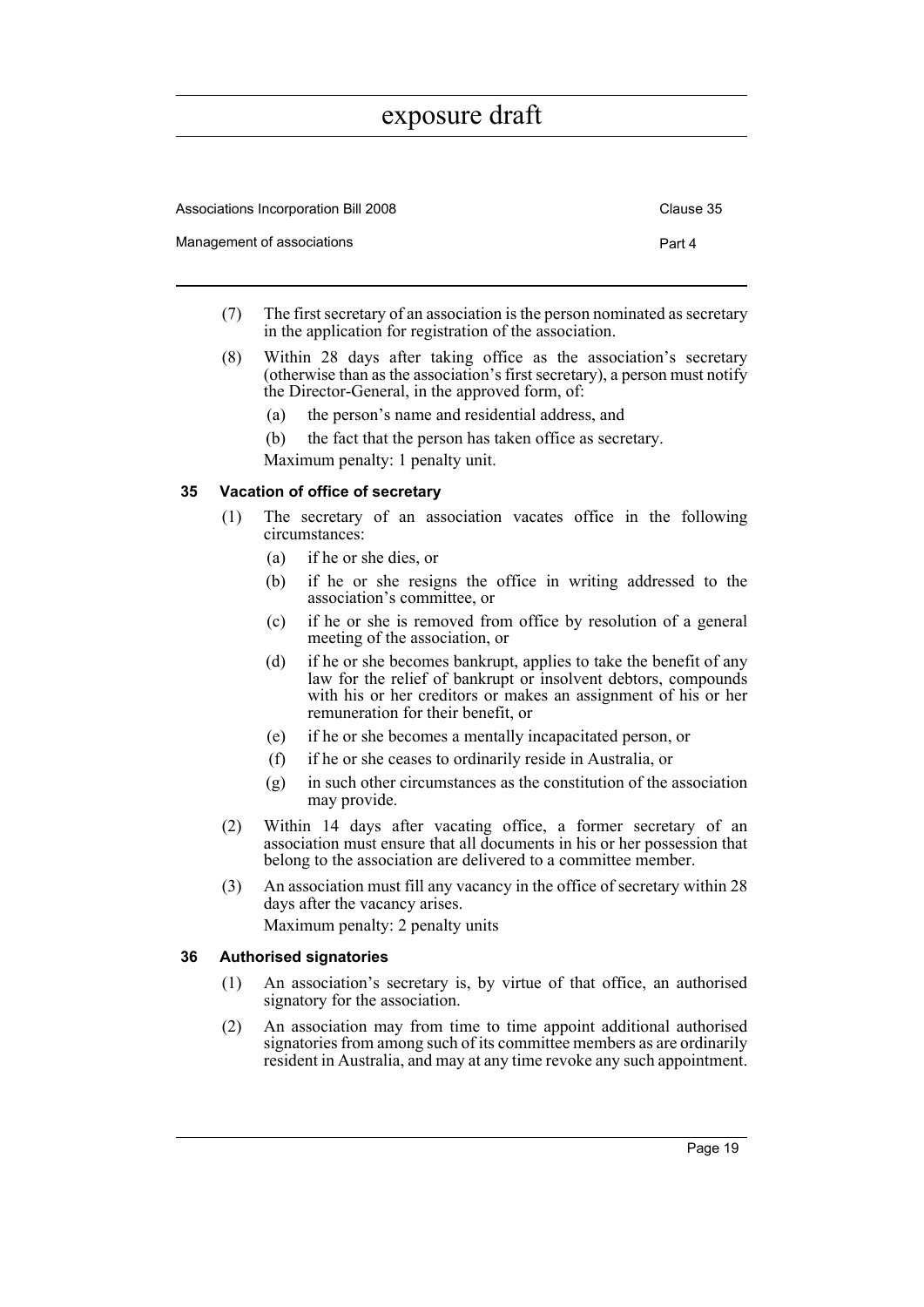Clause 37 Associations Incorporation Bill 2008

Part 4 Management of associations

- (3) A person (other than the association's secretary) vacates office as an authorised signatory of an association if:
	- (a) his or her appointment as an authorised signatory is revoked, or
	- (b) he or she ceases to be a committee member, or
	- (c) he or she cease to be ordinarily resident in Australia.

## <span id="page-27-0"></span>**Division 3 General administration**

#### <span id="page-27-1"></span>**37 General meetings**

- (1) An association's first annual general meeting must be held within 18 months after the association's incorporation under this Act.
- (2) Subsequent annual general meetings must be held:
	- (a) within 5 months after the close of the association's financial year, or
	- (b) within such further time as may be allowed by the Registrar or prescribed by the regulations.
- (3) If the association's constitution so provides, a meeting may be held at 2 or more venues using any technology that gives each of the association's members a reasonable opportunity to participate.
- (4) In any proceedings before a court, a meeting held at 2 or more venues, or part of such a meeting, is not to be declared invalid on the ground that one or more of the association's members did not have a reasonable opportunity to participate in the meeting or part unless the court is satisfied that:
	- (a) substantial injustice has been, or may be, caused, and
	- (b) the injustice cannot be remedied by any other order available to the court.

#### <span id="page-27-2"></span>**38 Postal ballots**

- (1) Votes on a resolution proposed at a meeting of an association may be cast by postal ballot unless the association's constitution provides otherwise.
- (2) A postal ballot is to be conducted in accordance with the regulations.

#### <span id="page-27-3"></span>**39 Voting generally**

A resolution is passed by an association if it is supported by more than half of the votes that are cast:

(a) at a meeting of the association, or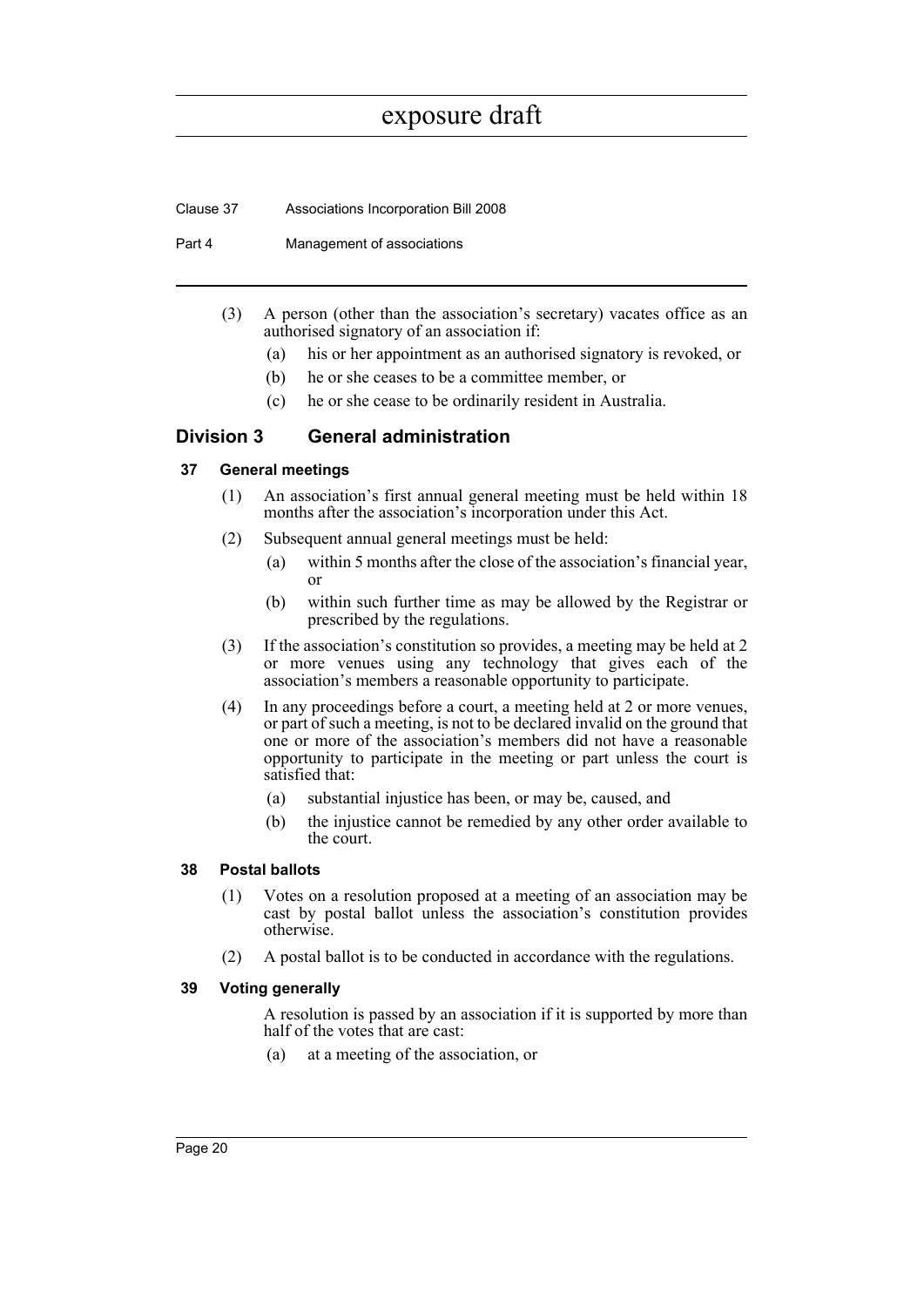| Associations Incorporation Bill 2008 | Clause 40 |
|--------------------------------------|-----------|
| Management of associations           | Part 4    |
|                                      |           |

(b) if the association's constitution so permits, in a postal ballot conducted by the association,

by members of the association who, under the association's constitution, are entitled to vote on the proposed resolution.

## <span id="page-28-0"></span>**40 Voting on special resolutions**

- (1) A resolution is passed by an association as a *special resolution* if it is supported by at least three-quarters of the votes that are cast:
	- (a) at a meeting of the association, or
	- (b) if the association's constitution so permits, in a postal ballot conducted by the association, or
	- (c) in such other manner as the Director-General may direct,

by members of the association who, under the association's constitution, are entitled to vote on the proposed resolution.

(2) A direction under subsection (1) (c) may not be given unless the Director-General is satisfied that, in the circumstances, it is impracticable to require votes to be cast in the manner provided by subsection  $(1)$   $(a)$  or  $(b)$ .

## <span id="page-28-1"></span>**41 Register of committee members**

- (1) An association must keep a register of committee members.
- (2) The register must contain the following particulars in relation to each committee member:
	- (a) the committee member's name and residential address,
	- (b) the date on which the committee member takes office,
	- (c) the date on which the committee member vacates office,
	- (d) such other particulars as may be prescribed by the regulations.
- (3) The register must be kept in New South Wales:
	- (a) at the main premises of the association, or
	- (b) if the association has no premises, at the association's official address.
- (4) The secretary must record in the register any change in the membership of the committee within one month after the change occurs.
- (5) The register must, at all reasonable hours, be kept available for inspection, free of charge, by any person. Maximum penalty: 1 penalty unit.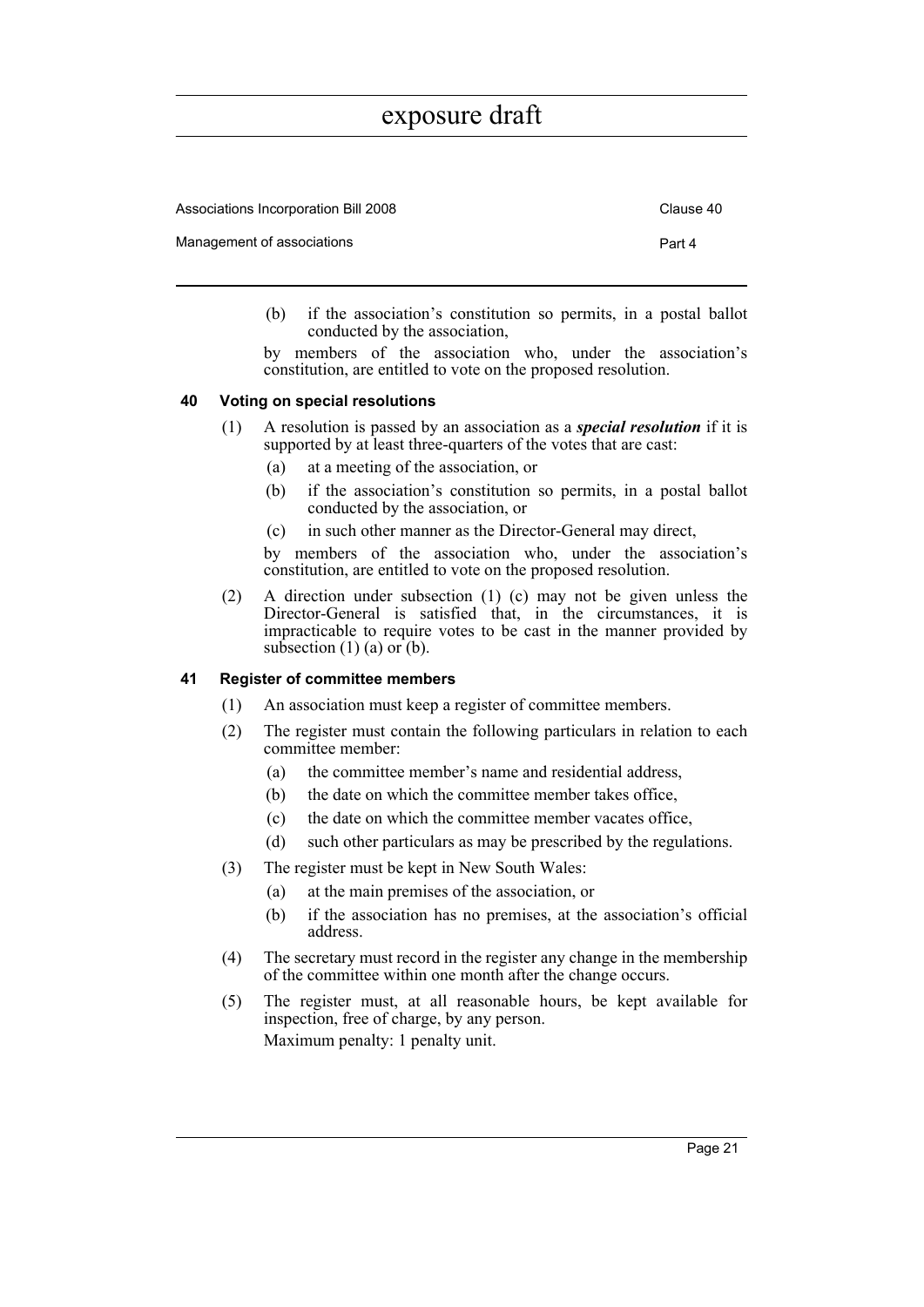Clause 42 Associations Incorporation Bill 2008

Part 4 Management of associations

## <span id="page-29-0"></span>**42 Association not to provide pecuniary gain for its members**

- (1) An association must not provide pecuniary gain for its members. Maximum penalty: 60 penalty units.
- (2) Subsection (1) does not affect the association's civil liability to any person as a result of it having provided pecuniary gain for its members.

## <span id="page-29-1"></span>**43 Where name must appear**

(1) An association must not issue any letter, statement, invoice, notice, publication, order for goods or services, receipt or other document in connection with its activities unless the association's name appears in legible characters on the document.

Maximum penalty: 2 penalty units.

- (2) Nothing in this section requires an association to use the word "Incorporated" or the abbreviation "Inc" at the end of its name when the name appears on any document (other than a document referred to in subsection (1)) or on any other matter.
- (3) This section does not limit the operation of section 24 of the *Business Names Act 2002* in relation to any association that carries on activities under a business name registered under that Act.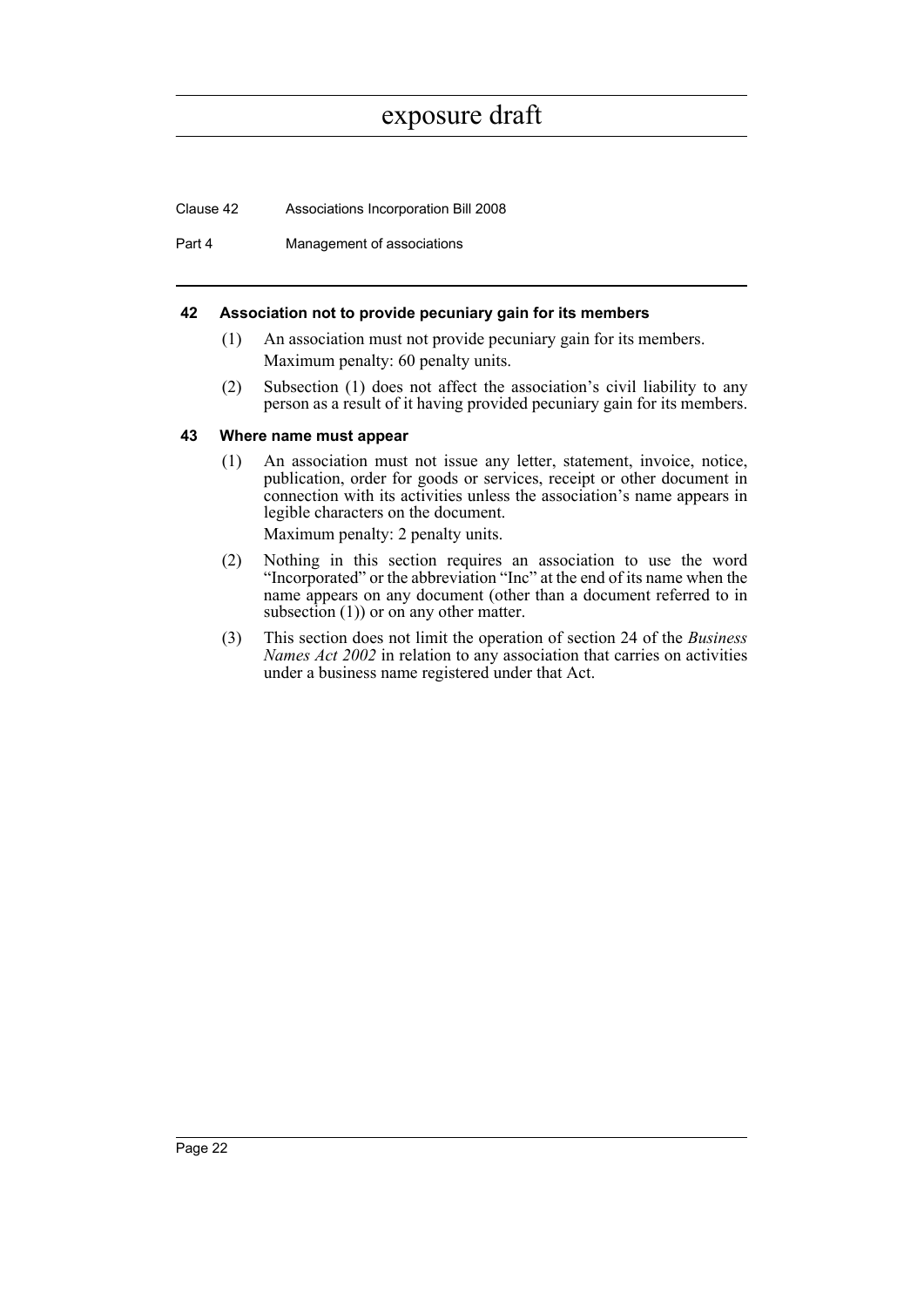Associations Incorporation Bill 2008 Clause 44

Financial reporting example of the part 5 and 2011 and 2012 and 2013 and 2013 and 2014 and 2013 and 2014 and 2013 and 2014 and 2013 and 2014 and 2013 and 2013 and 2013 and 2013 and 2013 and 2013 and 2013 and 2013 and 2013

# <span id="page-30-0"></span>**Part 5 Financial reporting**

## <span id="page-30-1"></span>**Division 1 Large associations**

#### <span id="page-30-2"></span>**44 Application of Division**

This Division applies to any association whose gross receipts (as calculated in accordance with the regulations) for the financial year last ended exceeded \$200,000 or such other amount as may be prescribed by the regulations (*a large association*).

#### <span id="page-30-3"></span>**45 Financial statements**

- (1) As soon as practicable after the end of each financial year, the committee members of a large association:
	- (a) must cause financial statements for that year to be prepared in relation to the association's financial affairs, and
	- (b) must cause the financial statements to be audited in time for them to be submitted to the association's next annual general meeting.

Maximum penalty: 5 penalty units.

- (2) The financial statements must be prepared in accordance with the Australian Accounting Standards and must deal with such matters as are prescribed by the regulations.
- (3) The auditor's report:
	- (a) must be prepared in accordance with the Australian Auditing Standards, and
	- (b) must state whether the association has kept such financial records as are necessary to enable financial statements to be prepared in accordance with Australian Accounting Standards.

#### <span id="page-30-4"></span>**46 Submission of financial statements to AGM**

At each annual general meeting of a large association, the committee members of the association must cause:

- (a) the association's financial statements for the previous financial year, and
- (b) the auditor's report for those statements,
- to be submitted to the meeting.

Maximum penalty: 5 penalty units.

#### <span id="page-30-5"></span>**47 Lodgment of documents with Director-General**

(1) The secretary of a large association must lodge the following documents with the Director-General in accordance with this section: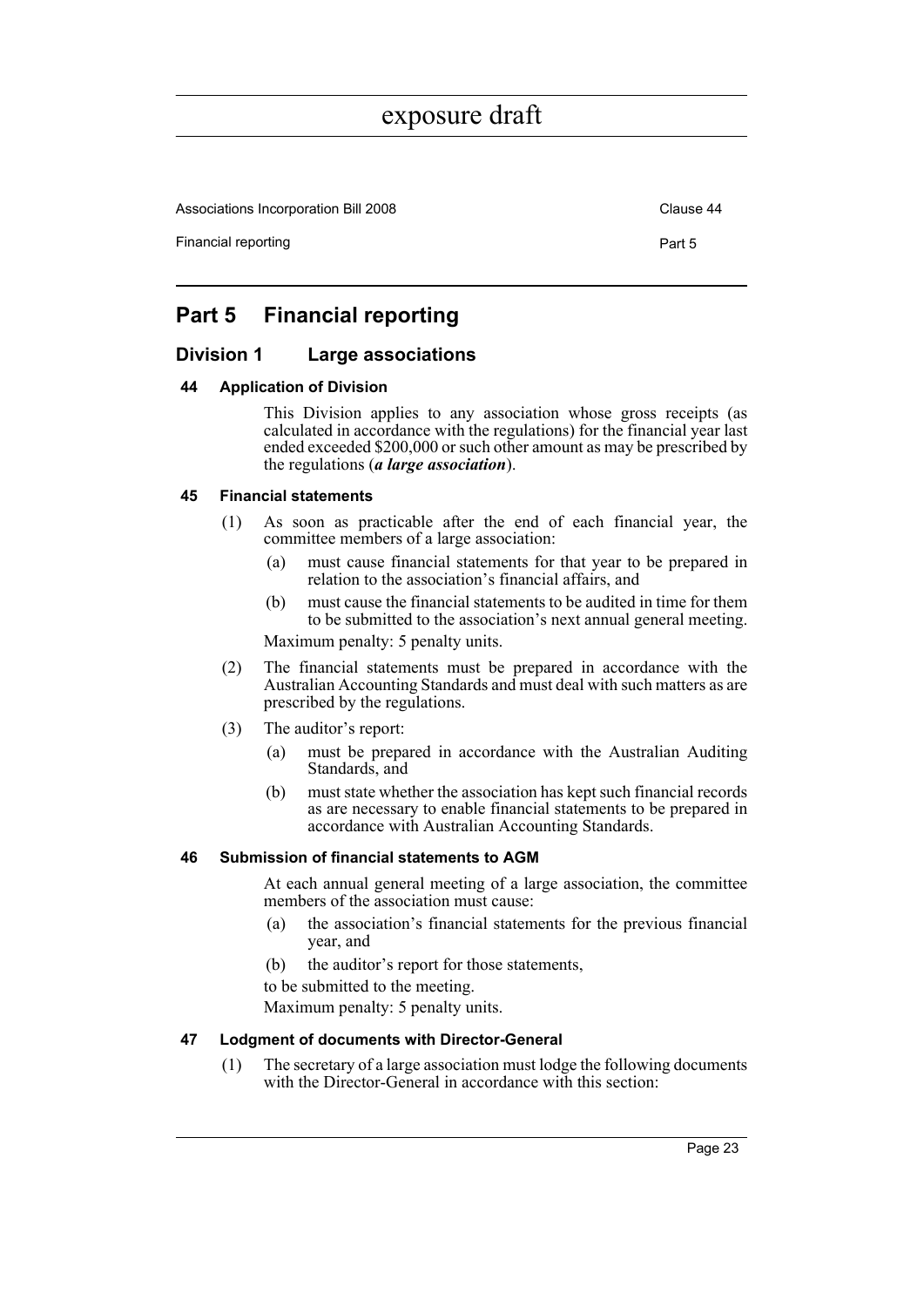Clause 48 Associations Incorporation Bill 2008

- Part 5 Financial reporting
	- (a) a summary, in the approved form, of the association's financial affairs for the previous financial year,
	- (b) the association's financial statements for that year,
	- (c) the auditor's report for those statements,
	- (d) a document setting out the terms of any resolution passed at the association's annual general meeting in connection with the documents referred to in paragraphs (b) and (c).

Maximum penalty: 5 penalty units.

- (2) The documents referred to in subsection (1):
	- (a) must be lodged within:
		- (i) one month after the annual general meeting for the current financial year, or
		- (ii) 7 months after the end of the previous financial year,

whichever is the earlier, or within such further time as the Director-General may allow, and

- (b) must be accompanied by the prescribed fee.
- (3) For the avoidance of doubt, the documents referred to in subsection (1) are taken not to have been lodged if the prescribed fee has not been paid.

## <span id="page-31-0"></span>**Division 2 Small associations**

## <span id="page-31-1"></span>**48 Application of Division**

This Division applies to any association to which Division 1 does not apply (*a small association*).

#### <span id="page-31-2"></span>**49 Financial statements**

(1) As soon as practicable after the end of each financial year, the committee members of a small association must cause financial statements for that year to be prepared, in accordance with this section, in relation to the association's financial affairs.

Maximum penalty: 5 penalty units.

(2) The financial statements must give a true and fair view of the association's affairs and must deal with such matters as are prescribed by the regulations.

#### <span id="page-31-3"></span>**50 Submission of reports and statements to AGM**

At each annual general meeting of a small association, the committee members of the association must cause the association's financial statements for the previous financial year to be submitted to the meeting.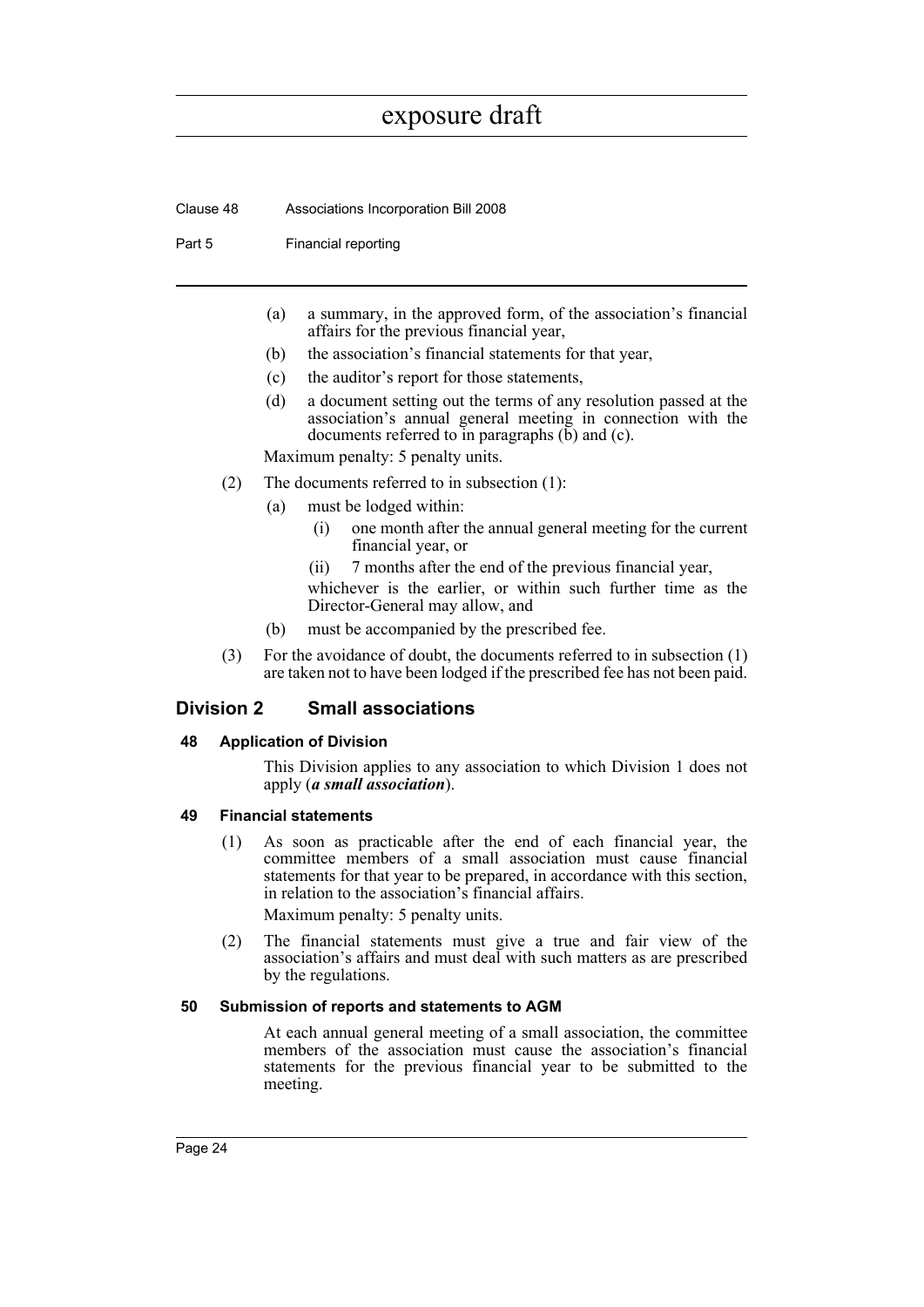| Associations Incorporation Bill 2008 | Clause 51 |
|--------------------------------------|-----------|
| Financial reporting                  | Part 5    |

Maximum penalty: 5 penalty units.

## <span id="page-32-0"></span>**51 Lodgment of documents with Director-General**

- (1) The secretary of a small association must lodge the following documents with the Director-General in accordance with this section:
	- (a) a summary, in the approved form, of the association's financial affairs for the previous financial year,
	- (b) the association's financial statements for that year,
	- (c) a document setting out the terms of any resolution passed at the association's annual general meeting in connection with the documents referred to in paragraph (b).

Maximum penalty: 5 penalty units.

- (2) The documents referred to in subsection (1):
	- (a) must be lodged within:
		- (i) one month after the annual general meeting for the current financial year, or
		- (ii) 7 months after the end of the previous financial year,

whichever is the earlier, or within such further time as the Director-General may allow, and

- (b) must be accompanied by the prescribed fee.
- (3) For the avoidance of doubt, the documents referred to in subsection (1) are taken not to have been lodged if the prescribed fee has not been paid.

# <span id="page-32-1"></span>**Division 3 General**

## <span id="page-32-2"></span>**52 Keeping of accounts and minutes of proceedings**

- (1) An association:
	- (a) must keep records that correctly record and explain its financial transactions and financial position, and
	- (b) must keep minutes of the proceedings of its committee meetings and general meetings.

Maximum penalty: 5 penalty units.

- (2) In the case of a large association within the meaning of Division 1, the records referred to in subsection (1) (a) must be sufficient to enable financial statements to be prepared in accordance with Australian Accounting Standards.
- (3) If any document required to be kept under this section is, either in whole or in part, in a language other than the English language, a copy of the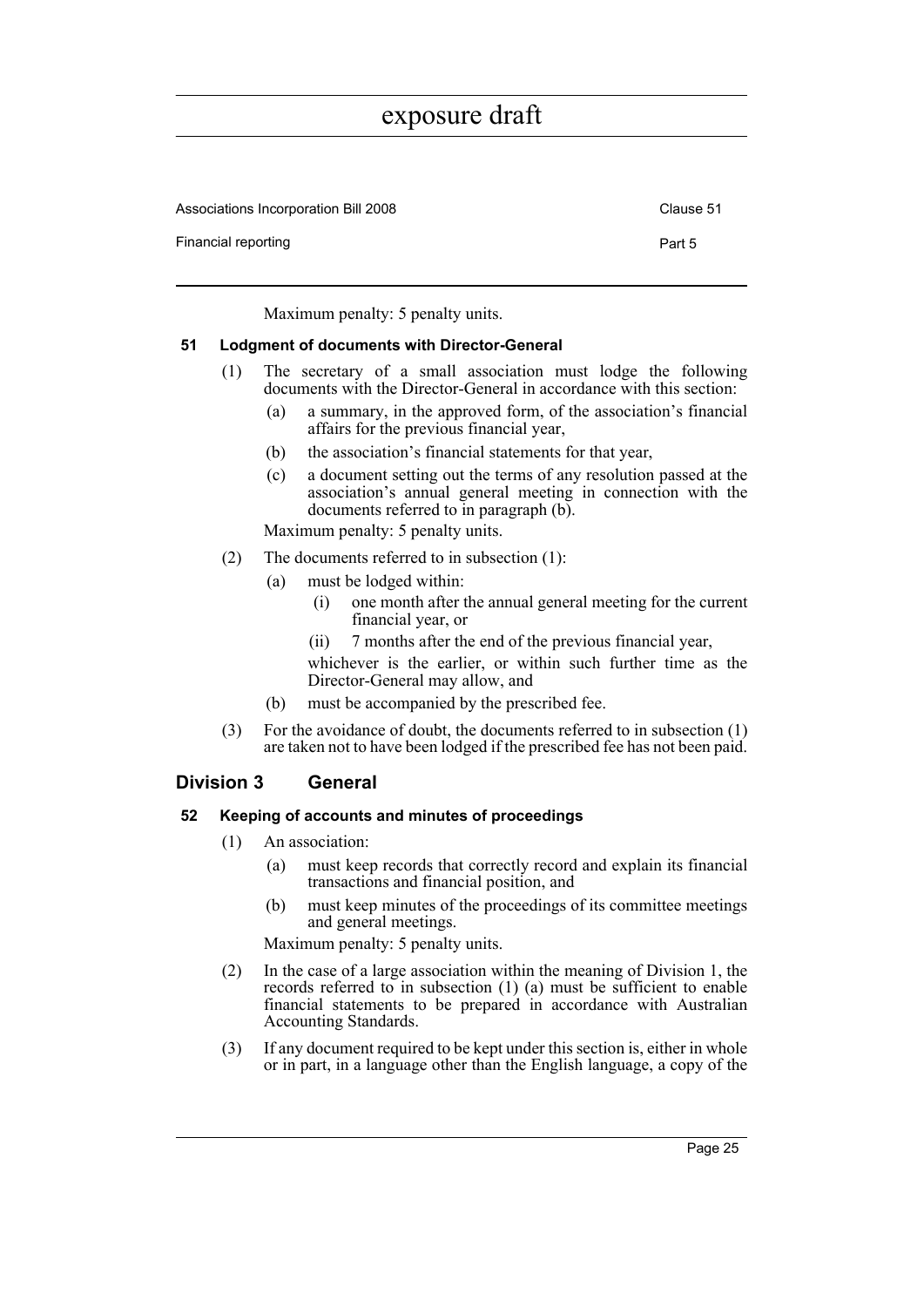Clause 53 Associations Incorporation Bill 2008

Part 5 Financial reporting

document wholly in the English language must be kept with the document.

(4) The regulations may make provision for or in respect of the keeping and inspection of records and minutes under this section.

#### <span id="page-33-0"></span>**53 Audit at the Director-General's direction**

- (1) The Director-General may direct an association to cause the whole or any specified part of an association's financial records to be audited, and an auditor's report lodged with the Director-General, within a specified time.
- (2) Such a direction may be given regardless of whether the financial records have previously been audited.
- (3) An association to which such a direction is given must ensure that the direction is complied with.

Maximum penalty: 5 penalty units.

- (4) An auditor's report under this section must state whether the association's financial records:
	- (a) have been properly kept, and
	- (b) give a true and fair view of the association's affairs.

#### <span id="page-33-1"></span>**54 Auditor to be qualified and independent**

- (1) Subject to subsection (2), an audit under this Part must be carried out:
	- (a) by a registered company auditor within the meaning of the *Corporations Act 2001* of the Commonwealth, or
	- (b) by some other person approved by the Director-General.
- (2) Except with the written approval of the Director-General, an audit under this Part may not be carried out by any person who is, or who has at any time within the last 2 years been:
	- (a) a member of the association, or
	- (b) an employee of, or provider of professional services (other than audit services) to the association or to a committee member or secretary of the association.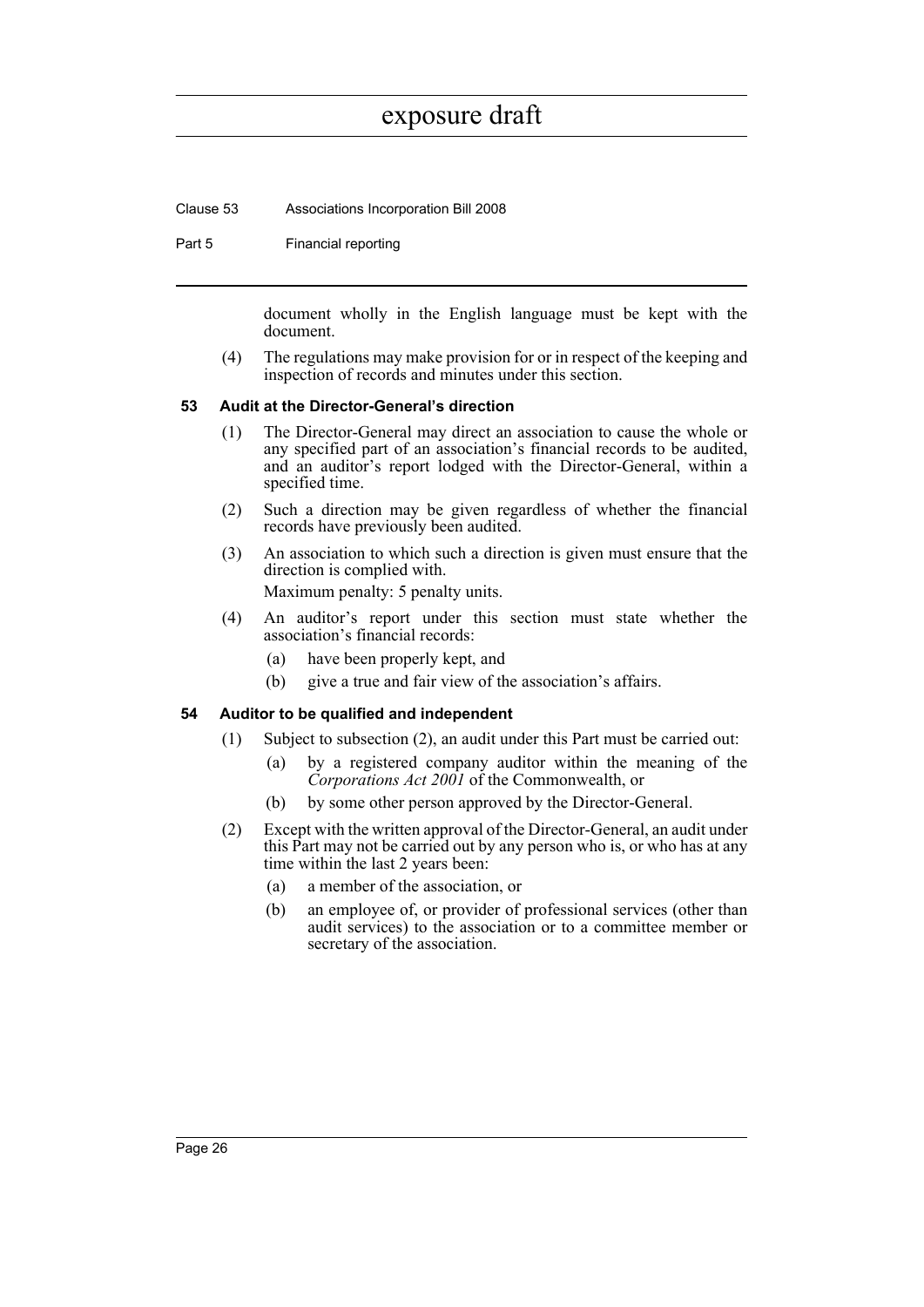Associations Incorporation Bill 2008 Clause 55 External administration and winding up **Part 6** Part 6

# <span id="page-34-0"></span>**Part 6 External administration and winding up**

## <span id="page-34-1"></span>**Division 1 External administration on grounds of insolvency**

- <span id="page-34-2"></span>**55 Appointment of administrator** (cf Co-operatives Act 1992, sections 332 and 332A)
	- (1) An association is declared to be an applied Corporations legislation matter for the purposes of Part 3 of the *Corporations (Ancillary Provisions) Act 2001* in relation to the provisions of Part 5.3A and Division 3 of Part 5.9 of the *Corporations Act 2001* of the Commonwealth, subject to the following modifications:
		- (a) those provisions are to be read as if an association and its committee were, respectively, a company and its board,
		- (b) those provisions are to be read as including the provisions of subsections (2) and (3),
		- (c) a reference in those provisions to sections 128 and 129 of the *Corporations Act 2001* of the Commonwealth is to be read as a reference to sections \*22 and \*23 of this Act,
		- (d) a reference in those provisions to an administrator appointed under a provision of Part 5.3A is to be read as including a reference to an administrator appointed by the Director-General under this section,
		- (e) a reference in those provisions to ASIC is to be read as a reference to the Director-General,
		- (f) such other modifications (within the meaning of Part 3 of the *Corporations (Ancillary Provisions) Act 2001*) as may be prescribed by the regulations.
	- (2) Without limiting subsection (1), the Director-General may appoint a person as an administrator for the purposes of the provisions of Part 5.3A of the *Corporations Act 2001* of the Commonwealth (as applying under this section) if of the opinion that the association is, or is likely to become, insolvent.
	- (3) A person appointed under subsection (2) may, but need not, be a registered liquidator within the meaning of the *Corporations Act 2001* of the Commonwealth.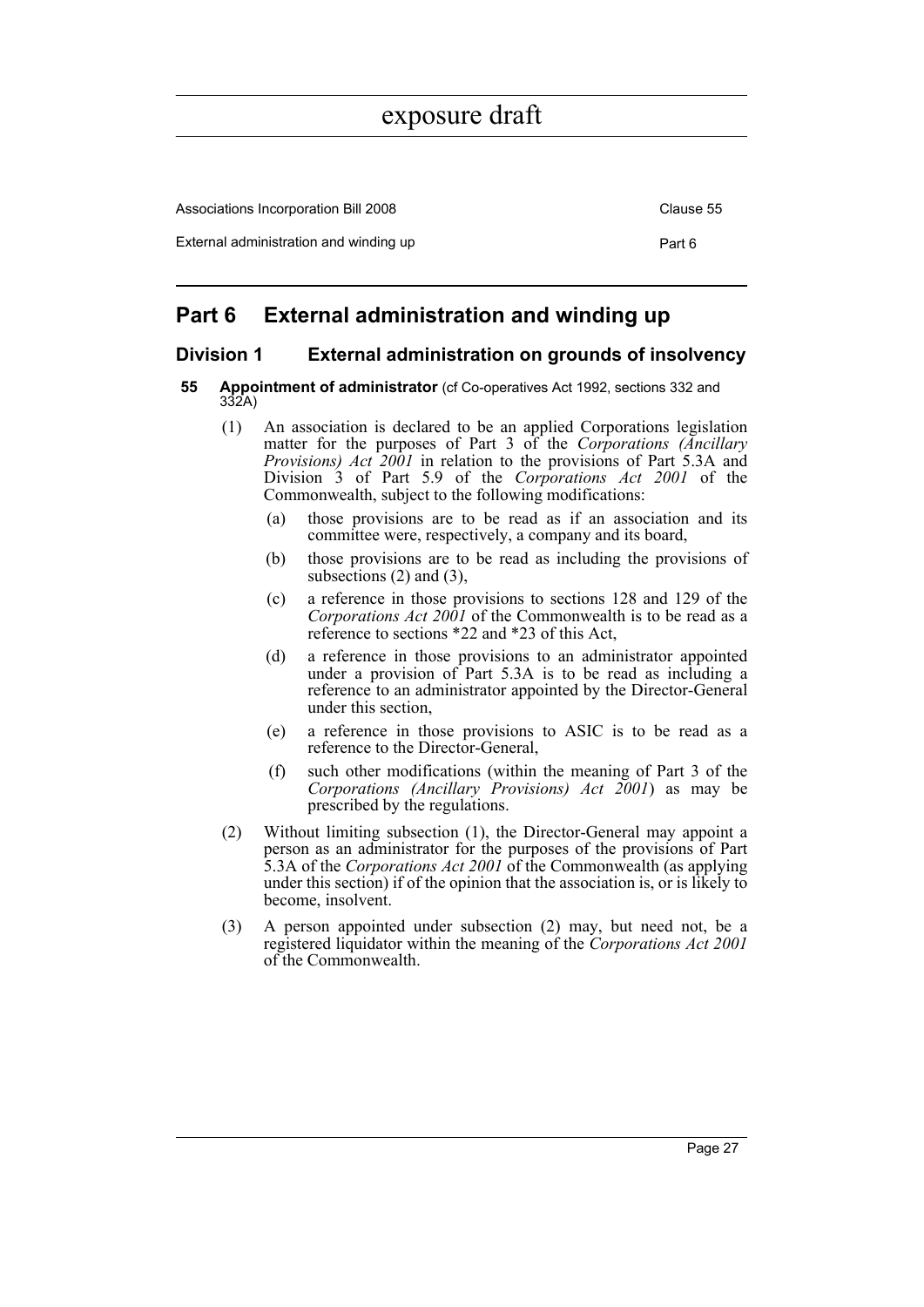Clause 56 Associations Incorporation Bill 2008

Part 6 External administration and winding up

# <span id="page-35-0"></span>**Division 2 External administration on grounds other than insolvency**

## <span id="page-35-1"></span>**56 Appointment of administrator**

The Director-General may appoint an administrator to administer an association's affairs if:

- (a) the association has persistently failed to comply with the requirements of this Act or the regulations, and
- (b) having regard to those circumstances, the Director-General is satisfied that it is in the interests of the association's members or creditors for an administrator to be appointed.

#### <span id="page-35-2"></span>**57 Effect of appointment of administrator** (cf Co-operatives Act 1992, section 334)

- (1) On the appointment of an administrator for an association:
	- (a) the committee members and the secretary cease to hold office, and
	- (b) the administrator may terminate any contract of employment with the association or any contract for the provision of secretarial, administrative or other services to the association.
- (2) An administrator for an association has the functions of the association's committee and the functions of the association's secretary.

## <span id="page-35-3"></span>**58 Revocation of appointment** (cf Co-operatives Act 1992, section 335)

- (1) An administrator holds office until the administrator's appointment is revoked or the administrator dies.
- (2) When a liquidator of an association is appointed, the appointment of any administrator of the association is automatically revoked.
- (3) Immediately on the revocation of an administrator's appointment, the administrator must prepare and submit a report to the Director-General showing how the administration was carried out, and for that purpose an administrator has access to the association's records and documents.
- (4) On providing the report and accounting fully in relation to the administration of the association to the satisfaction of the Director-General, the administrator is released from any further duty to account in relation to the administration of the association other than on account of fraud, dishonesty, negligence or wilful failure to comply with this Act or the regulations.
- (5) Before revoking the appointment of an administrator of an association, the Director-General must: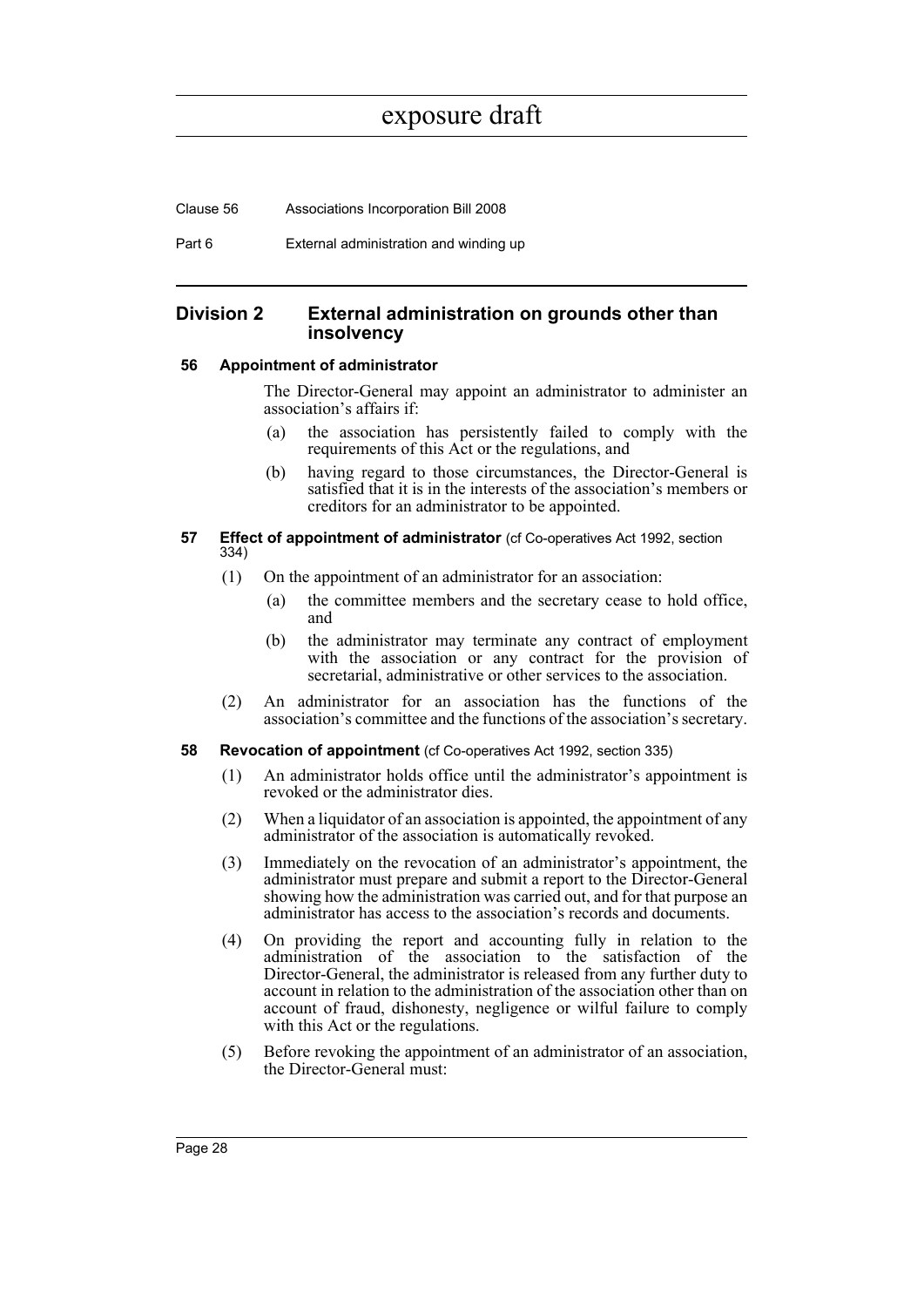| Associations Incorporation Bill 2008   | Clause 59 |
|----------------------------------------|-----------|
| External administration and winding up | Part 6    |

- (a) appoint another administrator, or
- (b) ensure that committee members and the secretary have been elected in accordance with the association's constitution at a meeting convened by the administrator in accordance with the constitution, or
- (c) appoint committee members and a secretary for the association.
- (6) Committee members elected or appointed under subsection (5):
	- (a) take office on revocation of the administrator's appointment, and
	- (b) if appointed, hold office until the next annual general meeting of the association after the revocation of that appointment.
- (7) The secretary of an association appointed under subsection  $(5)$  (c) takes office on revocation of the administrator's appointment.
- <span id="page-36-0"></span>**59 Expenses of administration** (cf Co-operatives Act 1992, section 336)
	- (1) The expenses of and incidental to the conduct of an association's affairs by an administrator are payable from the association's funds.
	- (2) The expenses of conducting an association's affairs include:
		- (a) if the administrator is a public servant, such amount as the Director-General may certify as being the Crown's costs in relation to the administrator's remuneration, or
		- (b) if the administrator is not a public servant, such amount as the Director-General may approve in relation to the administrator's remuneration.
	- (3) An amount certified under subsection (2) (a) may be recovered in a court of competent jurisdiction as a debt due to the Crown.
	- (4) An administrator has, in relation to the expenses specified in subsection (1), the same priority on the winding up of an association as the liquidator of the association has.
- <span id="page-36-1"></span>**60 Liabilities arising from administration** (cf Co-operatives Act 1992, section 337)
	- (1) An administrator is liable for any loss incurred by the association because of any fraud, dishonesty, negligence or wilful failure by the administrator to comply with this Act, the regulations or the association's constitution.
	- (2) An administrator is not liable for any other loss, but must account for the loss in a report given under section \*58.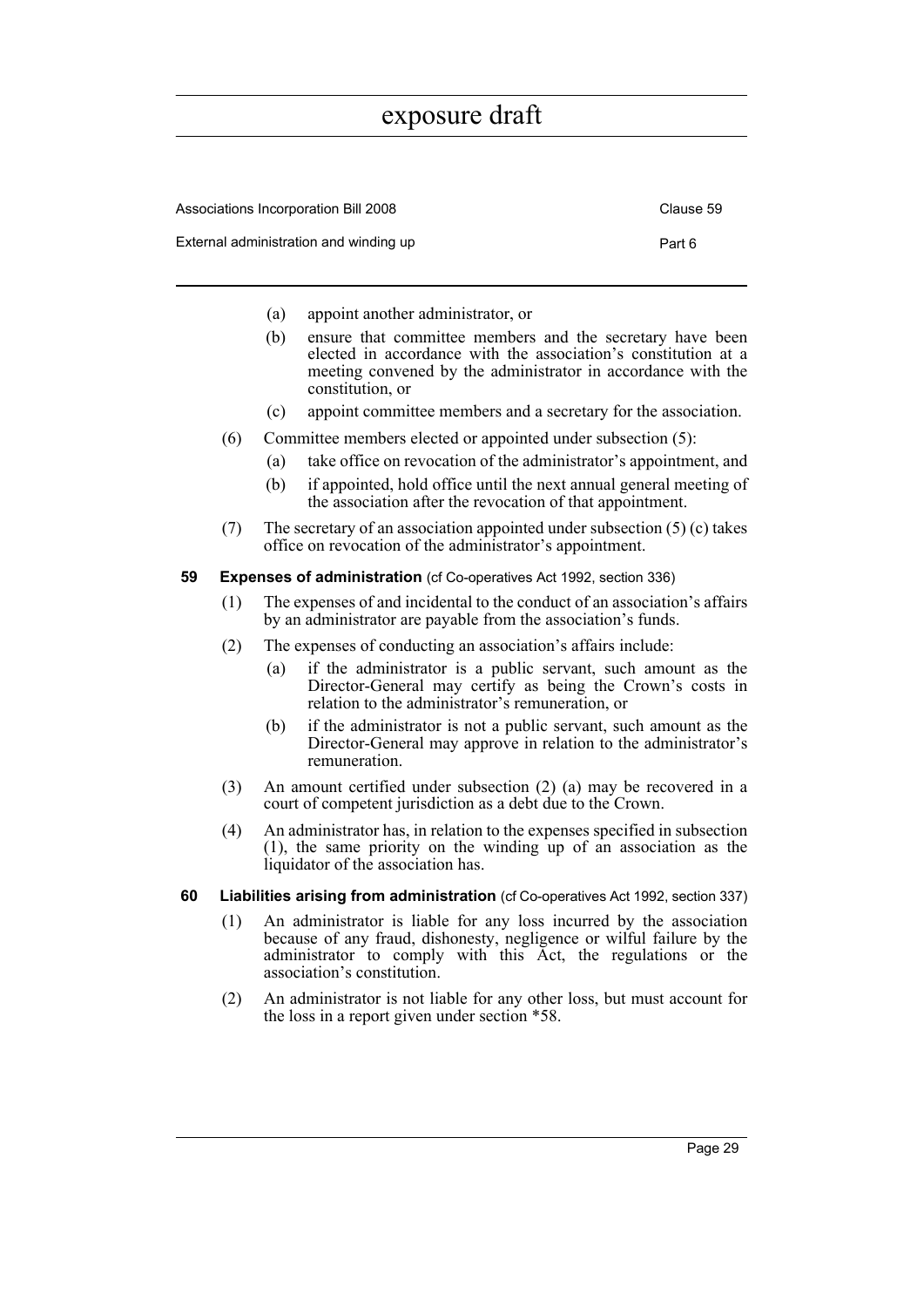Clause 61 Associations Incorporation Bill 2008

Part 6 External administration and winding up

#### <span id="page-37-0"></span>**61 Stay of proceedings** (cf Co-operatives Act 1992, section 337B)

- (1) If the Director-General appoints an administrator to conduct an association's affairs, a person must not begin or continue any proceeding in a court against the association until the administrator's appointment is revoked except with the leave of the Supreme Court and, if the Court grants leave, in accordance with any terms and conditions that the Court imposes.
- (2) A person intending to apply for the leave of the Supreme Court under subsection (1) must give the Director-General not less than 10 days' notice of intention to apply.
- (3) On the hearing of an application under subsection (1), the Director-General may be represented and may oppose the granting of the application.

#### <span id="page-37-1"></span>**62** Administrator to report to Director-General (cf Co-operatives Act 1992, section 337C)

On the receipt of a request from the Director-General, the administrator for an association must, without delay, prepare and give to the Director-General a report showing how the administration is being carried out.

# <span id="page-37-2"></span>**Division 3 Winding up**

## <span id="page-37-3"></span>**63 Voluntary winding up**

- (1) An association may be wound up voluntarily if the association so resolves by special resolution.
- (2) The voluntary winding up of an association is declared to be an applied Corporations legislation matter for the purposes of Part 3 of the *Corporations (Ancillary Provisions) Act 2001* in relation to Parts 5.5 and 5.6 of the *Corporations Act 2001* of the Commonwealth, subject to the following modifications:
	- (a) the modifications referred to in section \*65,
	- (b) such other modifications (within the meaning of Part 3 of the *Corporations (Ancillary Provisions) Act 2001*) as may be prescribed by the regulations.

## <span id="page-37-4"></span>**64 Winding up by the Supreme Court**

- (1) The Supreme Court may order the winding up of an association if:
	- (a) the association has by special resolution resolved that it be wound up by the Court, or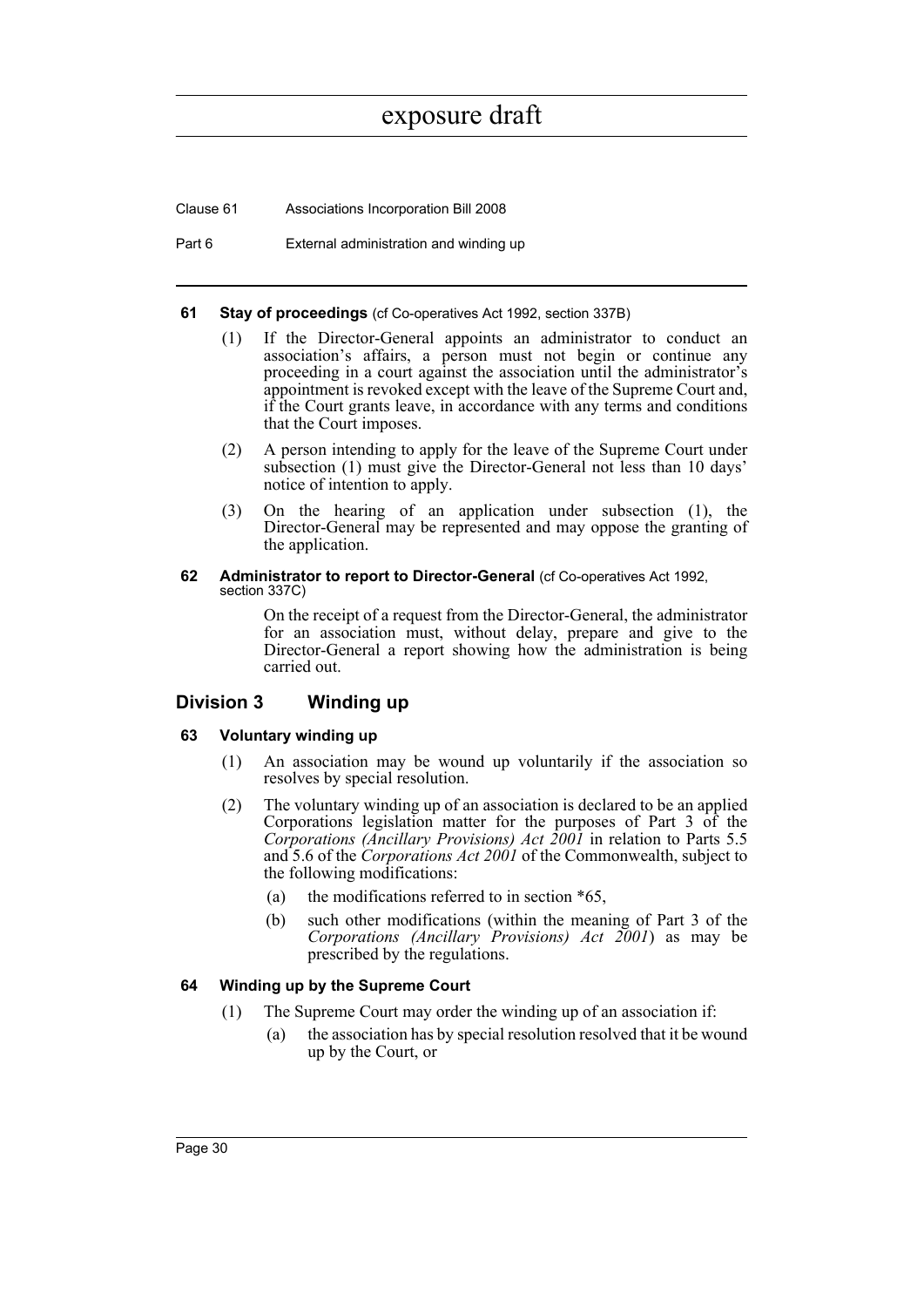| Associations Incorporation Bill 2008   | Clause 64 |
|----------------------------------------|-----------|
| External administration and winding up | Part 6    |

- (b) the association does not commence its operations within one year after the date of its registration under this Act or suspends its operations for a whole year, or
- (c) the association is insolvent, or
- (d) the association has provided pecuniary gain for its members, or
- (e) the association has engaged in activities inconsistent with its objects, or
- (f) the committee of the association has acted in affairs of the association in the interests of the committee or the committee members rather than in accordance with its objects, or in any other manner whatever that appears to the Court to be unfair or unjust to the association's members, or
- (g) the association would, if not registered under this Act, not be eligible to be so registered, or
- (h) the Director-General has, pursuant to section \*74, directed the association to apply for cancellation of its registration and the association has failed to do so within the time fixed by the direction, or
- (i) the Court is of the opinion that it is just and equitable that the association be wound up.
- (2) An application to the Supreme Court for the winding up of an association may be made by the association, by a member or creditor of the association or by the Director-General.
- (3) The winding up of an association (other than by a voluntary winding up) by the Supreme Court is declared to be an applied Corporations legislation matter for the purposes of Part 3 of the *Corporations (Ancillary Provisions) Act 2001* in relation to Part 5.7 of the *Corporations Act 2001* of the Commonwealth, subject to the following modifications:
	- (a) the modifications referred to in section  $*65$ ,
	- (b) the provisions of the Part are to be read as if that Part extended to the winding up of the affairs of an association in New South Wales,
	- (c) such other modifications (within the meaning of Part 3 of the *Corporations (Ancillary Provisions) Act 2001*) as may be prescribed by the regulations.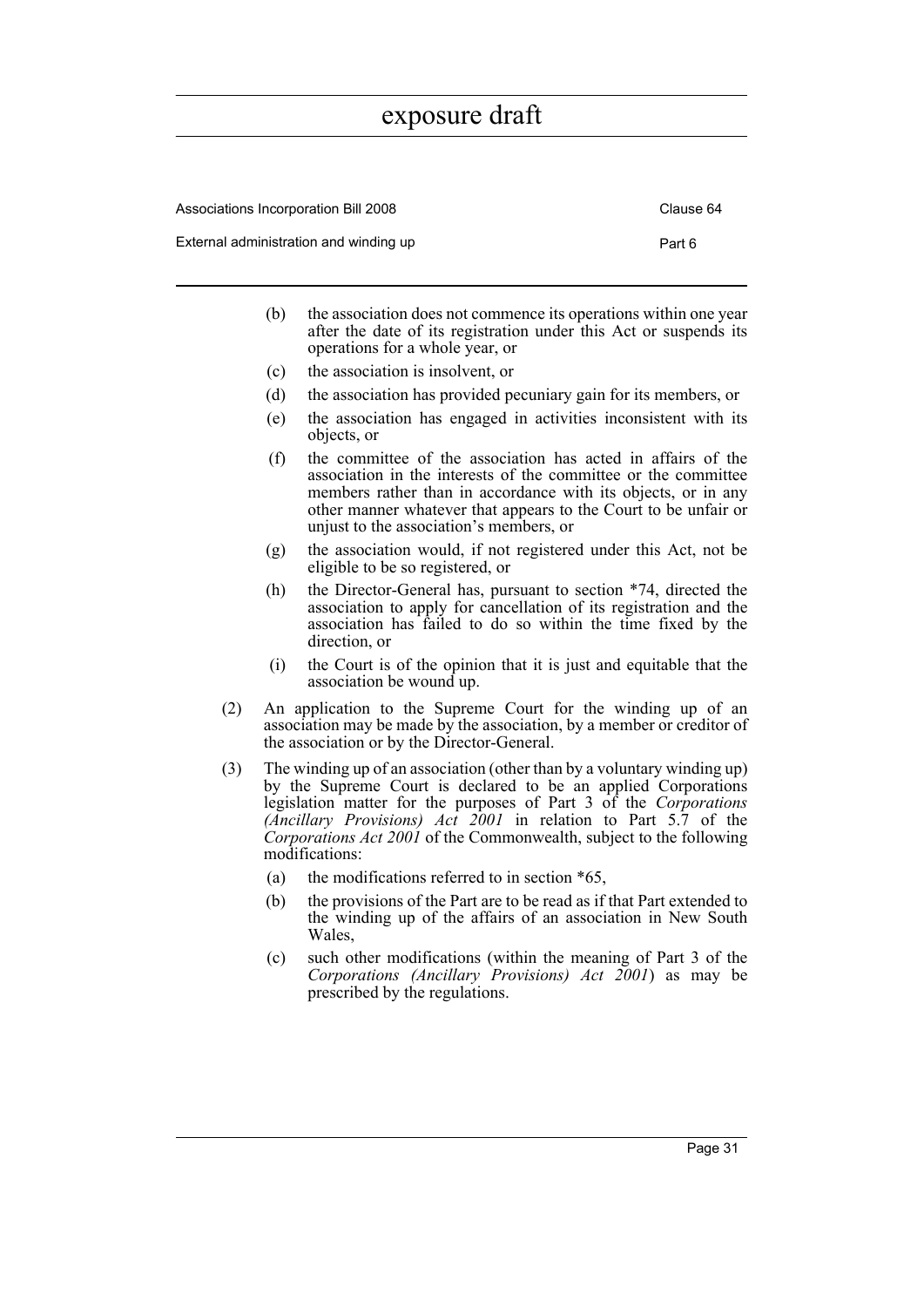Clause 65 Associations Incorporation Bill 2008

Part 6 External administration and winding up

#### <span id="page-39-0"></span>**65 Modifications to text of applied Corporations Act 2001 of the Commonwealth**

The following modifications to the text of the *Corporations Act 2001* of the Commonwealth apply for the purposes of sections \*63 (2) and \*64 (3):

- (a) a reference to a company or body is to be read as a reference to an association,
- (b) a reference to the directors of a company is to be read as a reference to the committee members of an association,
- (c) a reference to ASIC is to be read as a reference to the Director-General,
- (d) a reference to a company's principal place of business is to be read as a reference to an association's official address,
- (e) the reference to 5 years in section 1316 of that Act is taken to be a reference to 3 years.

#### <span id="page-39-1"></span>**66 Distribution of surplus property**

- (1) In this section, a reference to the surplus property of an association is a reference to that property of the association remaining after satisfaction of the debts and liabilities of the association and the costs, charges and expenses of the winding up of the association.
- (2) In a winding up of an association, the surplus property of the association is to be distributed in accordance with a special resolution of the association.
- (3) Any such distribution of surplus property:
	- (a) must be approved by the Director-General, and
	- (b) is not to be made to:
		- (i) any member or former member of the association, or
		- (ii) any person to be held on trust for any member or former member of the association,

unless the member or former member is an association (whether incorporated or unincorporated) whose constitution, at the time of the distribution, prohibits the distribution of property to its members, and

- (c) is subject to any trust affecting that property or any part of it.
- (4) Surplus property or any part of it that consists of property supplied by a government department or public authority, including any unexpended portion of a grant, must be returned to the department or authority that supplied it or to a body nominated by the department or authority.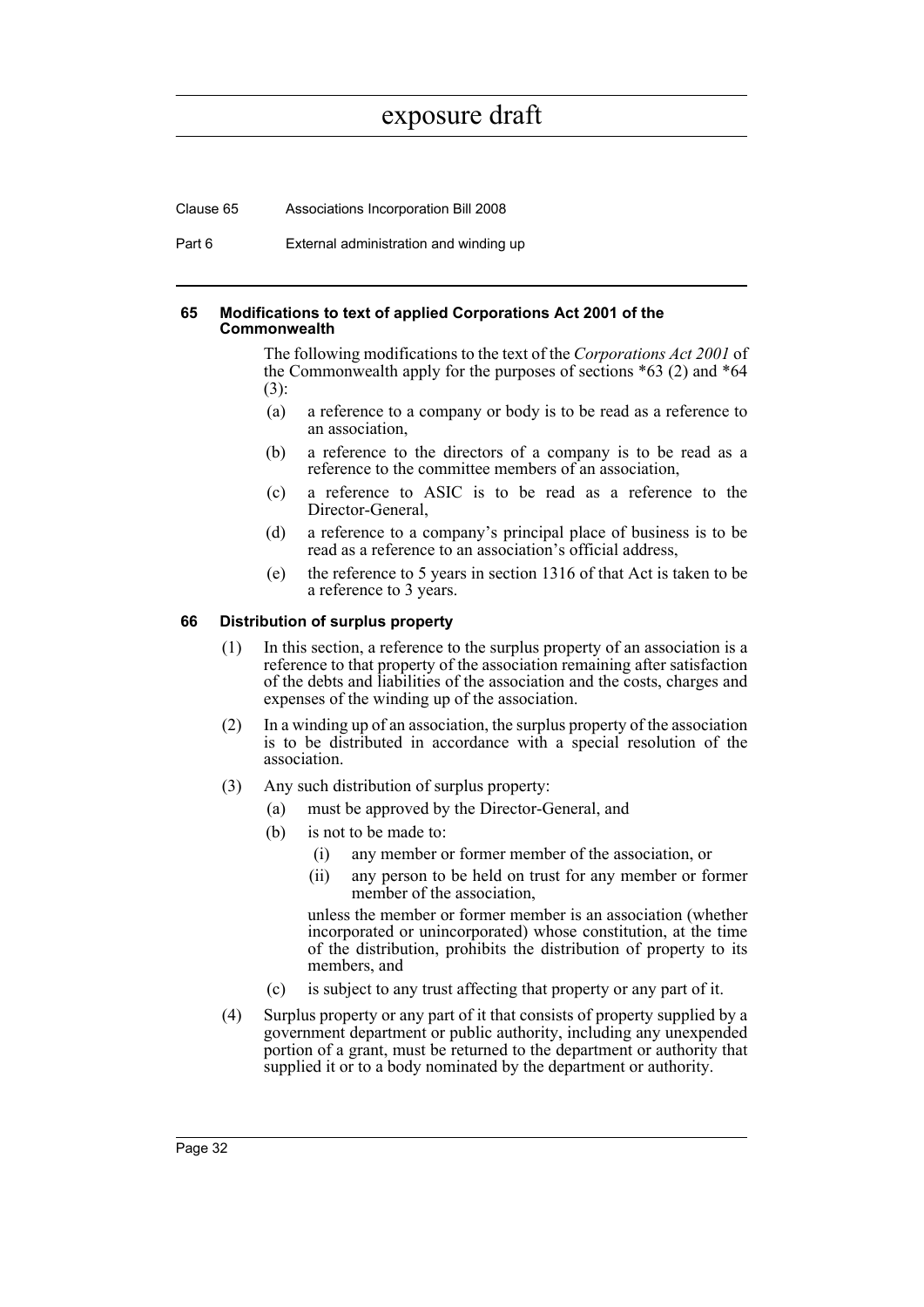| Associations Incorporation Bill 2008   | Clause 67 |
|----------------------------------------|-----------|
| External administration and winding up | Part 6    |

(5) A person aggrieved by the operation of this section in relation to the surplus property of an association may apply to the Supreme Court which may make such orders as to the disposal of the surplus property as to the Court appears just.

#### <span id="page-40-0"></span>**67 Appeal**

A person aggrieved by any act, omission or decision of a liquidator or provisional liquidator of an association may appeal to the Supreme Court in respect of the act, omission or decision, and the Court may confirm, reverse or modify the act or decision, or remedy the omission, as the case may be, and make such orders and give such directions as the Court thinks fit.

## <span id="page-40-1"></span>**Division 4 Offences relating to incurring of debts or fraudulent conduct**

#### <span id="page-40-2"></span>**68 Definitions**

- (1) This Division applies to an association:
	- (a) that has been or is being wound up, or
	- (b) whose registration has been cancelled by the Director-General, or
	- (c) that is unable to pay its debts.
- (2) In this Division, *appropriate officer* means:
	- (a) in relation to an association that has been or is being wound up, the liquidator, or
	- (b) in relation to an association whose registration has been cancelled by the Director-General or that is unable to pay its debts, the Director-General.
- (3) For the purposes of this section, an association is taken to be unable to pay its debts if, and only if, execution or other process issued on a judgment, decree or order of any court in favour of a creditor of the association is returned unsatisfied in whole or in part.

#### <span id="page-40-3"></span>**69 Incurring of debts in respect of association to which this Division applies**

- (1) If an association incurs a debt and:
	- (a) immediately before the debt is incurred:
		- (i) there are reasonable grounds for believing that the association is or will become insolvent, or
		- (ii) there are reasonable grounds to expect that, if the association incurs the debt, the association will become insolvent, and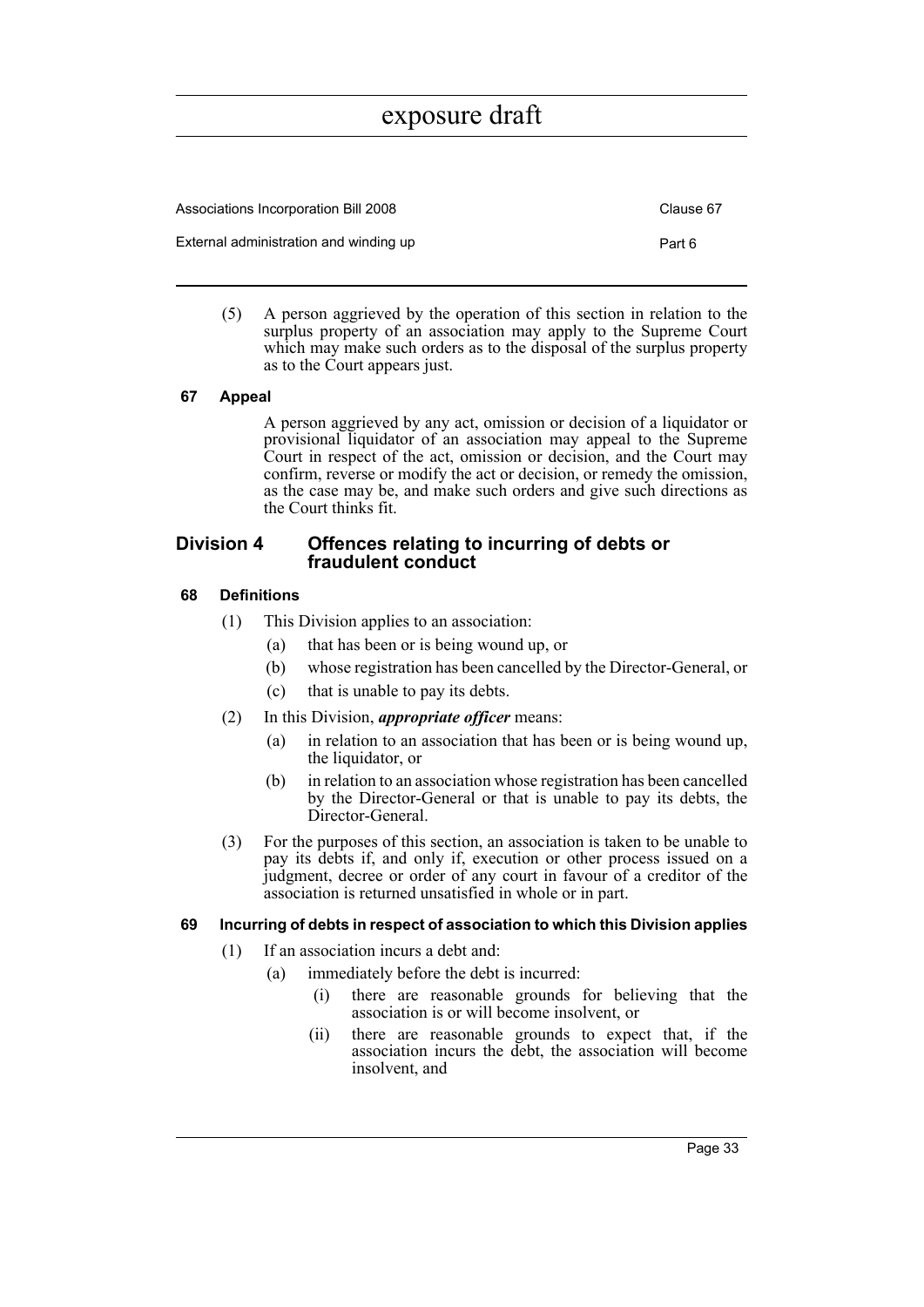Clause 70 Associations Incorporation Bill 2008

Part 6 External administration and winding up

(b) the association is, at the time the debt is incurred, or becomes at a later time, an association to which this Division applies,

any person who was a committee member of the association at the time the debt was incurred is guilty of an offence.

Maximum penalty: 50 penalty units or imprisonment for 1 year, or both.

- (2) The association and any person who was a committee member of the association at the time the debt was incurred are jointly and severally liable for the payment of the debt.
- (3) In any proceedings against a person under subsection (1), it is a defence if the defendant proves:
	- (a) that the debt was incurred without the defendant's express or implied authority or consent, or
	- (b) that, at the time the debt was incurred, the defendant did not have:
		- (i) reasonable grounds to believe that the association was insolvent, or
		- (ii) reasonable grounds to expect that, if the association incurred that debt, it would become insolvent.
- (4) Proceedings may be brought under subsection (2) for the recovery of a debt whether or not the person against whom the proceedings are brought, or any other person, has been convicted of an offence under subsection (1) in respect of the incurring of the debt.
- (5) If subsection (2) renders a person or persons liable to pay a debt incurred by an association, the payment by that person or either or any of those persons of the whole or any part of the debt does not render the association liable to the person or persons concerned in respect of the amount so paid.

#### <span id="page-41-0"></span>**70 Fraudulent conduct in respect of association to which this Division applies**

- If:
- (a) an association does any act (including the entering into of a contract or transaction) with intent to defraud creditors of the association or any other person or for any other fraudulent purpose, and
- (b) the association is at the time it does the act, or becomes at a later time, an association to which this Division applies,

any person who was knowingly concerned in the doing of the act with that intent or for that purpose is guilty of an offence.

Maximum penalty: 100 penalty units or imprisonment for 2 years, or both.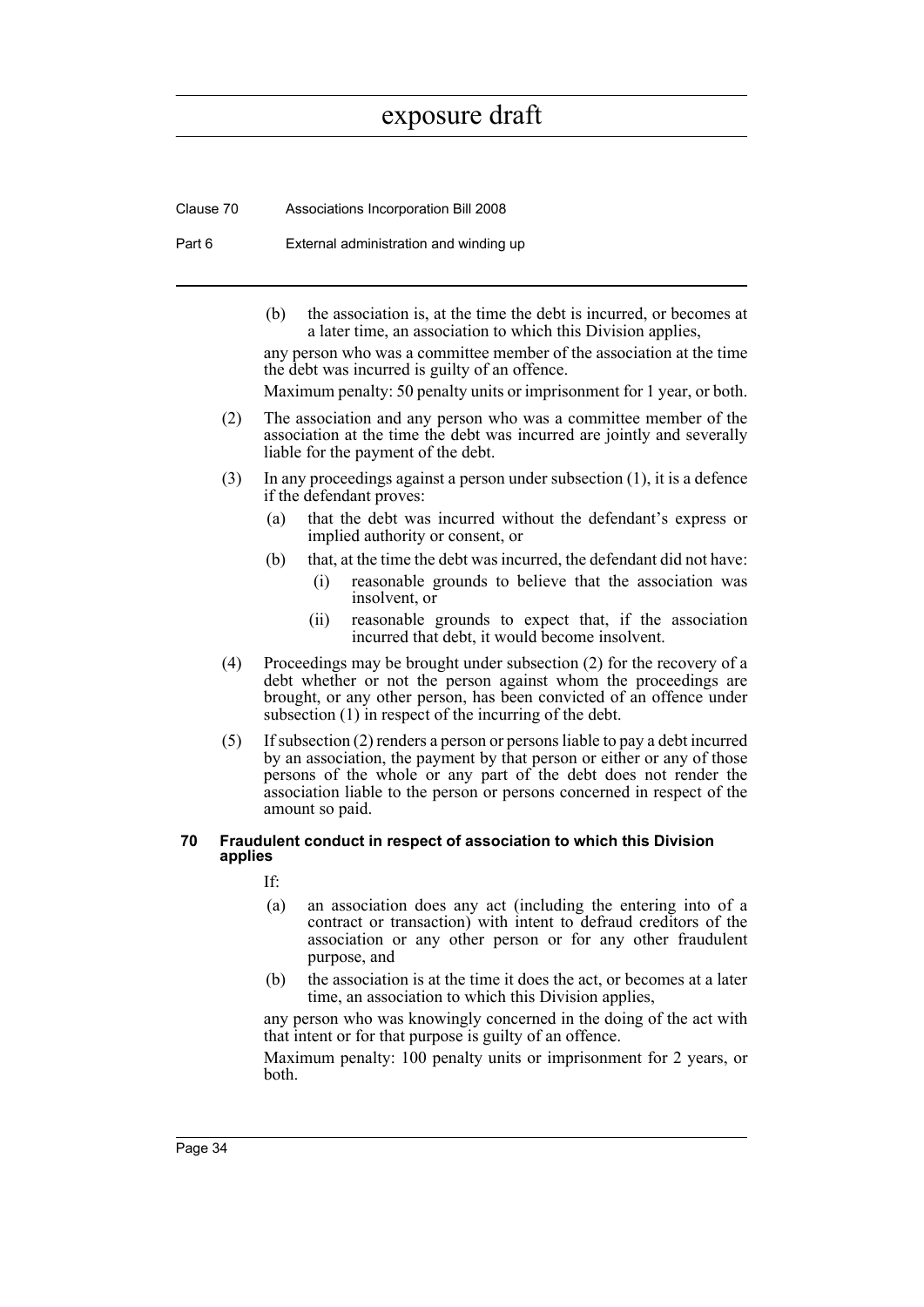| Associations Incorporation Bill 2008   | Clause 71 |
|----------------------------------------|-----------|
| External administration and winding up | Part 6    |

#### <span id="page-42-0"></span>**71 Powers of Court**

- (1) If a person (*the offender*) has been convicted of an offence under section \*69 (1) in respect of the incurring of a debt, the Supreme Court may, on the application of:
	- (a) the Director-General, or
	- (b) the person to whom the debt is payable (*the creditor*),

declare that the offender is personally responsible, without any limitation of liability, for payment to the creditor of an amount equal to the whole of the debt or such part of it as the Court thinks proper.

- (2) If a person (*the offender*) has been convicted of an offence under section  $*70$ , the Supreme Court may, on the application of:
	- (a) the Director-General, or
	- (b) the appropriate officer, or
	- (c) a member or creditor of the association authorised by the Director-General to make such an application,

declare that the offender is personally responsible, without any limitation of liability, for payment to the association of the amount required to satisfy so much of the debts of the association as the Court thinks proper.

- (3) If the Supreme Court makes a declaration under subsection (1), it may give such further directions as it thinks proper for the purpose of giving effect to that declaration.
- (4) In particular, the Supreme Court may order that the liability of the offender is a charge:
	- (a) on a debt or obligation due from the association to the creditor, or
	- (b) on a right or interest under a charge on any property of the association held by or vested in the offender or a person on behalf of the offender, or a person claiming as assignee from or through the offender or a person acting on behalf of the offender.
- (5) The Supreme Court may, from time to time, make such further order as it thinks proper for the purpose of enforcing a charge imposed under subsection  $(\hat{4})$ .
- (6) For the purpose of subsection (4) (b), *assignee* includes a person to whom or in whose favour, by the direction of the offender:
	- (a) the debt, obligation or charge was created, issued or transferred, or
	- (b) the interest was created,

but does not include an assignee for valuable consideration (not including consideration by way of marriage) given in good faith and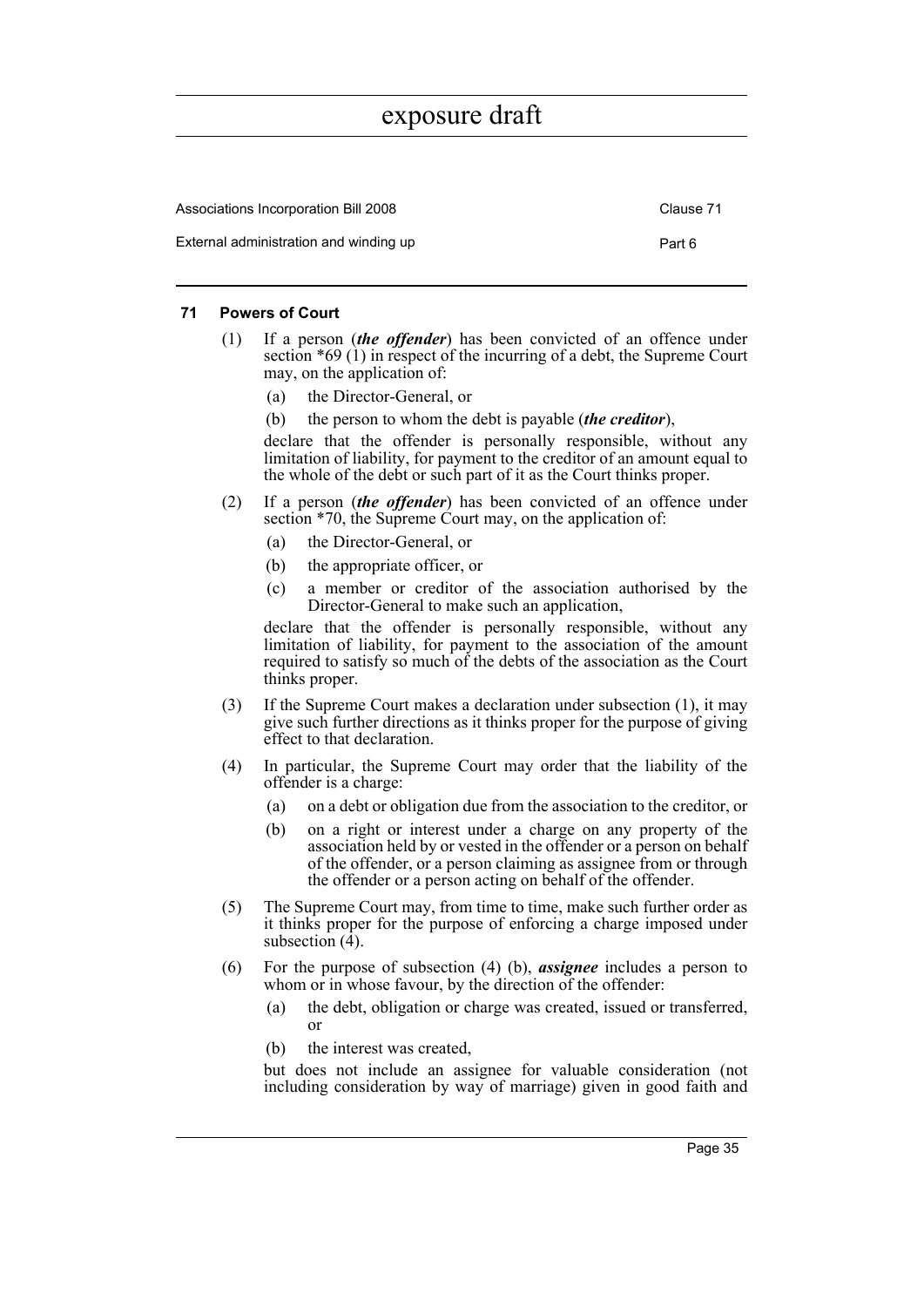Clause 72 Associations Incorporation Bill 2008

Part 6 **External administration and winding up** 

without actual knowledge of any of the matters on which the conviction or declaration was made.

# <span id="page-43-0"></span>**72 Certain rights not affected**

Nothing in this Division affects any rights of a person to indemnity, subrogation or contribution.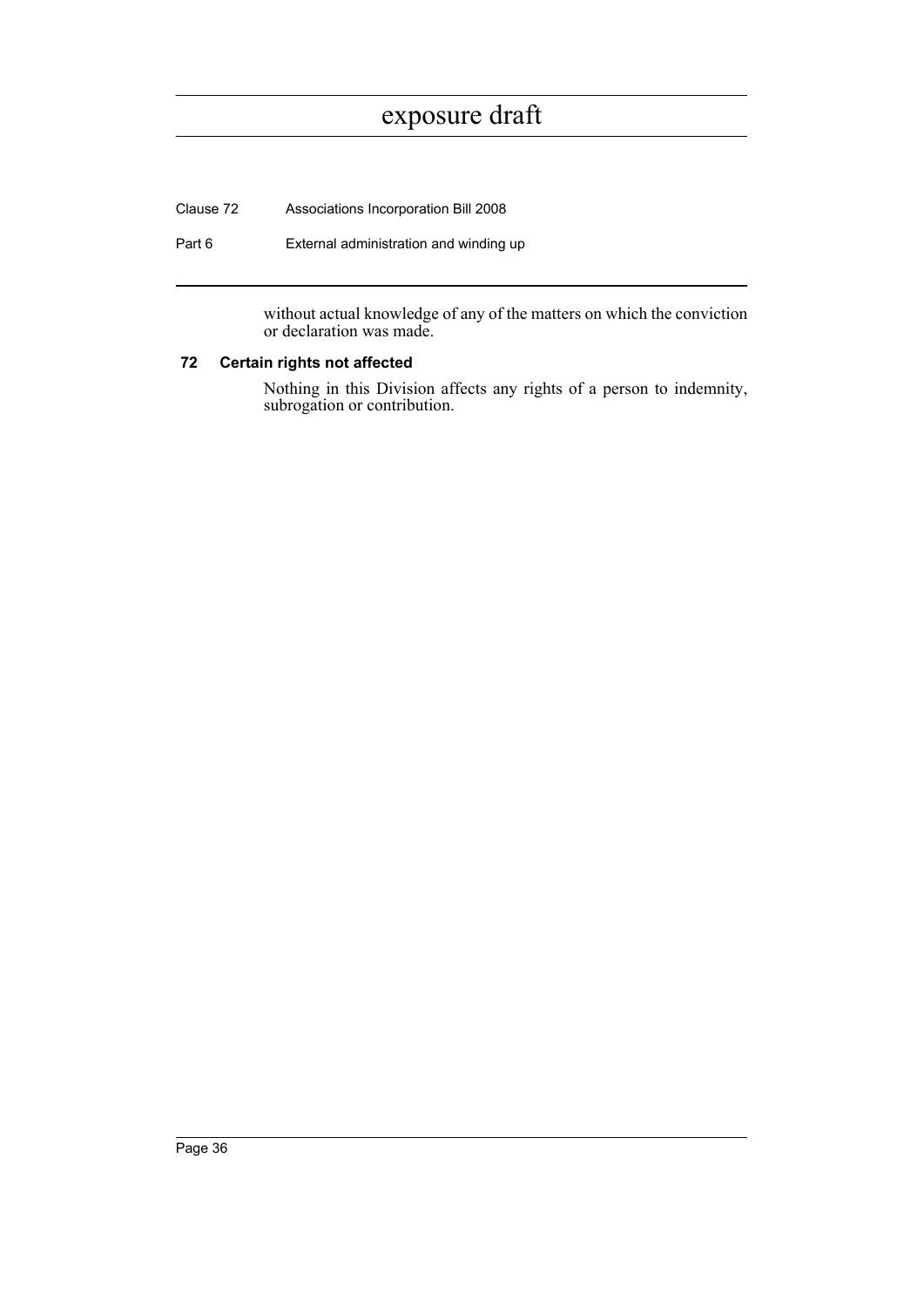Associations Incorporation Bill 2008 Clause 73

Cancellation of registration **Part 7** and 2

# <span id="page-44-0"></span>**Part 7 Cancellation of registration**

# <span id="page-44-1"></span>**Division 1 Voluntary cancellation**

## <span id="page-44-2"></span>**73 Application for cancellation**

- (1) An association may apply to the Director-General for cancellation of the association's registration.
- (2) The application:
	- (a) must be in the approved form, and
	- (b) must include a copy of the special resolution by which the association has approved:
		- (i) the cancellation of its registration, and
		- (ii) the proposed distribution of its assets, and
	- (c) must be accompanied by a statement (verified by statutory declaration by 2 committee members) that the association has no outstanding liabilities, and
	- (d) must be accompanied by the prescribed fee.

#### <span id="page-44-3"></span>**74 Director-General may order association to apply for cancellation of registration**

- (1) The Director-General may, by order in writing served on an association, direct the association to apply for cancellation of its registration within such time (being not less than 3 months) as is fixed by the direction.
- (2) The Director-General may not give such a direction unless satisfied that it is inappropriate for the association to continue to be registered under this Act:
	- (a) by reason of the Director-General's assessment of the nature or extent of the association's activities, or
	- (b) by reason of the Director-General's assessment of the nature or extent of the association's dealings with the public, or
	- (c) for any other reason that appears sufficient to the Director-General.

## <span id="page-44-4"></span>**75 Decision on application**

- (1) The Director-General may determine an application for cancellation of an association's registration by cancelling the registration or by refusing the application.
- (2) An application for cancellation of an association's registration must be refused if the Director-General suspects: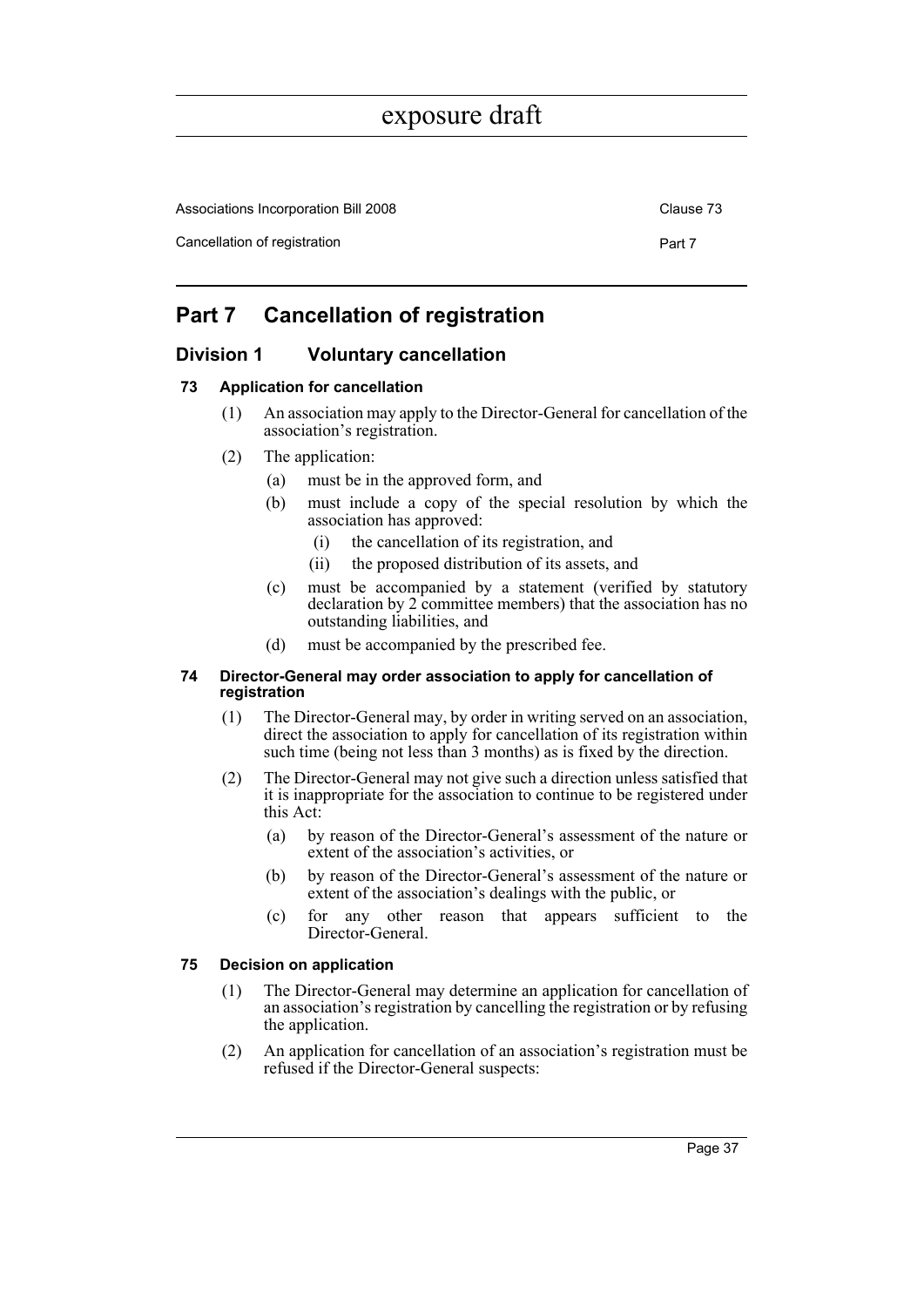Clause 76 Associations Incorporation Bill 2008

Part 7 Cancellation of registration

- (a) that the association has outstanding obligations under this Act, or
- (b) that the association has outstanding liabilities, or
- (c) that the proposed distribution of assets does not comply with section  $*76$ .
- (3) On cancelling an association's registration, the Director-General is to cause notice of that fact to be published in the Gazette and to be given to the association.

#### <span id="page-45-0"></span>**76 Distribution of assets**

- (1) On the cancellation of an association's registration under this Division, the association's assets are to be distributed in accordance with a special resolution of the association.
- (2) The assets of an association whose registration has been cancelled under this Division:
	- (a) may not be distributed to any member or former member of the association, or to any person to be held on trust for any member or former member of the association, and
	- (b) remain subject to any trust to which they were subject immediately before the association's registration was cancelled.
- (3) Any asset that has been supplied by a government department or public authority (including any unexpended portion of a grant) must be returned to the department or authority that supplied it or delivered to such person or body as that department or authority may direct.
- (4) A person aggrieved by the operation of this section in relation to the distribution of an association's assets may apply to the Supreme Court which may make such orders as to the distribution of those assets as it thinks proper.

## <span id="page-45-1"></span>**77 Cancellation of registration following amalgamation**

- (1) In the case of 2 or more associations that become a single association, the registration of each of the former associations is taken to be cancelled when the amalgamated association is registered.
- (2) Sections \*74, \*75 and \*76 do not apply to the cancellation of an association's registration under this section.

# <span id="page-45-2"></span>**Division 2 Involuntary cancellation**

#### <span id="page-45-3"></span>**78 Director-General may cancel registration**

(1) The Director-General may cancel an association's registration if satisfied that: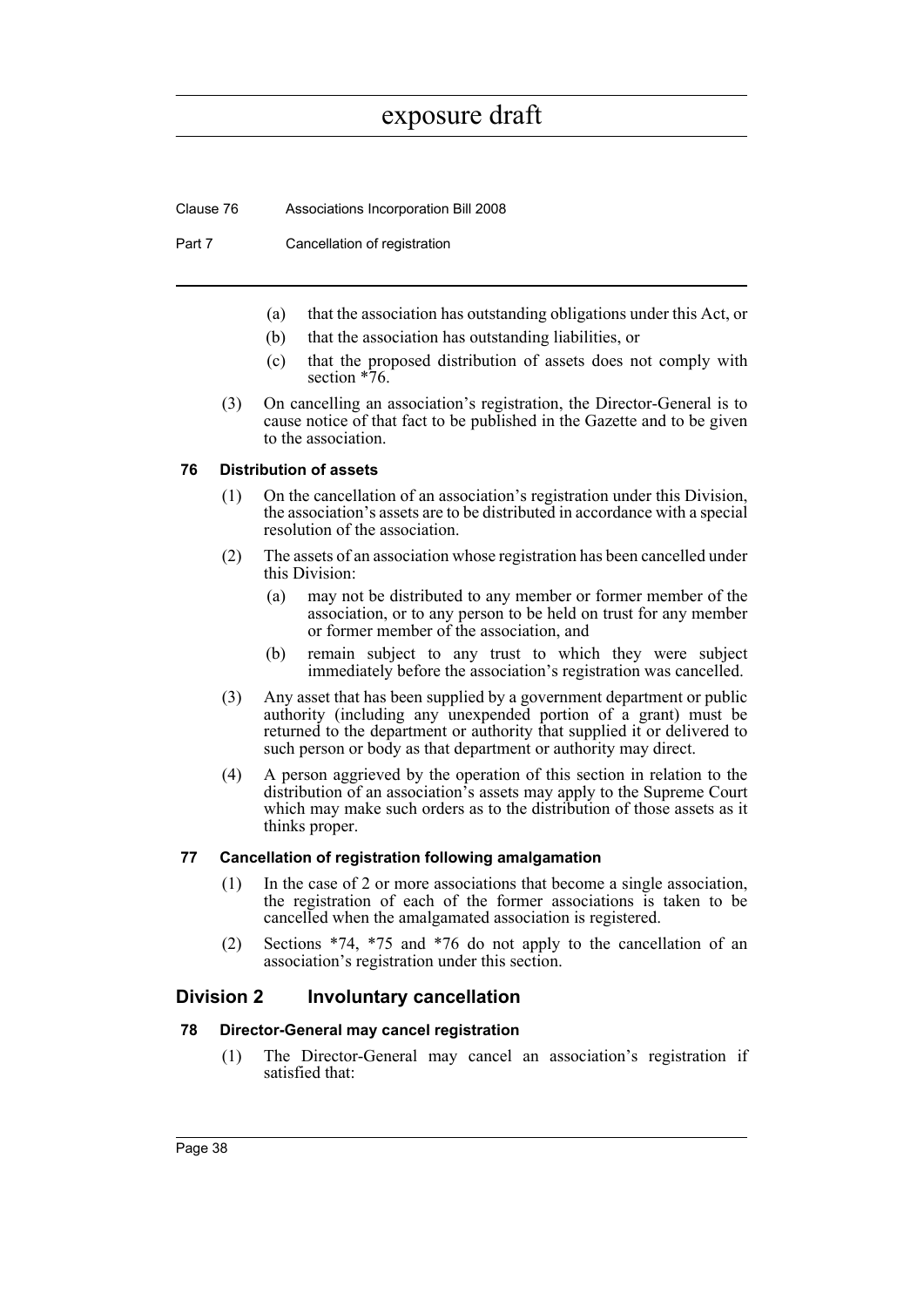| Associations Incorporation Bill 2008 | Clause 78 |
|--------------------------------------|-----------|
| Cancellation of registration         | Part 7    |
|                                      |           |

- (a) the association is not in operation, whether or not it has been wound up, or
- (b) the association has fewer than 5 members, or
- (c) the association's committee does not include 3 or more members of whom each is aged 18 years or more and of whom at least 3 are ordinarily resident in Australia, or
- (d) the association's secretary is not aged 18 years or more and ordinarily resident in Australia, or
- (e) the association is, or has been, providing pecuniary gain for its members, or
- (f) during the last 3 financial years, the association has not held an annual general meeting, or
- (g) during the last 3 financial years, no financial statements for the association have been lodged with the Director-General, or
- (h) the association has failed to comply with a direction under section \*10 for the change of its name, or
- (i) the association has become registered under this Act by reason of fraud or mistake.
- (2) An association's registration is not to be cancelled under this section if:
	- (a) the association is being wound up, or
	- (b) the Administrative Decisions Tribunal has ordered the Director-General not to cancel the association's registration.
- (3) Before cancelling an association's registration under this section, the Director-General:
	- (a) must cause notice of the proposed cancellation to be given to the association stating the ground or grounds referred to in subsection (1) that the Director-General believes exist, and
	- (b) must give the association and its members a period of at least 28 days within which to make submissions to the Director-General with respect to the proposed cancellation, and
	- (c) must give due consideration to any submissions that are made within that period.
- (4) After cancelling an association's registration under this section, the Director-General must cause notice of that fact to be given to the association.
- (5) Any notice to be sent to an association under this section must be sent by registered post addressed to the association:
	- (a) at the association's official address, or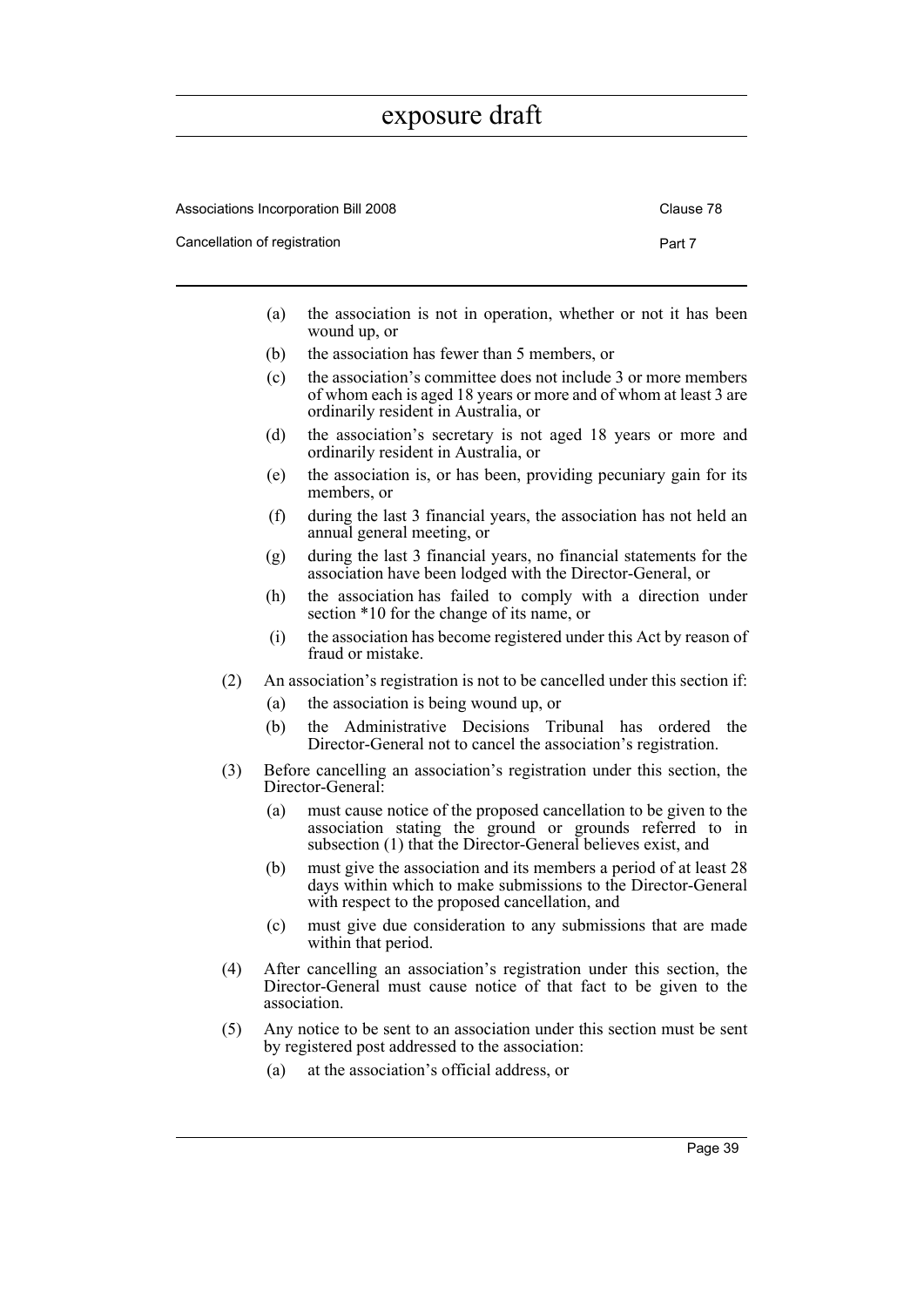Clause 79 Associations Incorporation Bill 2008

Part 7 Cancellation of registration

(b) if the Director-General suspects that the association's official address is no longer in use, at such other address as appears to the Director-General to be an address that is used by the association.

#### <span id="page-47-0"></span>**79 Distribution of assets**

- (1) If the registration of an association is cancelled under this Division, the property of the association vests in the Director-General.
- (2) The Director-General:
	- (a) may give such directions as the Director-General considers just for or with respect to the payment of the debts and liabilities of the association, the distribution of its property and the winding up of its affairs, and
	- (b) may appoint a person for the purpose of investigating the affairs of the association with a view to the realisation of its property, payment of its debts, discharge of its liabilities, distribution of its property and winding up of its affairs, and
	- (c) may do all such other acts and things as are reasonably necessary to be done for the purpose of the exercise of the Director-General's powers under this section.
- (3) The Director-General is entitled to be paid out of the property of an association the reasonable costs incurred by the Director-General in the exercise of the Director-General's powers under this section in relation to the association.
- (4) Section \*66 applies to and in respect of the vesting under this section of property of an association remaining after satisfaction of the debts and liabilities of the association and the payment of any amount under subsection (3) in the same way as that section applies to and in respect of the vesting of that property in a winding up of an association.

# <span id="page-47-1"></span>**Division 3 Transfer of incorporation**

## <span id="page-47-2"></span>**80 Applications for transfer of registration declaration**

- (1) An association may apply to the Director-General for a transfer of registration declaration in relation to its proposed incorporation under a corresponding law.
- (2) An application may only be made pursuant to a special resolution passed by the association.
- (3) An application:
	- (a) must be in the approved form, and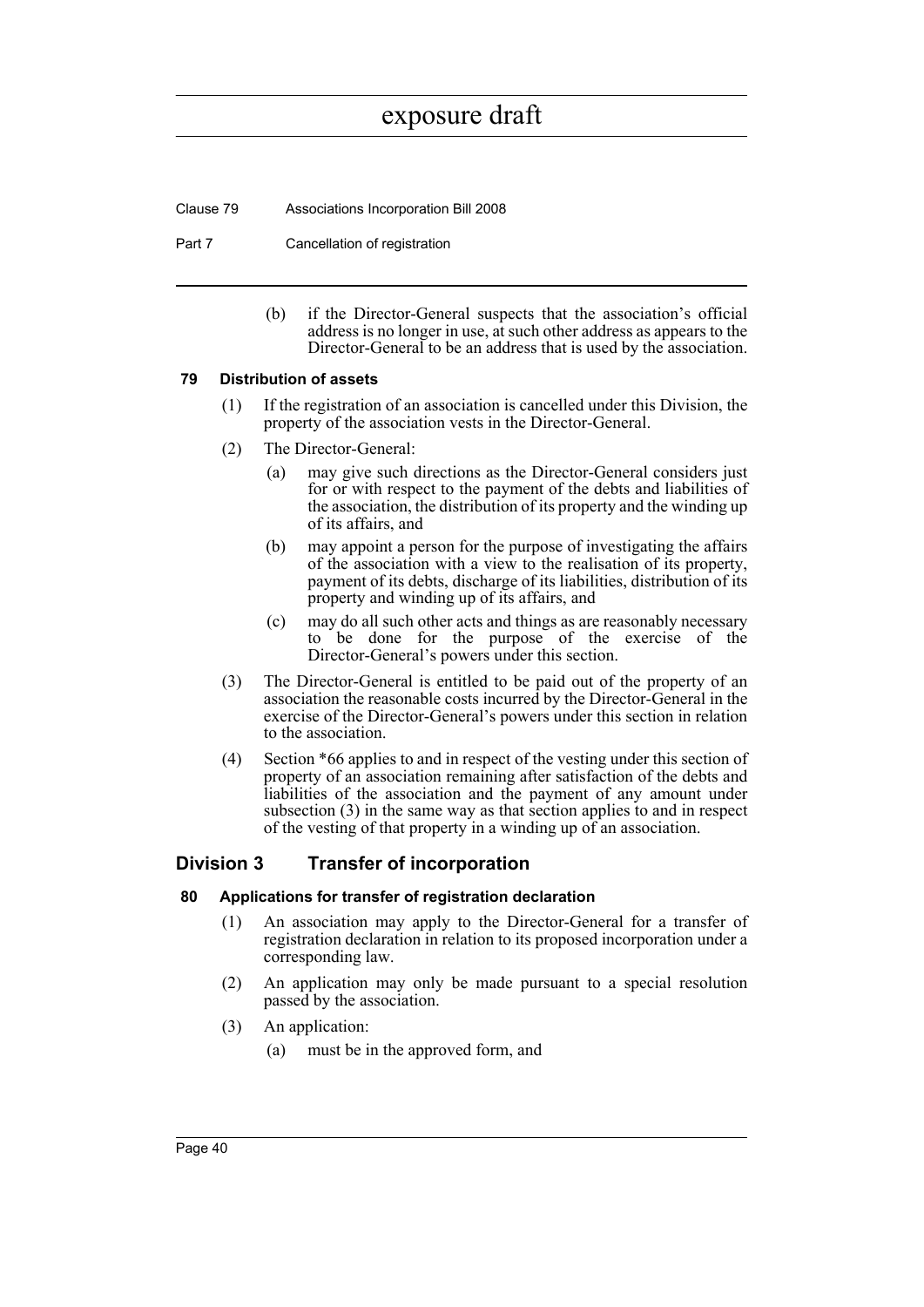| Associations Incorporation Bill 2008 | Clause 81 |
|--------------------------------------|-----------|
| Cancellation of registration         | Part 7    |

- (b) must identify the corresponding law under which the association proposes to seek incorporation, and
- (c) must include such information as is required by the regulations, and
- (d) must be accompanied by the prescribed fee.
- (4) An application must also include a copy of the special resolution referred to in subsection (2).

## <span id="page-48-0"></span>**81 Decision on application**

- (1) The Director-General may determine an association's application for a transfer of registration declaration:
	- (a) by making the transfer of registration declaration in terms:
		- (i) that identify the corresponding law under which the association proposes to seek incorporation, and
		- (ii) that indicate that the Director-General has no objection to the association becoming incorporated under that law, or
	- (b) by refusing the application.
- (2) An application for a transfer of registration declaration may be refused if the application does not comply with section \*80.
- (3) On making a transfer of registration declaration, the Director-General is to cause a certificate as to the terms of the declaration to be given to the applicant.

# <span id="page-48-1"></span>**Division 4 General**

## <span id="page-48-2"></span>**82 Loss of corporate status**

- (1) An association ceases to be a body corporate under this Act:
	- (a) when its registration is cancelled, as referred to in Division 1 or 2, or
	- (b) when it becomes incorporated under a corresponding law, as referred to in Division 3.
- (2) This Act (except for this Division) does not apply to an association that has ceased to be a body corporate under this Act.

## <span id="page-48-3"></span>**83 Notice of cancellation to be sent to association**

(1) On cancelling an association's registration, the Director-General is to cause notice of that fact to be published in the Gazette and sent to the association.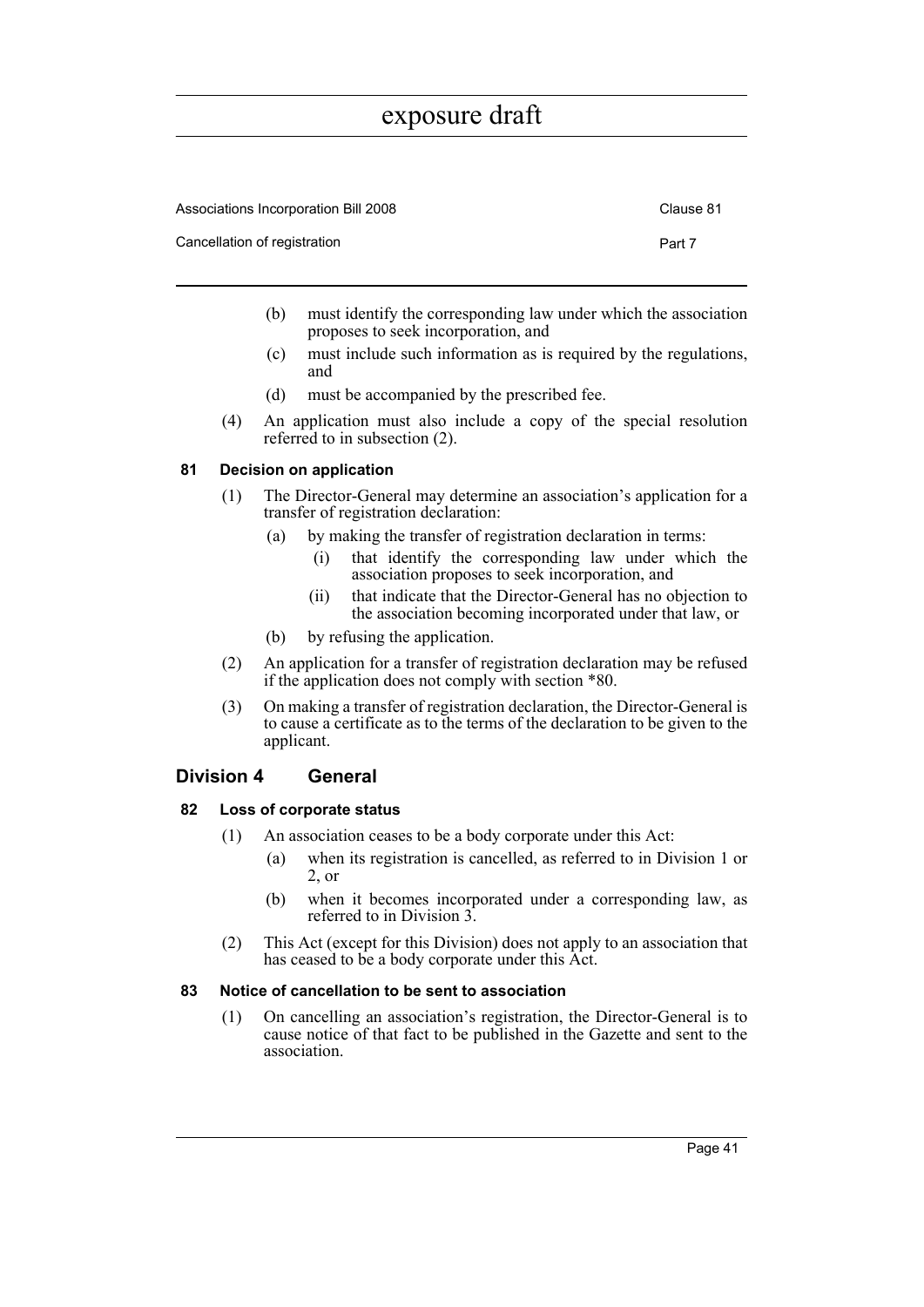Clause 84 Associations Incorporation Bill 2008

Part 7 Cancellation of registration

- (2) Any notice to be sent to an association under this section must be sent by registered post addressed to the association:
	- (a) at the association's official address, or
	- (b) if the Director-General suspects that the association's official address is no longer in use, at such other address as appears to the Director-General to be an address that is used by the association.

## <span id="page-49-0"></span>**84 Certain liabilities not affected by cancellation**

Cancellation of an association's registration does not affect any liability of any former secretary or former committee member, and any such liability may be enforced as if the association's registration had not been cancelled.

## <span id="page-49-1"></span>**85 Restitution of registration**

- (1) If the Director-General is satisfied that an association's registration should not have been cancelled under this Part, and the association has not become incorporated under any other Act or law, the Director-General may reinstate its registration under this section.
- (2) If an association's registration is reinstated under this section, the body corporate previously established by this Act in relation to the association is, as from the time of reinstatement, taken to have continued in existence as if the association's registration had not been cancelled.
- (3) The regulations may make provision of a savings or transitional nature consequent on the reinstatement of an association's registration and incorporation under this section.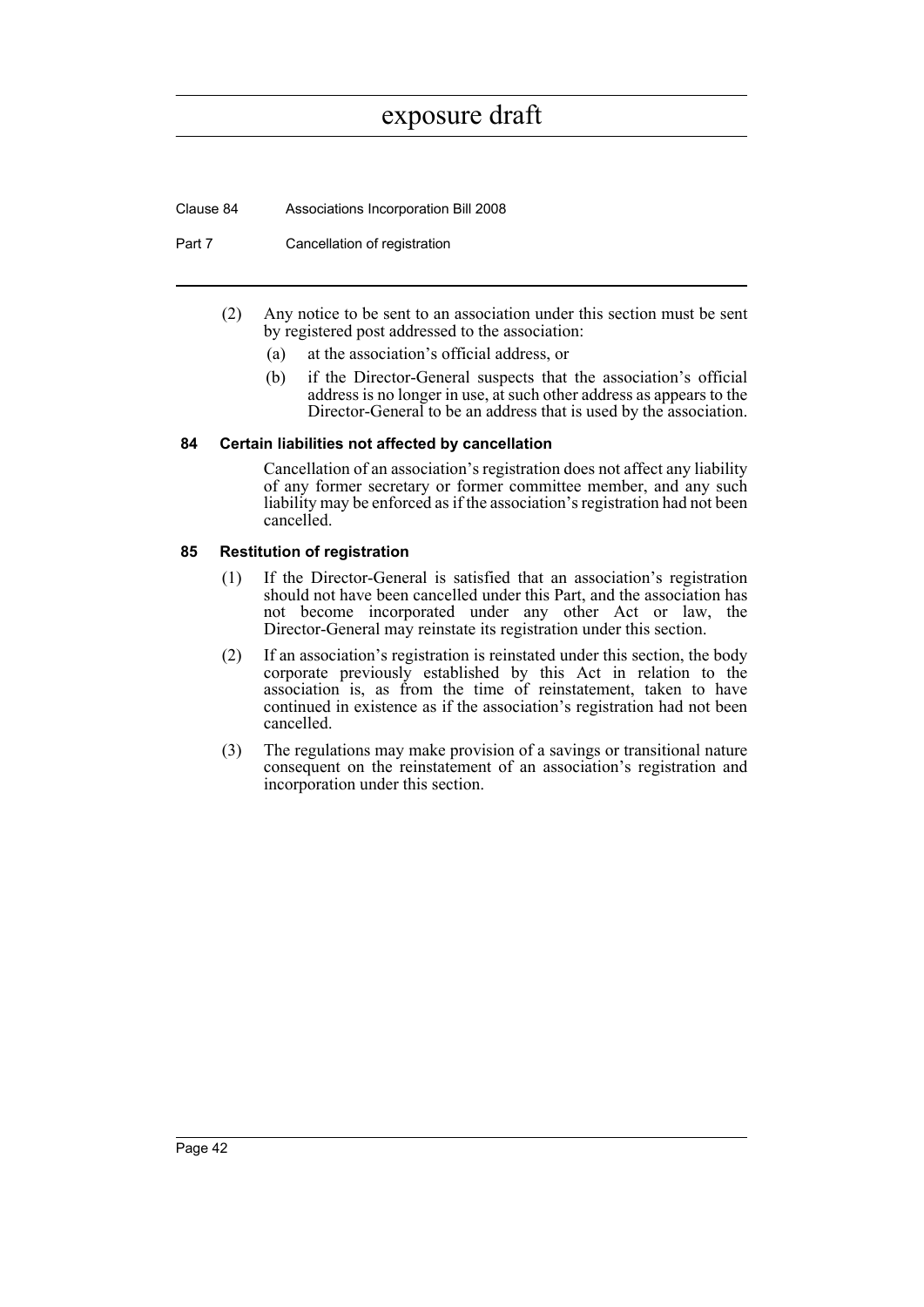Associations Incorporation Bill 2008 Clause 86

Administrative provisions **Part 8** 

# <span id="page-50-0"></span>**Part 8 Administrative provisions**

# <span id="page-50-1"></span>**Division 1 Power to require information and documents**

## <span id="page-50-2"></span>**86 Power to require information and documents**

- (1) The Director-General may, by notice in writing served on any person, require the person to do either or both of the following within such time as is specified in the notice:
	- (a) to furnish the Director-General with such information as the person possesses in connection with the affairs of an association,
	- (b) to produce to the Director-General such documents as the person possesses in connection with the affairs of an association.
- (2) A person must not fail to comply with a requirement under this section. Maximum penalty: 60 penalty units.

**Note.** The furnishing of false or misleading information and the production of false or misleading documents are offences under Division 3 of Part 5 of the *Crimes Act 1900*.

(3) A person is not excused from furnishing information or producing a document pursuant to a requirement under this section on the ground that to do so may tend to incriminate the person, but any information so furnished or document so produced is not admissible in evidence against the person in any criminal proceedings other than proceedings for an offence under Division 3 of Part 5 of the *Crimes Act 1900*.

## <span id="page-50-3"></span>**87 Power to enter land**

- (1) An authorised officer:
	- (a) may enter any premises at which an association carries on any activity, other than any part of premises used for residential purposes, and
	- (b) may inspect, and take copies of or extracts from, any document that relates to the carrying on of business at or from the premises,

for the purpose of ascertaining whether the provisions of this Act are being complied with.

(2) The power of entry conferred by subsection (1) may only be exercised while business is being carried on, or during the hours that business is usually carried on, at or from the premises.

## <span id="page-50-4"></span>**88 Search warrants**

(1) An authorised officer under this Act may apply to an authorised officer within the meaning of the *Law Enforcement (Powers and Responsibilities) Act 2002* for the issue of a search warrant if the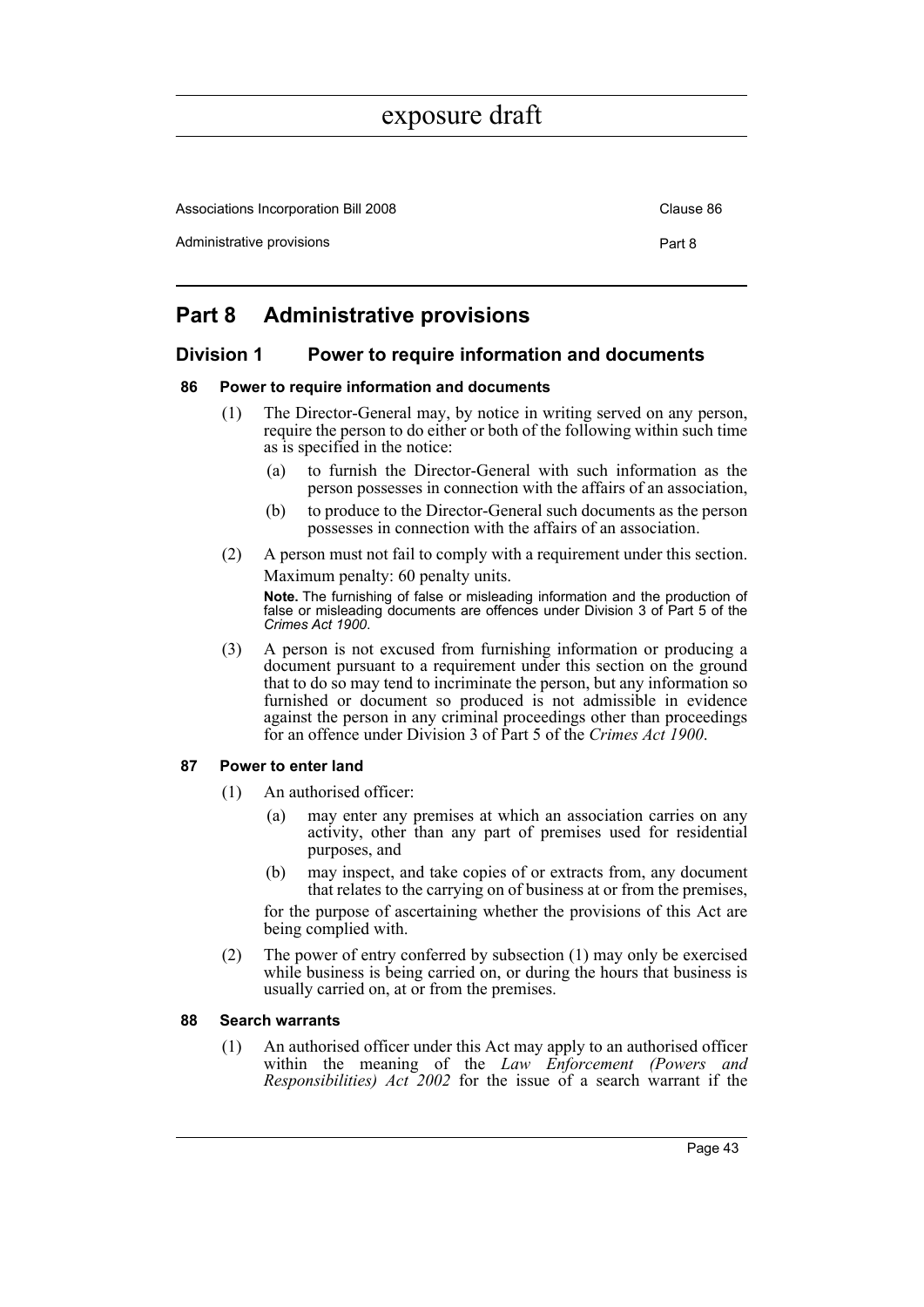Clause 89 Associations Incorporation Bill 2008

Part 8 **Administrative provisions** 

authorised officer under this Act believes on reasonable grounds that a provision of this Act or the regulations is being or has been contravened at any premises.

- (2) An authorised officer within the meaning of the *Law Enforcement (Powers and Responsibilities) Act 2002* to whom such an application is made may, if satisfied that there are reasonable grounds for doing so, issue a search warrant authorising a named authorised officer under this Act to enter the premises and to exercise any of the authorised officer's functions under this Part.
- (3) Division 4 of Part 5 of the *Law Enforcement (Powers and Responsibilities) Act 2002* applies to a search warrant issued under this section.

## <span id="page-51-0"></span>**89 Manner in which power of entry to be exercised**

- (1) The powers conferred on an authorised officer by this Division may not be exercised in relation to any premises unless:
	- (a) the officer is in possession of a certificate of authority, issued in accordance with the regulations, that evidences his or her authority to exercise those powers, and
	- (b) the occupier of the premises has been given at least 24 hours' notice that those powers are to be exercised or the Director-General has given prior authority for the exercise of those powers without the need for such notice.
- (2) Authority under subsection (1) (b) may only be given if the Director-General is satisfied, in the circumstances of the case, that the giving of 24 hours' notice would frustrate the purpose for which the powers are to be exercised.
- (3) Reasonable force may be used for the purpose of effecting entry under this Division.

## <span id="page-51-1"></span>**90 Damage to be minimised**

- (1) In exercising the powers conferred by this Division, an authorised officer must do as little damage as possible.
- (2) The Director-General must compensate all interested parties for any damage caused by an authorised officer as a consequence of the exercise of the powers conferred by this Division.
- (3) Subsection (2) does not apply to the extent to which the occupier of the premises has obstructed or hindered the authorised officer in the exercise of the powers conferred by this Division.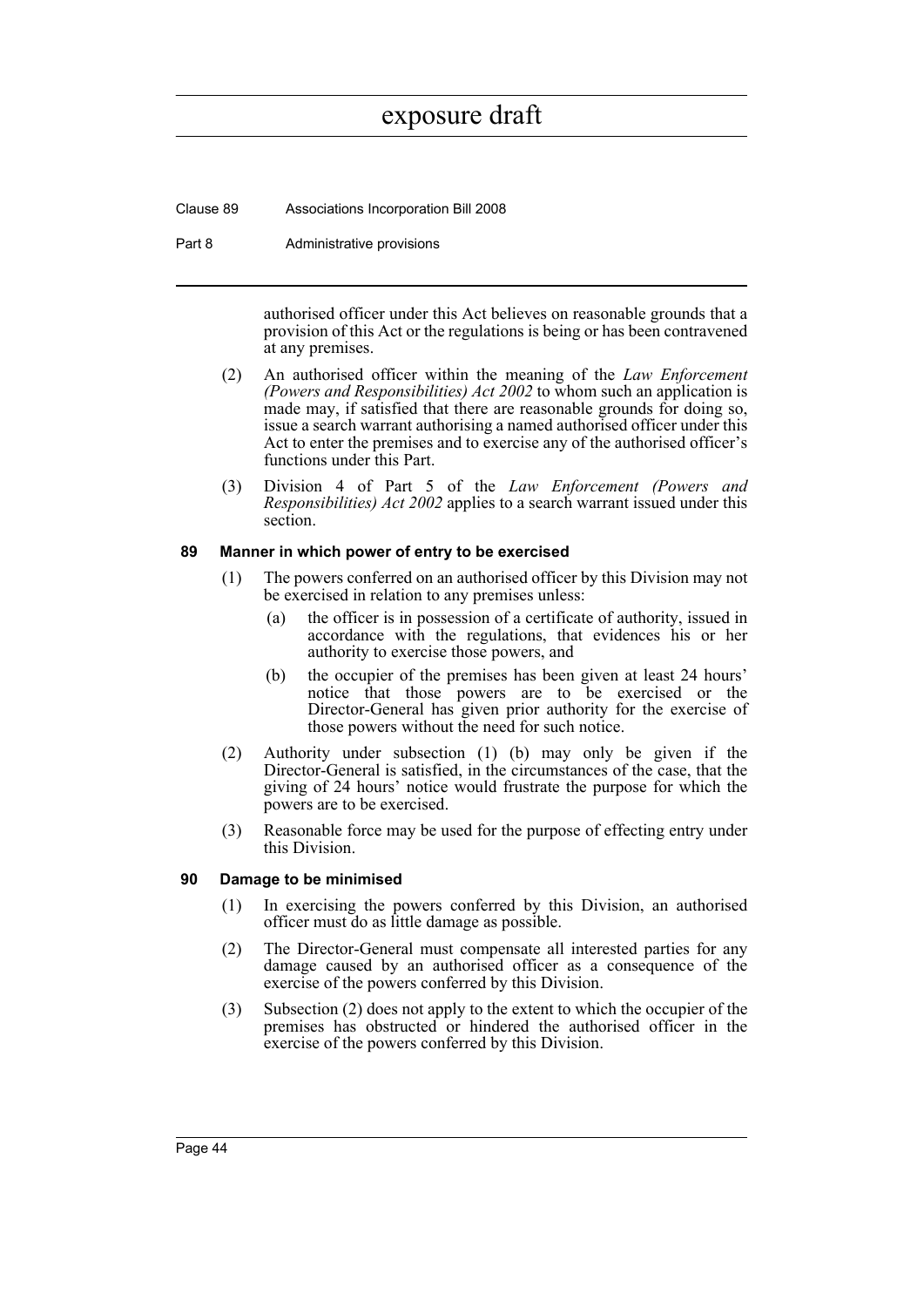Associations Incorporation Bill 2008 Clause 91

Administrative provisions **Part 8** 

# <span id="page-52-0"></span>**Division 2 Offences**

#### <span id="page-52-1"></span>**91 Offence of using certain names**

(1) Any person or body (other than an association) that calls itself by a name that includes the word "Incorporated" or "Inc" is guilty of an offence.

Maximum penalty: 2 penalty units.

(2) Subsection (1) does not apply to a body that is incorporated, whether in New South Wales or elsewhere, under a name that includes either of those words.

#### <span id="page-52-2"></span>**92 Offences by committee members**

- (1) If an association contravenes, whether by act or omission, any provision of this Act or the regulations, each committee member of the association is taken to have contravened the same provision unless he or she satisfies the court that:
	- (a) the association contravened the provision without his or her knowledge, or
	- (b) he or she was not in a position to influence the conduct of the association in relation to its contravention of the provision, or
	- (c) he or she, being in such a position, used all due diligence to prevent the contravention of the provision by the association.
- (2) A person may be proceeded against and convicted under a provision pursuant to subsection (1) whether or not the association has been proceeded against or convicted under that provision.
- (3) In the case of a contravention of section \*42, each person who, pursuant to subsection (1), is taken to have contravened that section is, together with the association, jointly and severally liable for all debts incurred by the association as a consequence of that contravention.
- (4) Nothing in this section affects any liability imposed on an association for an offence committed by the association under this Act.
- (5) For the purposes of this section, an association's secretary (not otherwise being a committee member) is taken to be a committee member.

## <span id="page-52-3"></span>**93 Obstruction of authorised officers**

A person must not obstruct or hinder an authorised officer in the exercise of the officer's functions under this Act. Maximum penalty: 60 penalty units.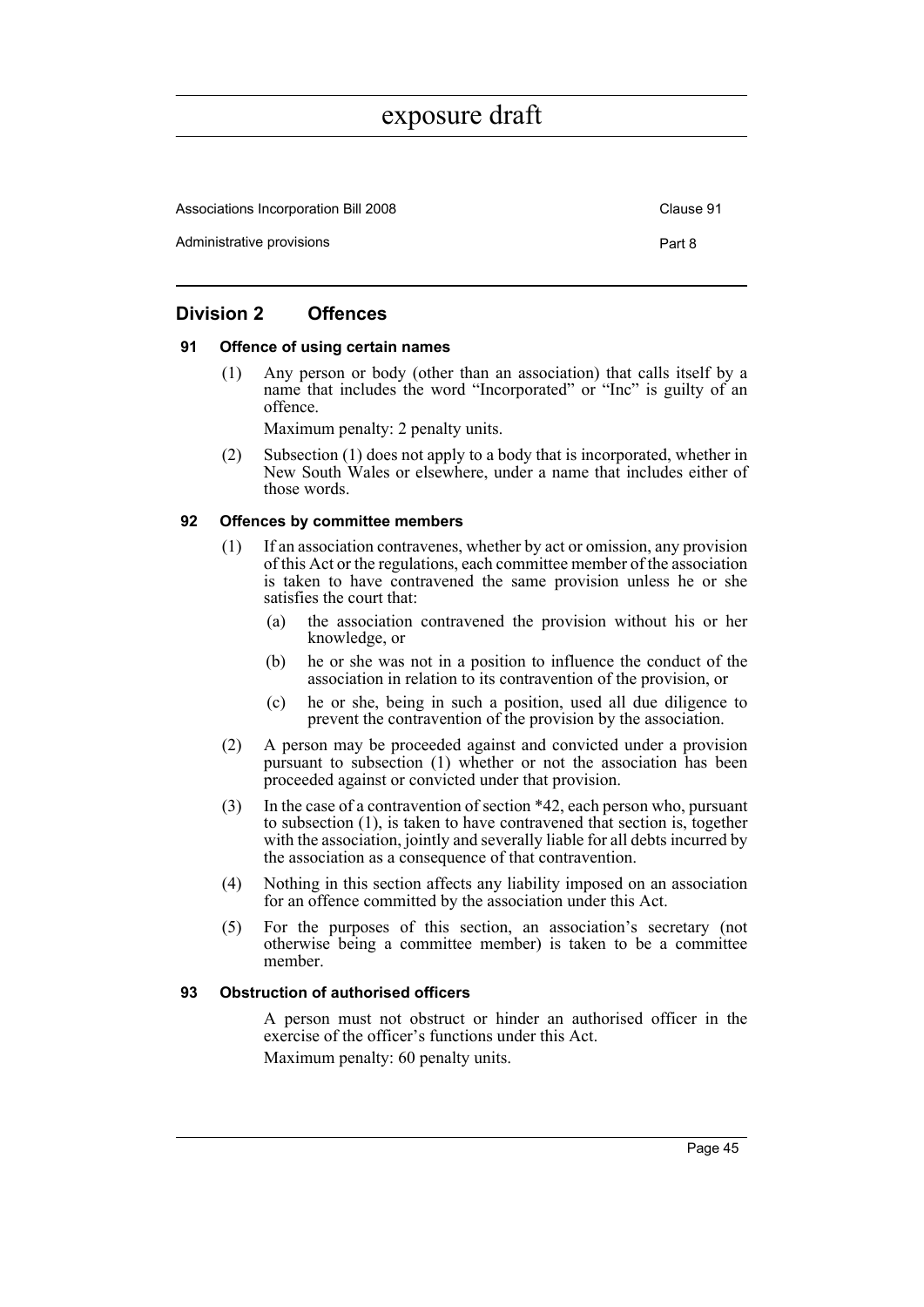Clause 94 Associations Incorporation Bill 2008

Part 8 **Administrative provisions** 

#### <span id="page-53-0"></span>**94 Penalty notices**

- (1) An authorised officer may serve a penalty notice on a person if it appears to the officer that the person has committed an offence against this Act, being an offence prescribed by the regulations as a penalty notice offence.
- (2) A penalty notice is a notice to the effect that, if the person served does not wish to have the matter determined by a court, the person can pay, within the time and to the person specified in the notice, the amount of the penalty prescribed by the regulations for the offence if dealt with under this section.
- (3) A penalty notice may be served personally or by post.
- (4) If the amount of penalty prescribed for an alleged offence is paid under this section, no person is liable to any further proceedings for the alleged offence.
- (5) Payment under this section is not to be regarded as an admission of liability for the purpose of, and does not in any way affect or prejudice, any civil claim, action or proceeding arising out of the same occurrence.
- (6) The regulations:
	- (a) may prescribe an offence for the purposes of this section by specifying the offence or by referring to the provision creating the offence, and
	- (b) may prescribe the amount of penalty payable for the offence if dealt with under this section, and
	- (c) may prescribe different amounts of penalties for different offences or classes of offences.
- (7) The amount of a penalty prescribed under this section for an offence is not to exceed the maximum amount of penalty that could be imposed for the offence by a court.
- (8) This section does not limit the operation of any other provision of, or made under, this or any other Act relating to proceedings that may be taken in respect of offences.

# <span id="page-53-1"></span>**Division 3 General**

## <span id="page-53-2"></span>**95 Register**

- (1) The Director-General is to keep a Register of Incorporated Associations in such form, and containing such particulars, as the Director-General thinks fit.
- (2) On payment of the prescribed fee, a person is entitled: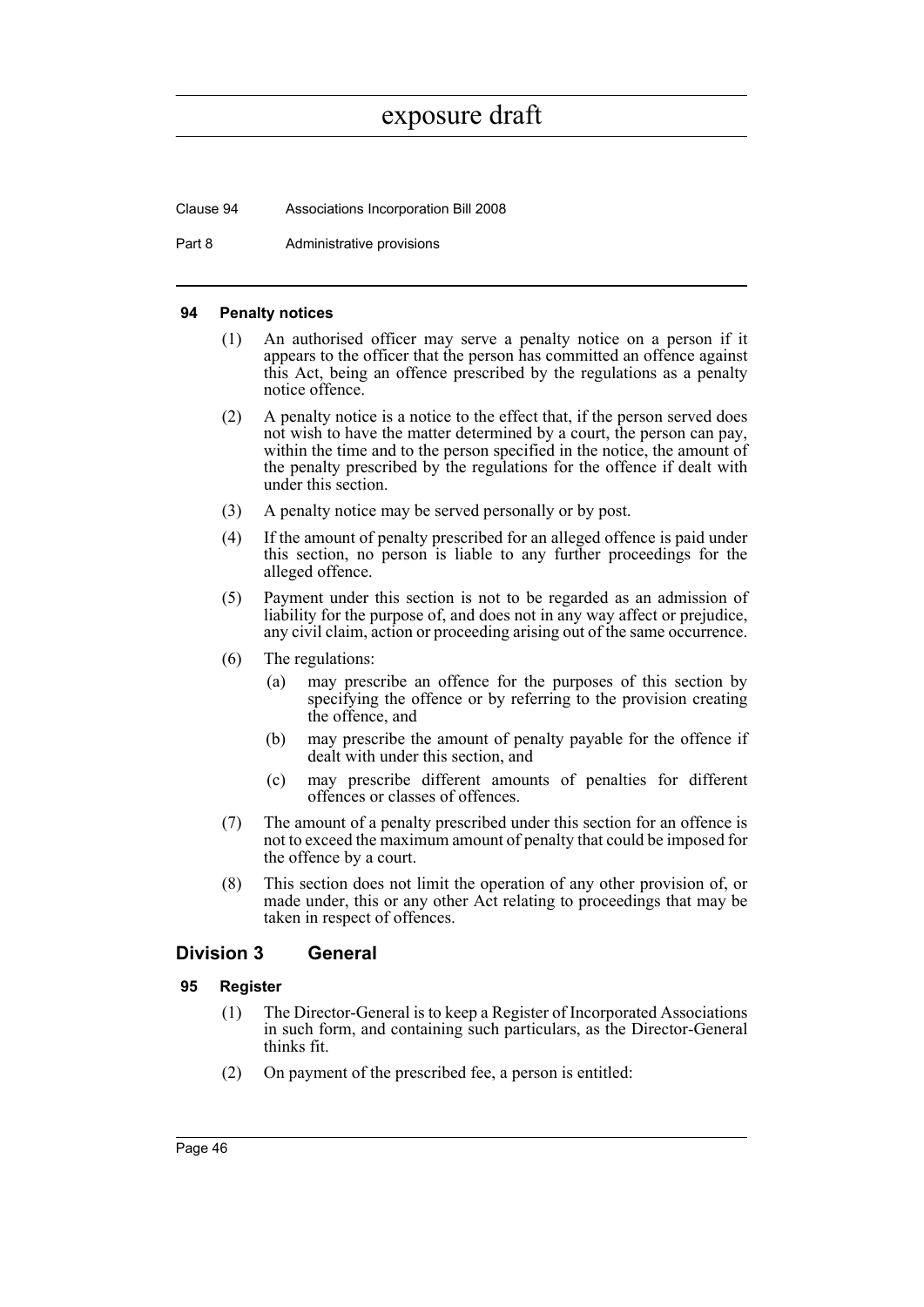Associations Incorporation Bill 2008 Clause 96

Administrative provisions **Part 8** 

- (a) to inspect any document that has been lodged with the Director-General under this Act, not being a document that has been destroyed or otherwise disposed of, and
- (b) to be given a copy (including a copy certified by the Director-General) of, or an extract (including an extract certified by the Director-General) from, any such document.

## <span id="page-54-0"></span>**96 Authorised officers**

The Director-General may appoint any member of staff of the Department as an authorised officer for the purposes of this Act.

#### <span id="page-54-1"></span>**97 Exclusion of personal liability**

Anything done or omitted to be done:

- (a) by the Director-General, or a person acting under the direction of the Director-General, or
- (b) by an authorised officer,

does not subject the Director-General, person so acting or authorised officer personally to any action, liability, claim or demand if the thing was done, or omitted to be done, in good faith for the purpose of executing this Act.

## <span id="page-54-2"></span>**98 Review of decisions of Director-General**

- (1) A person may apply to the Administrative Decisions Tribunal for a review of any decision made by the Director-General under this Act, other than a decision referred to in subsection (2).
- (2) A person aggrieved by a decision made by the Director-General to appoint an administrator under section \*55 or \*56 may apply to the Supreme Court for a review of the decision.

## <span id="page-54-3"></span>**99 Evidentiary provision**

A certificate issued by the Director-General to the effect that:

- (a) a specified association was or was not, on a specified date or during a specified period, registered under this Act, or
- (b) an association was or was not, on a specified date or during a specified period, registered under this Act by a name so specified, or
- (c) a requirement of this Act specified in the certificate had or had not been complied with by a specified date or within a specified period, or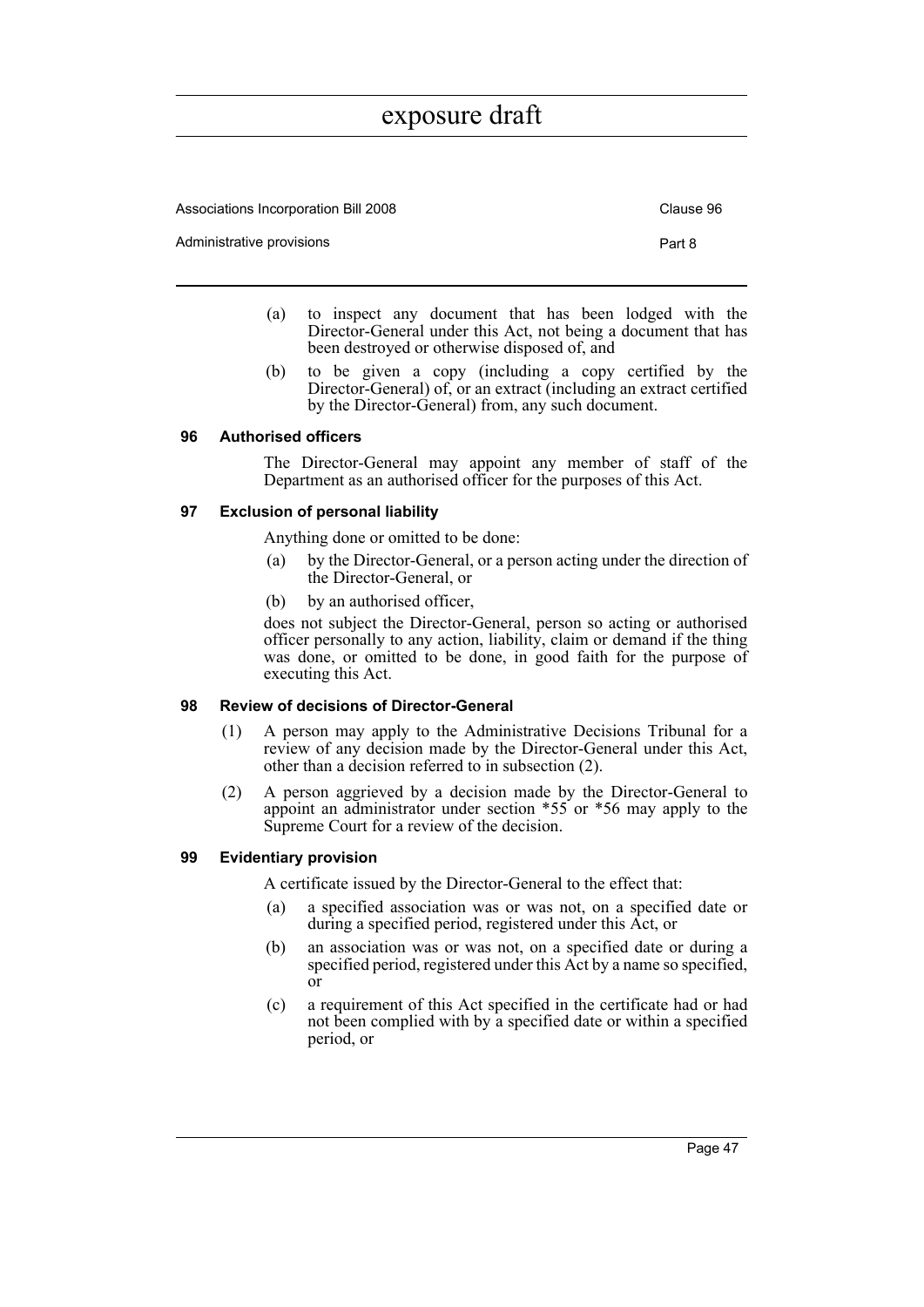Clause 100 Associations Incorporation Bill 2008

Part 8 **Administrative provisions** 

- (d) a specified address was or was not, on a specified date or during a specified period, the official address of a specified association, or
- (e) the constitution of a specified association was or was not, on a specified date or during a specified period, in terms so specified, is evidence of the matter or matters so certified.

#### <span id="page-55-0"></span>**100 Service of documents**

- (1) A document addressed to an association may be served on the association:
	- (a) by leaving it at, or by sending it by post to, the association's official address, or
	- (b) by delivering copies of it personally to the association's secretary or to each of 2 committee members of the association, or
	- (c) in such other manner as the Director-General may in the special circumstances of the case direct.
- (2) As soon as practicable after a document addressed to an association is received by a person who is, or has at any time within the past 12 months been, the association's secretary or a committee member of the association, the person must bring the document to the attention of the committee of the association.

Maximum penalty: 1 penalty unit.

(3) Nothing in this section affects the operation of any provision of a law or of the rules of a court authorising a document to be served on a person in any other manner.

#### <span id="page-55-1"></span>**101 Waiver, remittal and postponement of fees**

The Director-General may waive, remit or postpone payment of the whole or any part of a fee payable under this Act.

#### <span id="page-55-2"></span>**102 Delegation by Director-General**

- (1) The Director-General may delegate any of the Director-General's functions under this Act, other than this power of delegation.
- (2) Subject to the terms of the delegation, a person to whom a function has been delegated under subsection (1) may authorise another person to perform the function so delegated.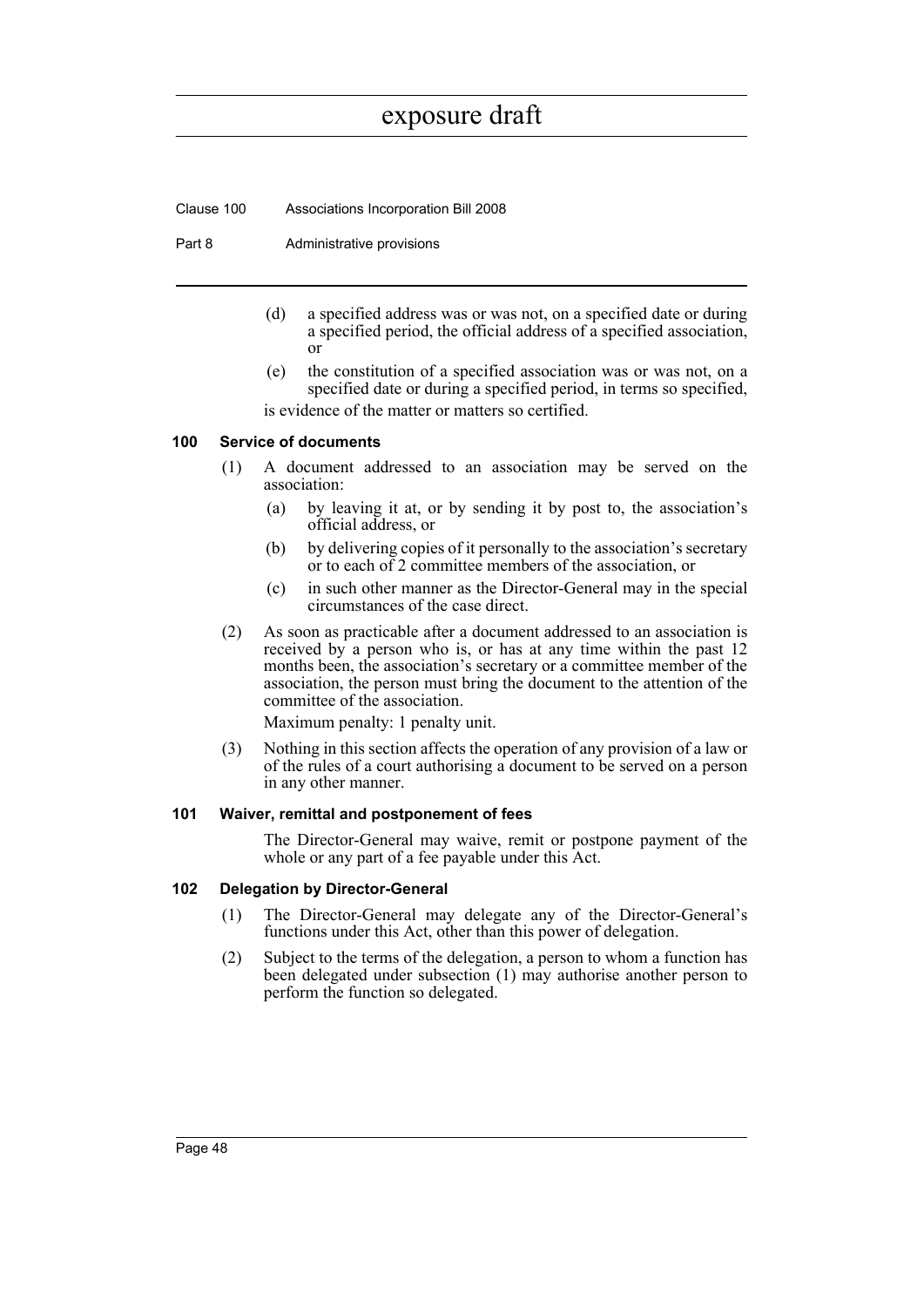Associations Incorporation Bill 2008 Clause 103

Miscellaneous **Part 9** 

# <span id="page-56-0"></span>**Part 9 Miscellaneous**

#### <span id="page-56-1"></span>**103 Commonwealth Corporations legislation excluded from applying to associations**

- (1) An association is declared to be an excluded matter for the purposes of section 5F of the *Corporations Act 2001* of the Commonwealth in relation the whole of the Corporations legislation except to the extent referred to in subsection (2).
- (2) Subsection (1) does not apply:
	- (a) to the extent specified by section \*104, and
	- (b) to the extent necessary for an association that is a company under the *Corporations Act 2001* of the Commonwealth to be deregistered as a company under Chapter 5A of that Act.

**Note.** This section ensures that neither the *Corporations Act 2001* nor Part 3 of the *Australian Securities and Investments Commission Act 2001* of the Commonwealth will apply in relation to an association.

- (3) Subsection (1) extends to a company within the meaning of the *Corporations Act 2001* of the Commonwealth as soon as it becomes an association under this Act.
- (4) Subsection (1) has effect only for so long as a body is an association under this Act.

## <span id="page-56-2"></span>**104 Incorporation of company**

Subject to this Division, if a company is registered as an association, section \*103 does not operate to declare a company to be an excluded matter for the purposes of section 5F of the *Corporations Act 2001* in relation such provisions of the Corporations legislation as are necessary:

- (a) to continue in existence any right, privilege, obligation or liability acquired or incurred under that Act or any other law before the registration, or
- (b) to preserve any penalty, forfeiture or punishment incurred in respect of any offence committed against that Act or any other law before the registration, or
- (c) to enable any investigation, legal proceeding or remedy to be instituted, continued or enforced in respect of any such right, privilege, obligation, liability, penalty, forfeiture or punishment.

## <span id="page-56-3"></span>**105 Applying the Corporations legislation to associations**

(1) The regulations may declare any matter relating to associations to be an applied Corporations legislation matter for the purposes of Part 3 of the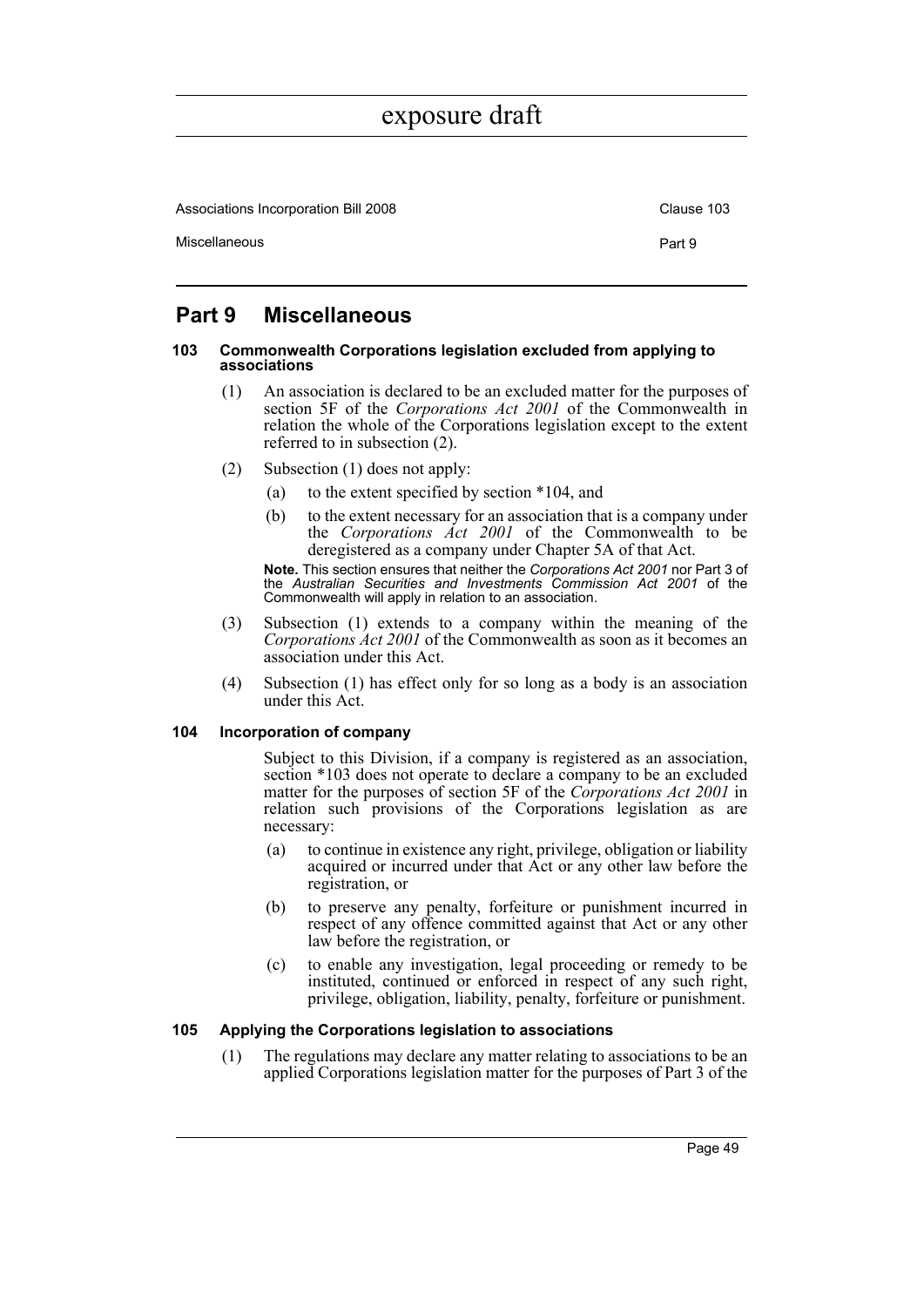Clause 106 Associations Incorporation Bill 2008

Part 9 Miscellaneous

*Corporations (Ancillary Provisions) Act 2001* in relation to any excluded Corporations legislation provision or provisions (with such modifications as may be specified in the declaration).

**Note.** Part 3 of the *Corporations (Ancillary Provisions) Act 2001* provides for the application of provisions of the *Corporations Act 2001* and Part 3 of the *Australian Securities and Investments Commission Act 2001* of the Commonwealth as laws of New South Wales in respect of any matter declared by a law of New South Wales (whether with or without modification) to be an applied Corporations legislation matter for the purposes of that Part in relation to those Commonwealth provisions.

- (2) Without limiting subsection (1), any such regulations may:
	- (a) specify modifications to the definitions and other interpretative provisions of the Corporations legislation relevant to any excluded Corporations legislation provision that is the subject of the declaration, and
	- (b) specify that a reference to ASIC in any excluded Corporations legislation provision that is the subject of the declaration is to be read as a reference to another person, and
	- (c) identify any excluded Corporations legislation provision to which the declaration relates by reference to that provision as in force at a particular time, and
	- (d) specify a New South Wales court (other than the Supreme Court) to exercise any function conferred on a court or the Supreme Court by any excluded Corporations legislation provision to which the declaration relates.
- (3) Words and expressions used in this section and also in Part 3 of the *Corporations (Ancillary Provisions) Act 2001* have the same meanings as they have in that Part.
- (4) In this section, *excluded Corporations legislation provision* means any provision of the Corporations legislation that does not apply to associations as a law of the Commonwealth.

## <span id="page-57-0"></span>**106 Modifications to applied provisions**

- (1) If a provision of this Act declares a matter to be an applied Corporations legislation matter for the purposes of Part 3 of the *Corporations (Ancillary Provisions) Act 2001* (*the declaratory provision*) in relation to any provisions of the Corporations legislation (*the applied provisions*), the declaratory provision is taken to specify the following modifications:
	- (a) a reference in the applied provisions to the constitution of a company is to be read as a reference to the constitution of an association,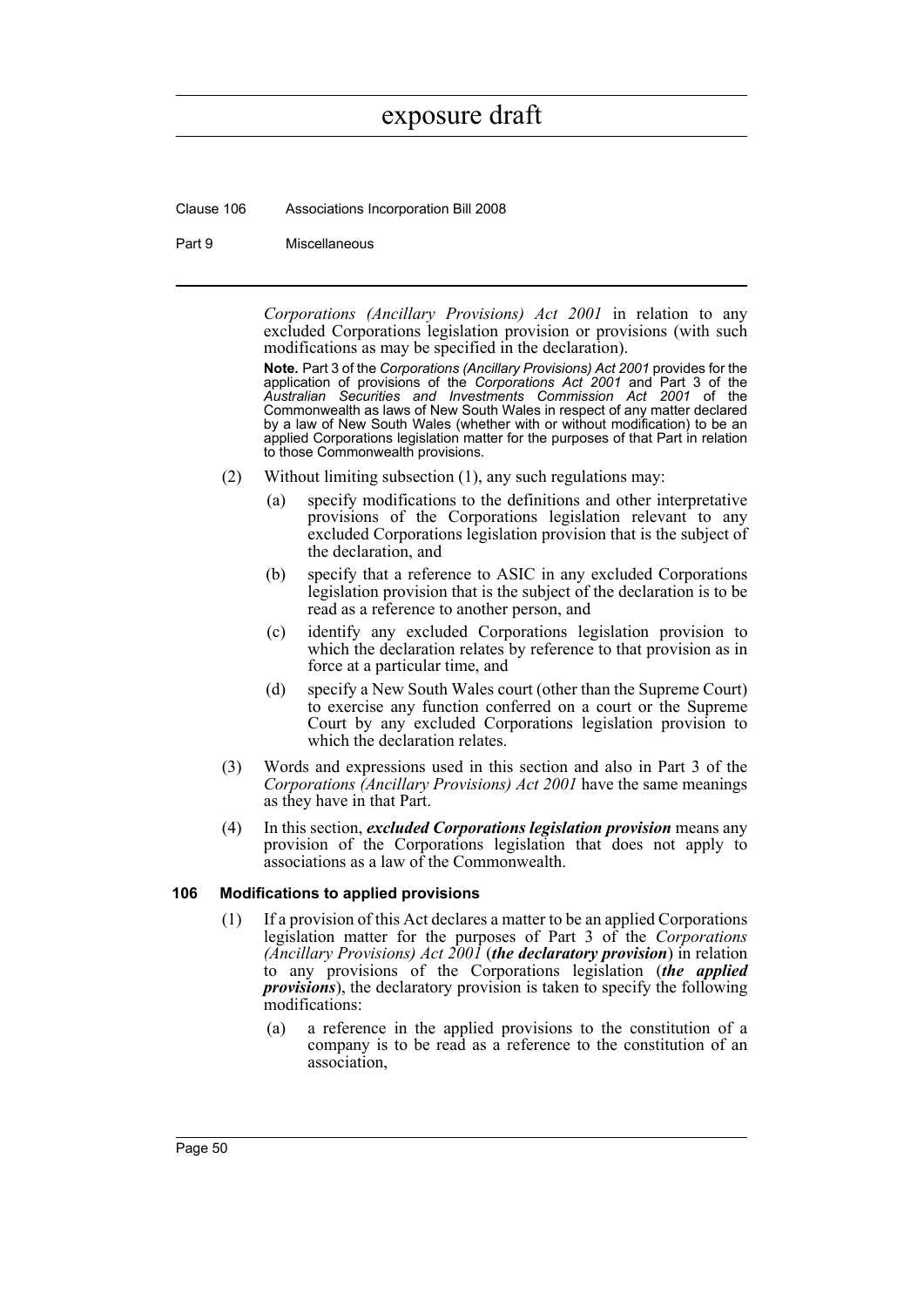| Associations Incorporation Bill 2008 | Clause 107 |
|--------------------------------------|------------|
| Miscellaneous                        | Part 9     |
|                                      |            |

- (b) a cross-reference in the applied provisions to another provision of the Corporations legislation is, if that cross-reference is not appropriate (because for example the provision cross-referred to is not among the applied provisions), to be read as a cross-reference to the equivalent provision of this Act,
- (c) a reference in the applied provisions to the Commonwealth is to be read as a reference to New South Wales,
- (d) any of the applied provisions that are not relevant to associations or which are incapable of application to associations are to be ignored,
- (e) modifications directed by the Director-General under subsection (2).
- (2) The Director-General may, by order published in the Gazette, give directions as to the modifications that are necessary or desirable for the effectual operation of applied provisions.

## <span id="page-58-0"></span>**107 Regulations**

- (1) The Governor may make regulations, not inconsistent with this Act, for or with respect to any matter that by this Act is required or permitted to be prescribed or that is necessary or convenient to be prescribed for carrying out or giving effect to this Act and, in particular, for or with respect to the following matters:
	- (a) the form and content of a model constitution,
	- (b) the imposition of additional fees for late payment of any prescribed fee,
	- (c) the exemption of associations from the requirements of this Act in relation to the preparation and auditing of financial statements,
	- (d) the books, documents and other records that must be kept by associations.
- (2) A model constitution must address each of the matters referred to in Schedule \*1, and may deal with any other matters.
- (3) A provision of a regulation may impose a penalty not exceeding 2 penalty units for any offence against the provision.

## <span id="page-58-1"></span>**108 Repeals**

The *Associations Incorporation Act 1984* and the *Associations Incorporation Regulation 1999* are repealed.

## <span id="page-58-2"></span>**109 Amendment of other Acts**

The Acts specified in Schedule \*3 are amended as set out in that Schedule.

Page 51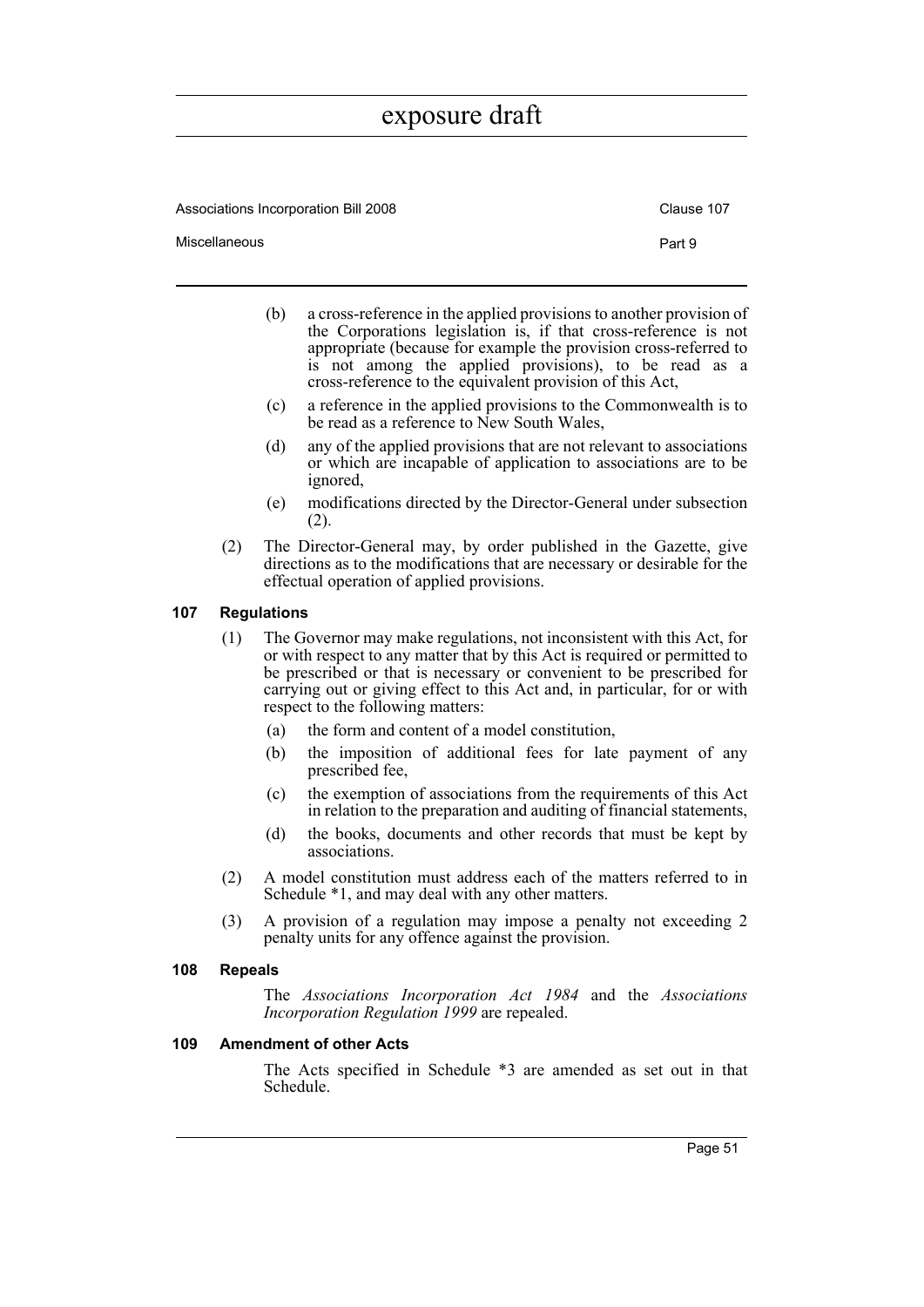Clause 110 Associations Incorporation Bill 2008

Part 9 Miscellaneous

#### <span id="page-59-0"></span>**110 Savings, transitional and other provisions**

Schedule \*4 has effect.

#### <span id="page-59-1"></span>**111 Review of Act**

- (1) The Minister is to review this Act to determine whether the policy objectives of the Act remain valid and whether the terms of the Act remain appropriate for securing those objectives.
- (2) The review is to be undertaken as soon as possible after the period of 5 years from the date of assent to this Act.
- (3) A report on the outcome of the review is to be tabled in each House of Parliament within 12 months after the end of the period of 5 years.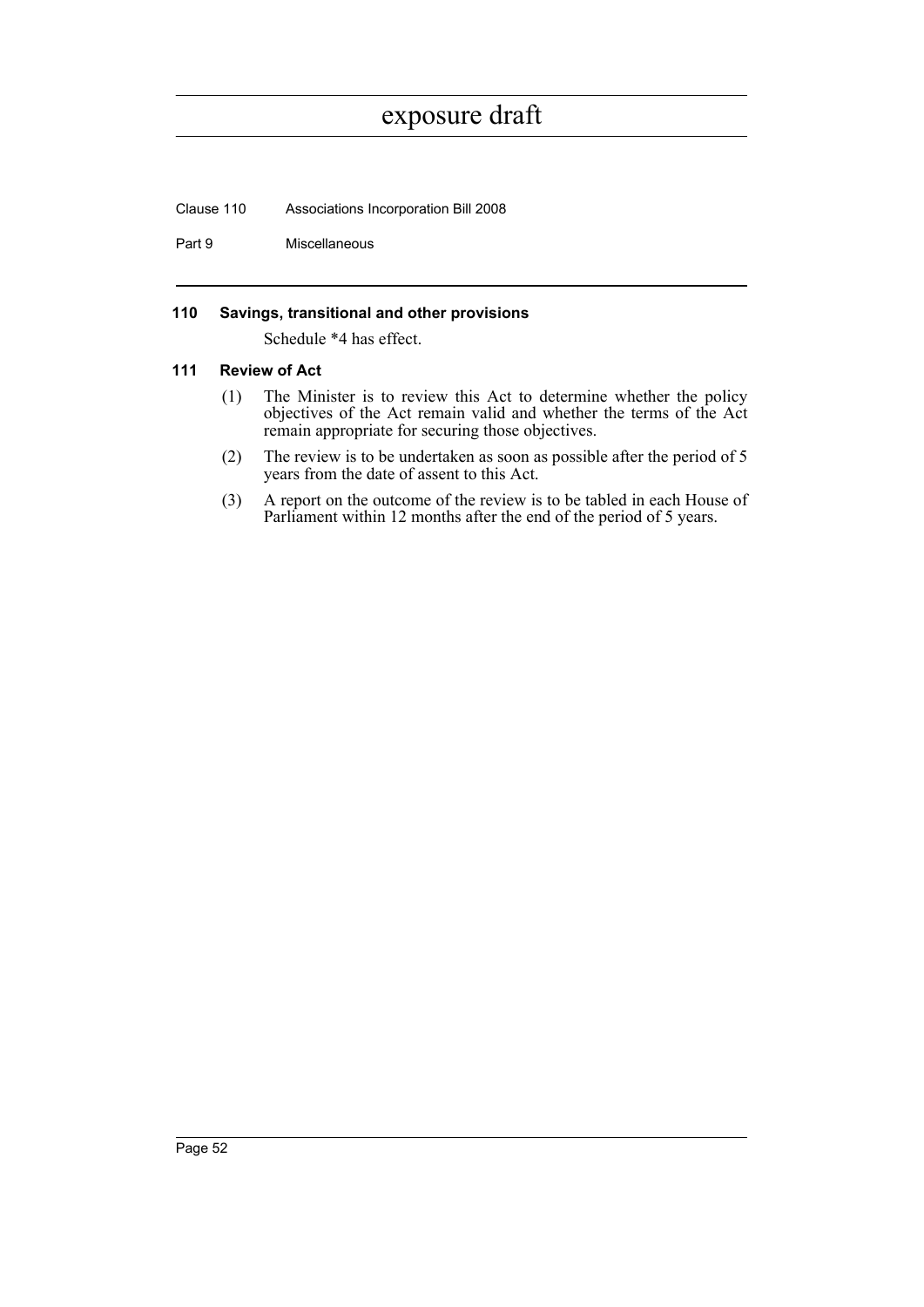Associations Incorporation Bill 2008

Matters to be addressed in association's constitution Schedule 1

# <span id="page-60-0"></span>**Schedule 1 Matters to be addressed in association's constitution**

(Sections \*5, \*9 and \*107)

#### **1 Membership qualifications**

The qualifications (if any) for membership of the association.

#### **2 Register of members**

The register of the association's members.

#### **3 Fees, subscriptions etc**

The entrance fees, subscriptions and other amounts (if any) to be paid by the association's members.

#### **4 Members' liabilities**

The liability (if any) of the association's members to contribute towards the payment of the debts and liabilities of the association or the costs, charges and expenses of the winding up of the association.

#### **5 Disciplining of members**

The procedure (if any) for the disciplining of the association's members and the mechanism (if any) for appeals by members in respect of disciplinary action taken against them.

#### **6 Internal disputes**

The mechanism for the resolution of disputes between members (in their capacity as members) and between members and the association.

## **7 Committee**

The constitution and functions of the committee, including:

- (a) the election or appointment of the committee members, and
- (b) the terms of office of the committee members, and
- (c) the grounds on which, or reasons for which, the office of a committee member is to become vacant, and
- (d) the filling of casual vacancies occurring on the committee, and
- (e) the quorum and procedure at meetings of the committee.

## **8 Secretary**

The functions of the association's secretary.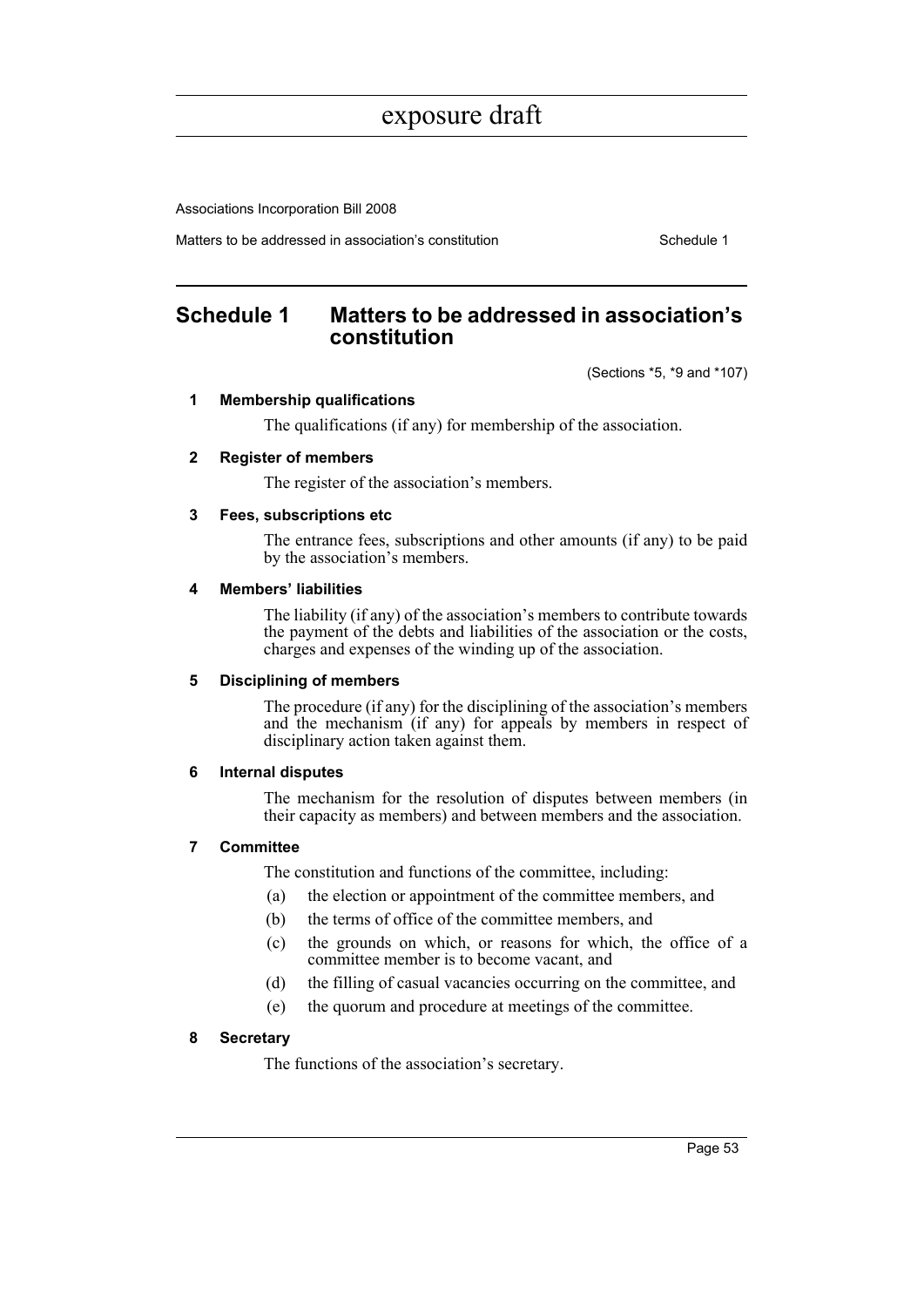Associations Incorporation Bill 2008

Schedule 1 Matters to be addressed in association's constitution

#### **9 General meetings—calling of**

The intervals between general meetings of the association's members and the manner of calling general meetings.

#### **10 General meetings—procedure**

The quorum and procedure at general meetings of the association's members and whether members are entitled to vote by proxy at general meetings.

#### **11 General meetings—notices**

The time within which, and the manner in which, notices of general meetings and notices of motion are to be given, published or circulated.

#### **12 Postal ballots**

The matters for which a postal ballot must not be held (if any).

#### **13 Funds—source**

The sources from which the funds of the association are to be or may be derived.

## **14 Funds—management**

The manner in which the funds of the association are to be managed and, in particular, the mode of drawing and signing cheques on behalf of the association.

## **15 Custody of books etc**

The custody of books, documents and securities of the association.

## **16 Inspection of books etc**

The inspection by the association's members of books and documents of the association.

## **17 Financial year**

The association's financial year (being either the year ending 30 June or the year ending 31 December).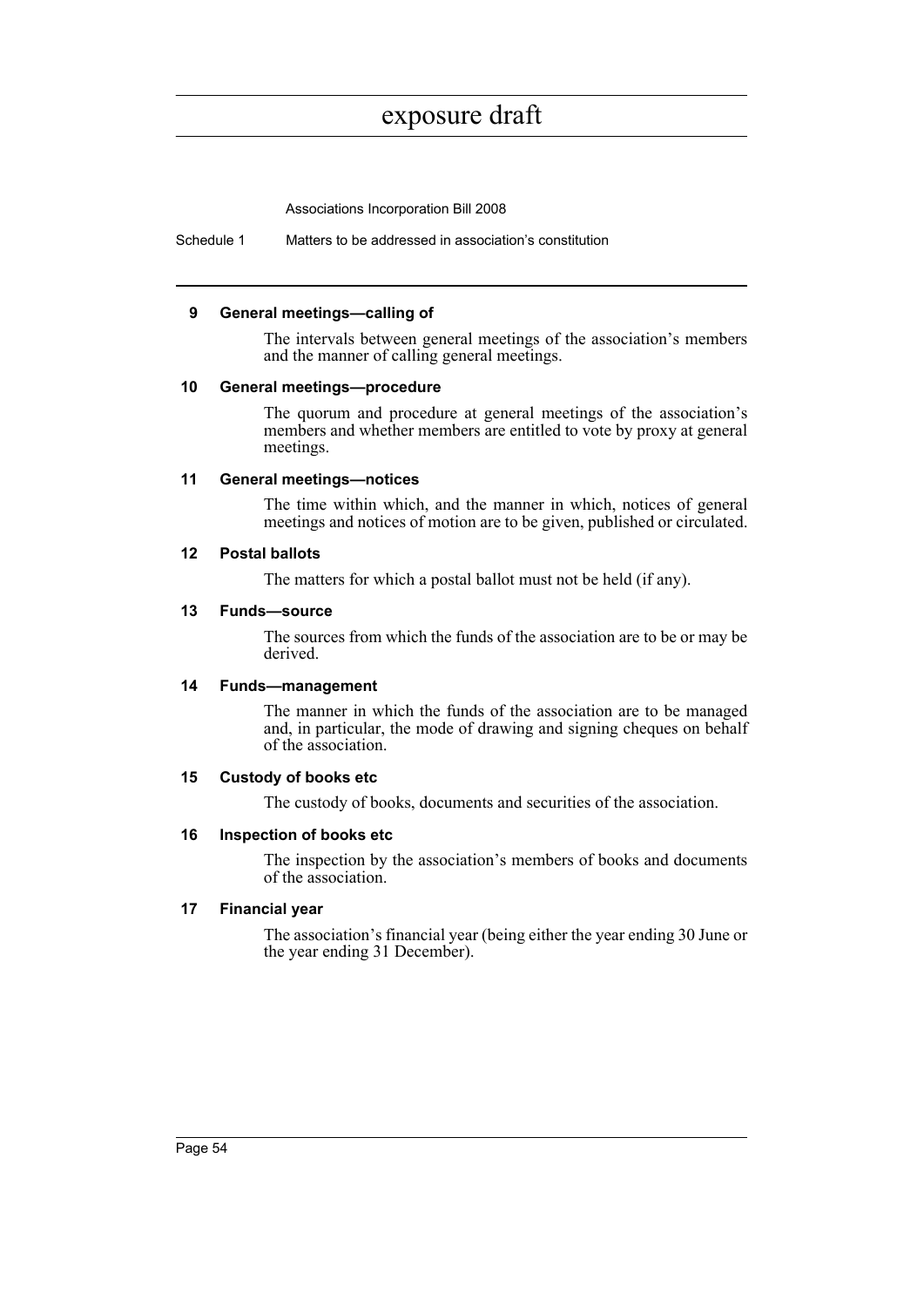Associations Incorporation Bill 2008

Provisions relating to assets and liabilities of associations Schedule 2

# <span id="page-62-0"></span>**Schedule 2 Provisions relating to assets and liabilities of associations**

(Section \*7)

#### **1 Definitions**

In this Schedule:

*former body*, in relation to an association, means:

- (a) an unincorporated body that has been incorporated under this Act to form the association, or
- (b) each of 2 or more associations that have amalgamated to form the association.

*instrument* means an instrument (other than this Act) which creates, modifies or extinguishes rights or liabilities (or would do so if lodged, filed or registered in accordance with any law), and includes any judgment, order and process of a court.

#### **2 Transfer of assets and liabilities etc**

- (1) On the incorporation of an association under this Act, the following provisions have effect:
	- (a) the assets of the former body vest in the association without the need for any conveyance, transfer, assignment or assurance,
	- (b) the rights and liabilities of the former body become the rights and liabilities of the association,
	- (c) all proceedings relating to the assets, rights and liabilities of the former body commenced before incorporation by or against the former body and pending immediately before incorporation are taken to be proceedings pending by or against the association,
	- (d) any act, matter or thing done or omitted to be done in relation to the assets, rights and liabilities of the former body before incorporation by, to or in respect of the former body is (to the extent to which that act, matter or thing has any force or effect) taken to have been done or omitted by, to or in respect of the association,
	- (e) a reference in an instrument or in any document of any kind to the former body is, subject to the regulations, to be read as, or as including, a reference to the association.
- (2) Assets that vest in an association by virtue of this clause are not to be dealt with contrary to the provisions of any trust affecting the assets immediately before the incorporation of the association under this Act,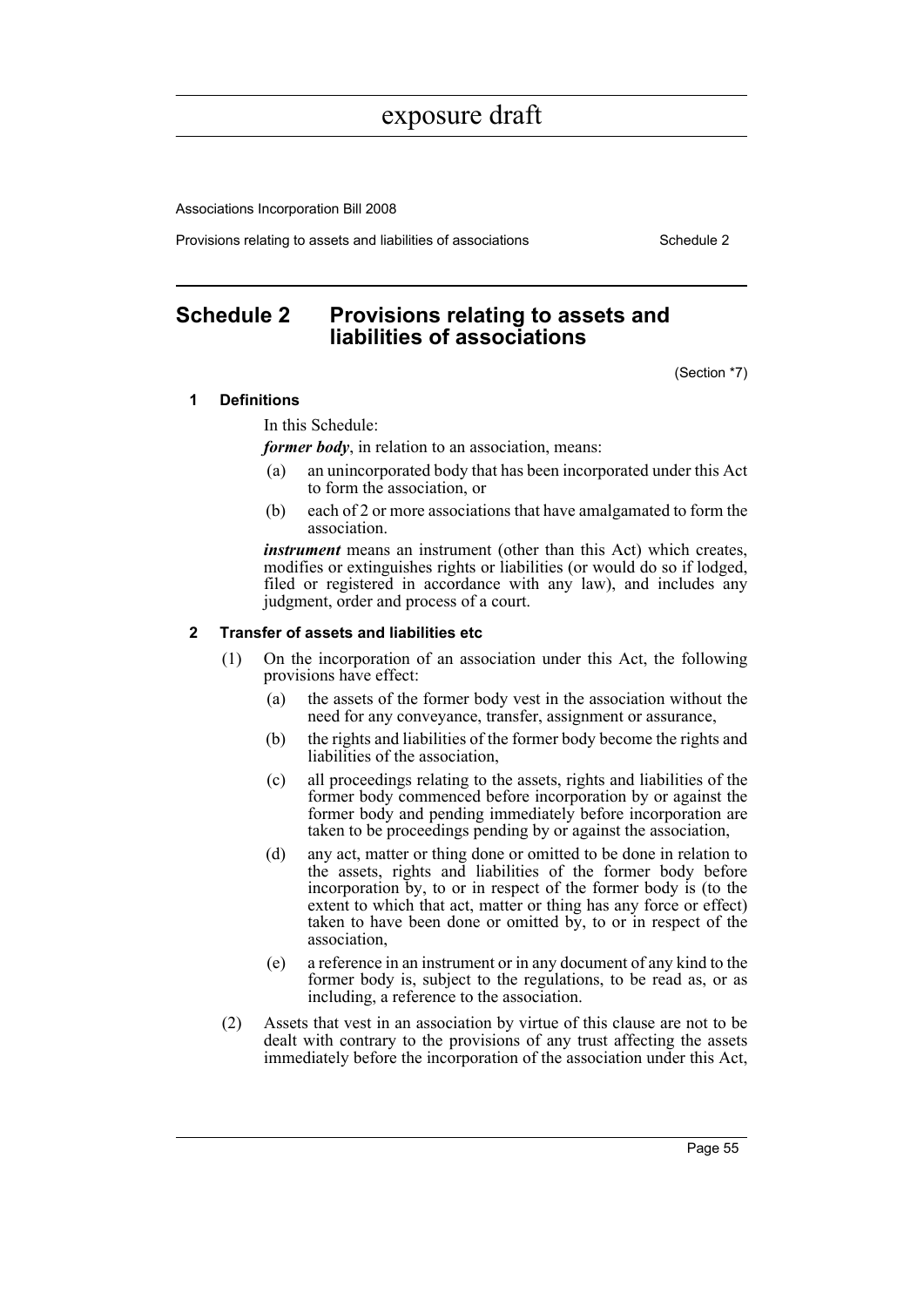Associations Incorporation Bill 2008

Schedule 2 Provisions relating to assets and liabilities of associations

being provisions as to the purposes for which the assets may or are required to be applied.

- (3) The operation of this clause is not to be regarded:
	- (a) as a breach of contract or confidence or otherwise as a civil wrong, or
	- (b) as a breach of any contractual provision prohibiting, restricting or regulating the assignment or transfer of assets, rights or liabilities, or
	- (c) as giving rise to any remedy by a party to an instrument, or as causing or permitting the termination of any instrument, because of a change in the beneficial or legal ownership of any asset, right or liability.
- (4) The operation of this clause is not to be regarded as an event of default under any contract or other agreement.

#### **3 Certificate evidence**

- (1) A certificate that is issued by the secretary of an association, that is in the approved form, that is verified by statutory declaration and that states that specified property was, immediately before the association's incorporation under this Act:
	- (a) vested in a specified former body, or
	- (b) was held by a person, in trust or otherwise, for or on behalf of a specified body or for its objects,

is evidence in any legal proceedings of the matters so stated.

(2) A certificate that is issued by the Director-General and that states that a specified body is a former body in relation to a specified association is evidence of the matter so stated.

## **4 Attornment not necessary**

No attornment to an association by any lessee of land vested in the association by reason of the operation of this Schedule is to be necessary.

#### **5 Stamp duty etc**

- (1) A document or an instrument executed or registered only for:
	- (a) a purpose ancillary to, or consequential on, the operation of this Schedule, or
	- (b) the purpose of giving effect to this Schedule,

is not liable to duty under the *Duties Act 1997* or to any fee or charge payable under any Act for registration.